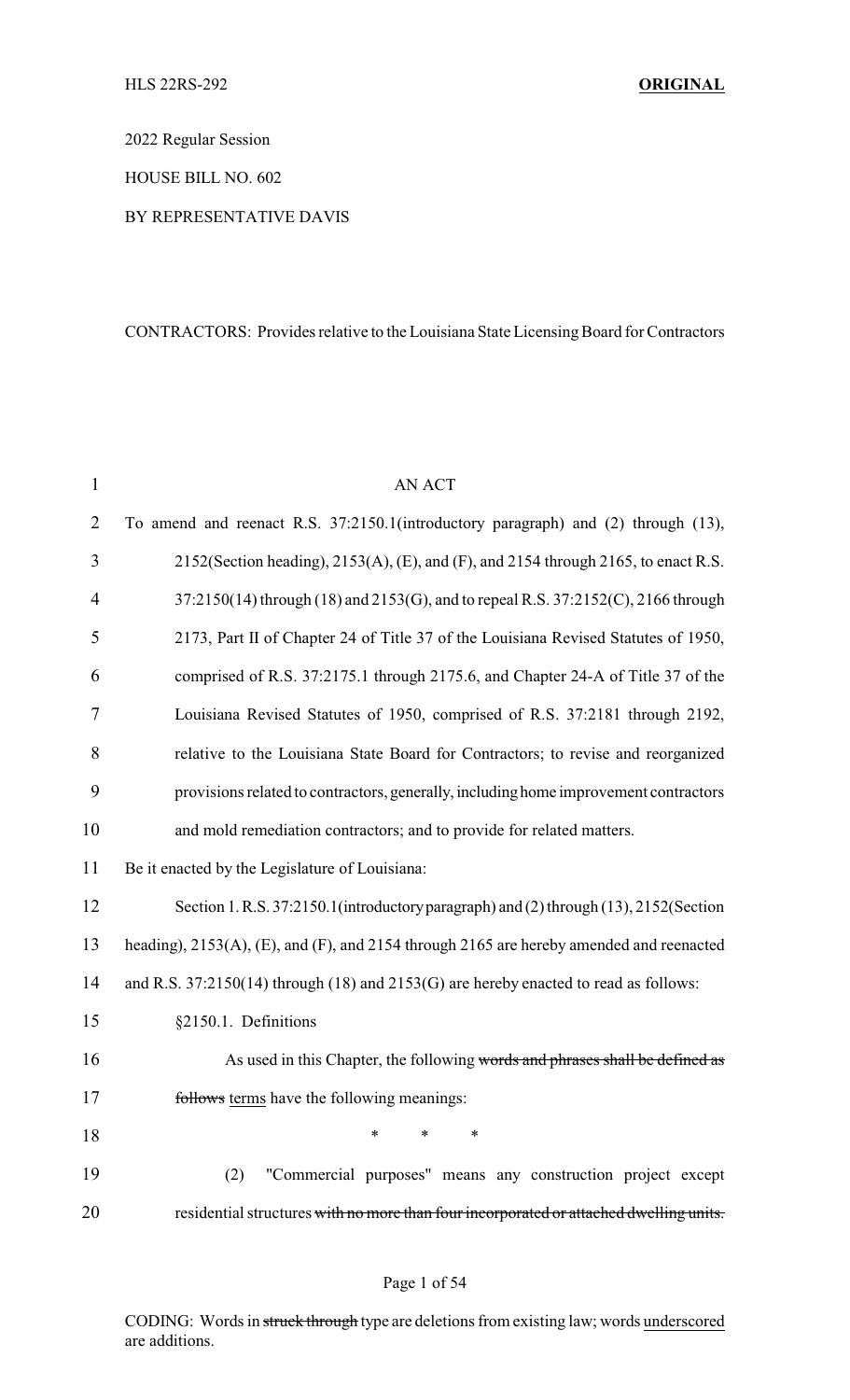| $\mathbf{1}$   | intended to be primarily occupied as a residence with no more than four separate        |
|----------------|-----------------------------------------------------------------------------------------|
| $\overline{2}$ | dwelling units incorporated into one structure.                                         |
| 3              | (3) "Contract" means an agreement to perform a scope of work that is                    |
| $\overline{4}$ | regulated by this Chapter. It includes the entire cost of the construction undertaking, |
| 5              | including labor, materials, rentals, and all direct and indirect project expenses. The  |
| 6              | cost of materials, rentals, and direct and indirect expenses shall be included          |
| 7              | regardless of who pays the costs or if they are donated. The "principal contract" is    |
| 8              | the agreement to perform the entire scope of work for a construction project.           |
| 9              | $(4)(a)$ "Contractor" means any person who undertakes to, attempts to, or               |
| 10             | submits a price or bid or offers to construct, supervise, superintend, oversee, direct, |
| 11             | or in any manner assume charge of the construction, alteration, repair, improvement,    |
| 12             | movement, demolition, putting up, tearing down, or furnishing labor, or furnishing      |
| 13             | labor together with material or equipment, or installing the same for material or       |
| 14             | equipment for any of the following:                                                     |
| 15             | (i) Any building, highway, road, railroad, sewer, grading, excavation,                  |
| 16             | pipeline, public utility structure, project development, housing, or housing            |
| 17             | development, improvement, or any other construction undertaking for which the           |
| 18             | entire cost is fifty thousand dollars or more when the property is to be used for       |
| 19             | commercial purposes.                                                                    |
| 20             | Any new residential structure where the entire cost is seventy-five<br>(ii)             |
| 21             | thousand dollars or more when the property is used for residential purposes.            |
| 22             | Any improvements or repairs where the entire cost exceeds seven<br>(iii)                |
| 23             | thousand five hundred dollars to an existing residential structure.                     |
| 24             | (iv) Any mold remediation where the entire cost exceeds seven thousand five             |
| 25             | hundred dollars.                                                                        |
| 26             | The term "contractor" includes general contractors, subcontractors,<br>(b)              |
| 27             | architects, and engineers persons who receive an additional fee for the employment      |
| 28             | or direction of labor, or any other work beyond the normal architectural or             |
| 29             | engineering services.                                                                   |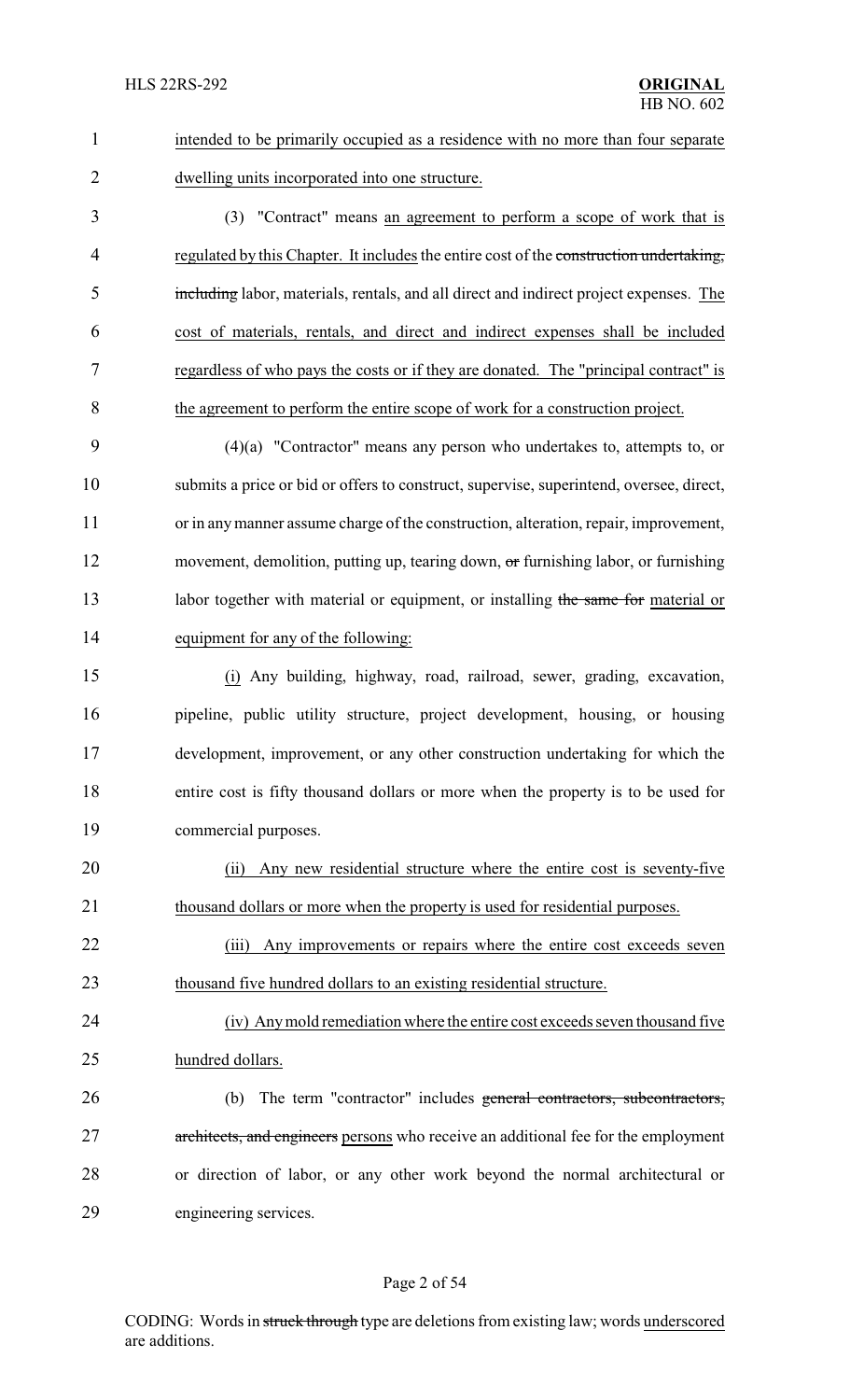(c) A contractor holding a license in the major classification of hazardous materials, or any subclassifications thereunder, shall be defined in terms of work performed for which the cost is one dollar or more.

 (d) "Contractor" shall not mean any person, supplier, manufacturer, or employee of such person who assembles, repairs, maintains, moves, puts up, tears 6 down, or disassembles any patented, or proprietary, or patented and proprietary environmental equipment supplied by such person to a contractor to be used solely by the contractor for a construction undertaking. "Proprietary" shall mean specific and specialized equipment installation, manufacturing processes, uses, or components that are protected from disclosure to third parties by the owner or manufacturer of the equipment.

12 (4.1) (5) "Electrical contractor" means any person who undertakes to, attempts to, or submits a price or bid or offers to construct, supervise, superintend, oversee, direct, or in any manner assume charge of the construction, alteration, repair, improvement, movement, demolition, putting up, tearing down, or furnishing 16 labor together with material and equipment, or installing the same for the wiring, fixtures, or appliances for the supply of electricity to any residential, commercial, or other project, when the cost of the undertaking exceeds the sum of ten thousand dollars. This Paragraph shall not be deemed or construed to limit the authority of a 20 contractor, general contractor, or residential building contractor, as those terms are defined in this Section, nor to require such individuals to become an electrical contractor.

 $(5)$  (6) "Executive director" means the person appointed by the board to serve as the chief operating officer in connection with the day-to-day operation of 25 the board's business. The executive director shall be the appointing authority for all employees of the board.

 (6)(a) (7)(a) "General contractor" means a person who contracts directly with 28 the owner. The term "general contractor" shall include the term "primary contractor"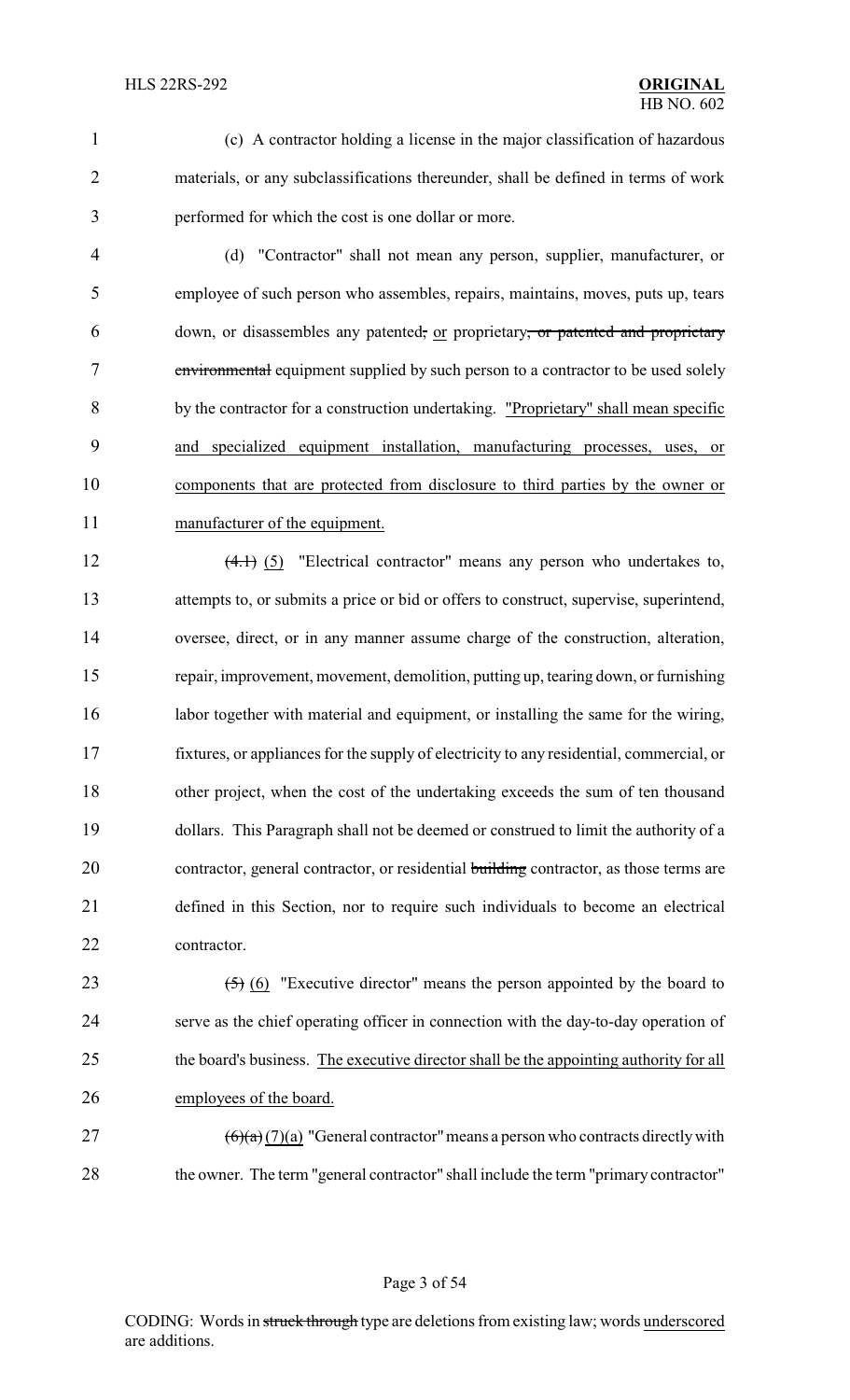and wherever used in this Chapter or in regulations promulgated thereunder "primary contractor" shall mean "general contractor".

 (b) "General contractor" shall not mean any person, supplier, manufacturer, or employee of such person who assembles, repairs, maintains, moves, puts up, tears 5 down, or disassembles any patented, proprietary, or patented and or proprietary environmental equipment supplied by such person to a contractor to be used solely by the contractor for a construction undertaking.

 $8 \left(7\right)$  (8) "Home improvement contracting" means the reconstruction, alteration, renovation, repair, modernization, conversion, improvement, removal, or 10 demolition, or the construction of an addition to any pre-existing owner occupied 11 building residential structure which building is used or designed to be used as a residence or dwelling unit, or to structures which are adjacent to such residence or 13 building where the project value exceeds seven thousand five hundred dollars but is not greater than seventy-five thousand dollars. "Home improvement contracting" shall not include services rendered gratuitously.

16  $(8)$  (9) "Home improvement contractor" means any person<del>, including a</del> 17 contractor or subcontractor, who undertakes or attempts to undertake or submits a price or bid on any home improvement contracting project.

19 (8.1) (10) "Mechanical contractor" means any person who undertakes to, attempts to, or submits a price or bid or offers to construct, supervise, superintend, oversee, direct, or in any manner assume charge of the construction, alteration, repair, improvement, movement, demolition, putting up, tearing down, or furnishing labor, or furnishing labor together with material and equipment, or installing the same for the construction, installation, maintenance, testing, and repair of air conditioning, refrigeration, heating systems, and plumbing for all residential, commercial, and industrial applications as well as ventilation systems, mechanical work controls, boilers and other pressure vessels, steam and hot water systems and piping, gas piping and fuel storage, and chilled water and condensing water systems and piping, including but not limited to any type of industrial process piping and

#### Page 4 of 54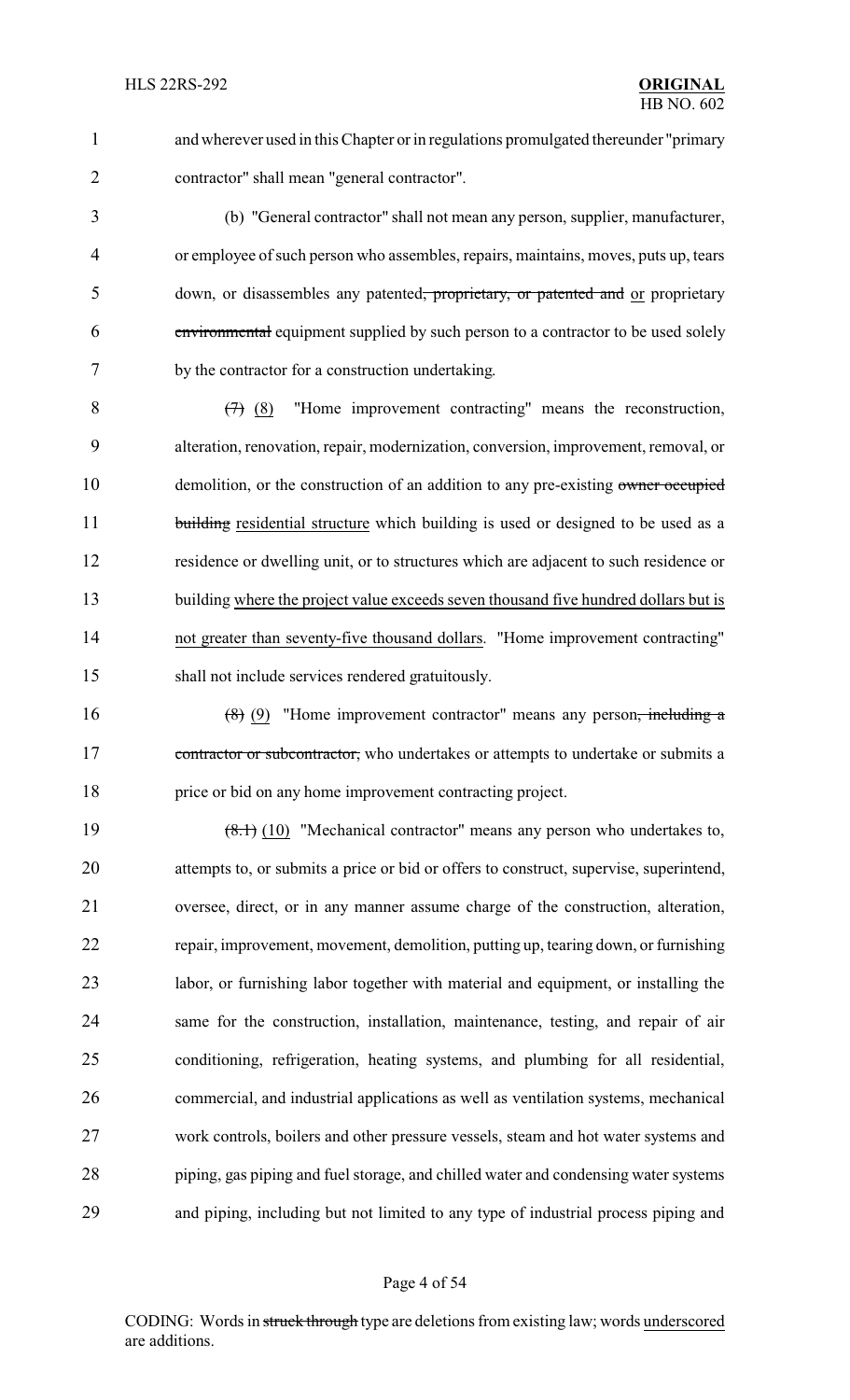related valves, fittings, and components, when the cost of the undertaking exceeds 2 the sum of ten thousand dollars. This Paragraph shall not be deemed or construed to limit the authority of a contractor, general contractor, or residential building contractor, as those terms are defined in this Section, nor to require such individuals to become a mechanical contractor.

 (11) "Mold remediation contractor" means any person who engages in removal, cleaning, sanitizing, demolition, or other treatment, including preventative activities, of mold or mold-contaminated matter that was not purposely grown at that location where the costs for labor and materials exceed seven thousand five hundred dollars. Mold remediation applies only to the regulation of mold-related activities that affect indoor air quality and does not apply to routine cleaning when not conducted for the purpose of mold remediation.

 $(9)$  (12) "Person" means any individual, firm, partnership, association, cooperative, corporation, limited liability company, limited liability partnership, or any other entity recognized by Louisiana law; and whether or not acting as a principal, trustee, fiduciary, receiver, or as any other kind of legal or personal representative, or as a successor in interest, assignee, agent, factor, servant, employee, director, officer, or any other representative of such person; or any state or local governing authority or political subdivision performing a new construction project which exceeds the contract limits provided in R.S. 38:2212 and which does not constitute regular maintenance of the public facility or facilities which it has been authorized to maintain.

 (13) "Plumbing contractor" means any person who installs, maintains, and repairs potable and non-potable tap water or sewer systems within a building structure or residential structure when the cost of the undertaking exceeds the sum of ten thousand dollars.

 (10) (14) "Qualifying party" means a natural person designated by the contractor to represent the contractor for the purpose of complying with the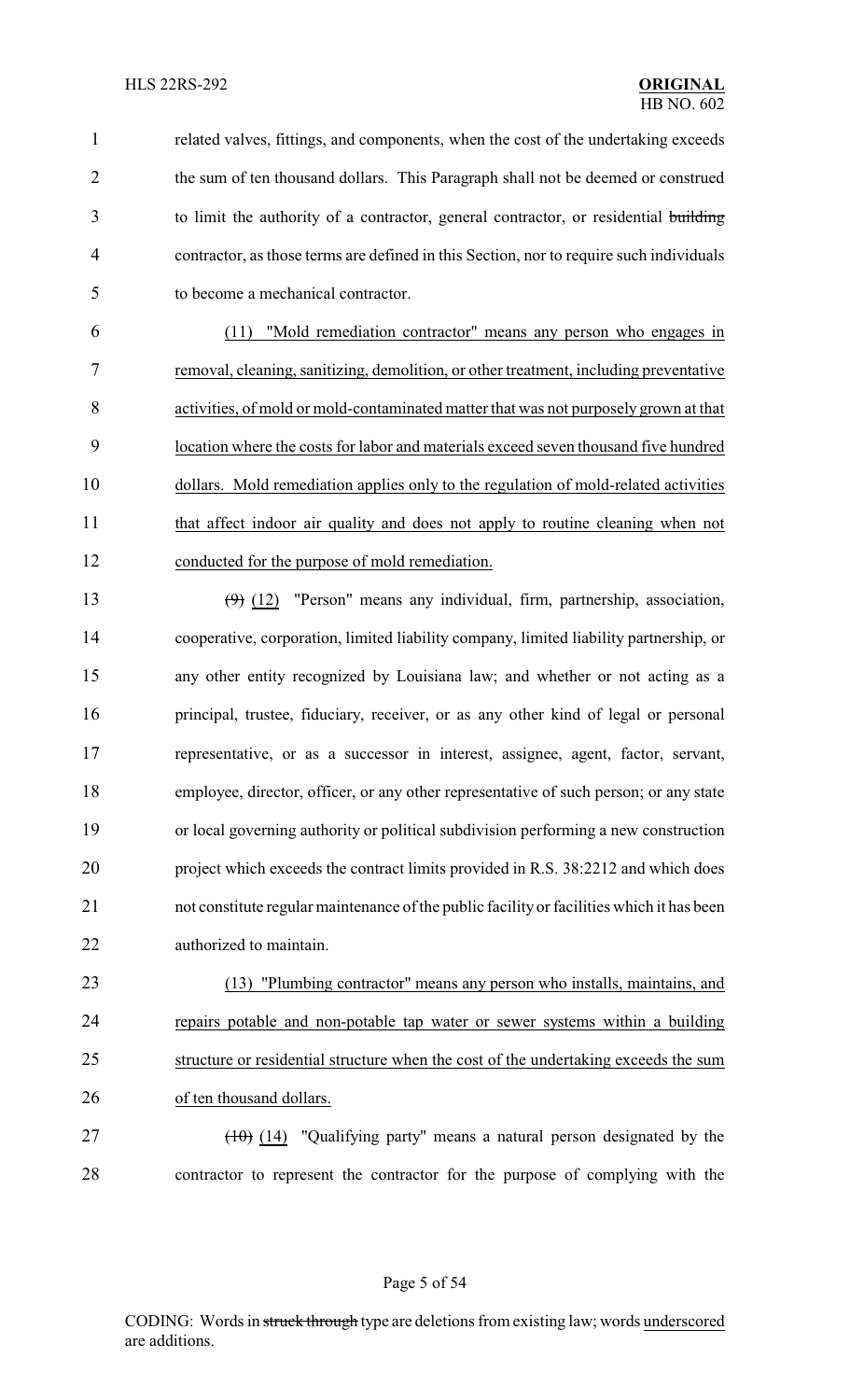1 provisions of this Chapter including without limitation meeting the requirements for 2 the initial license and any continuation thereof.

 (11) (15) "Residential building contractor" means any corporation, 4 partnership, or individual person who constructs a fixed building or structure for sale for or use by another as a residence or who, for a price, commission, fee, wage, or other compensation, undertakes or offers to undertake the construction or 7 superintending of the construction of any building or structure, with no more than four incorporated or attached dwelling units, which is not more residential structure which is not more than three floors in height, to be used by another as a residence, when the cost of the undertaking exceeds seventy-five thousand dollars. The term 11 "residential building contractor" includes all contractors, subcontractors, architects, 12 and engineers persons who receive an additional fee for the employment or direction of labor, or any other work beyond the normal architectural or engineering services. 14 "Residential building contractor" also means any person performing home 15 improvement contracting as provided for in Paragraph (9) of this Section when the cost of the undertaking exceeds seventy-five thousand dollars. It shall not include the manufactured housing industry or those persons engaged in building residential structures that are mounted on metal chassis and wheels.

 (16) "Residential structure" means a building or structure that is used primarily for occupancy by a person as a residence. Such structures or buildings include but are not limited to single family dwellings, duplexes, triplexes, and fourplexes which are not more than three floors in height and structures that are part of or adjacent to the building or structures to be used as a residence.

 $\left(\frac{12}{2}\right)$  (17) "Subcontract" means an agreement to perform a portion of the scope of work contained in the principal contract including the entire cost of labor and materials of that part of the principal contract which is performed by the subcontractor.

28  $(13)(a)$  (18)(a) "Subcontractor" means a person who contracts directly with 29 the primary contractor for the performance of a part of the principal contract or with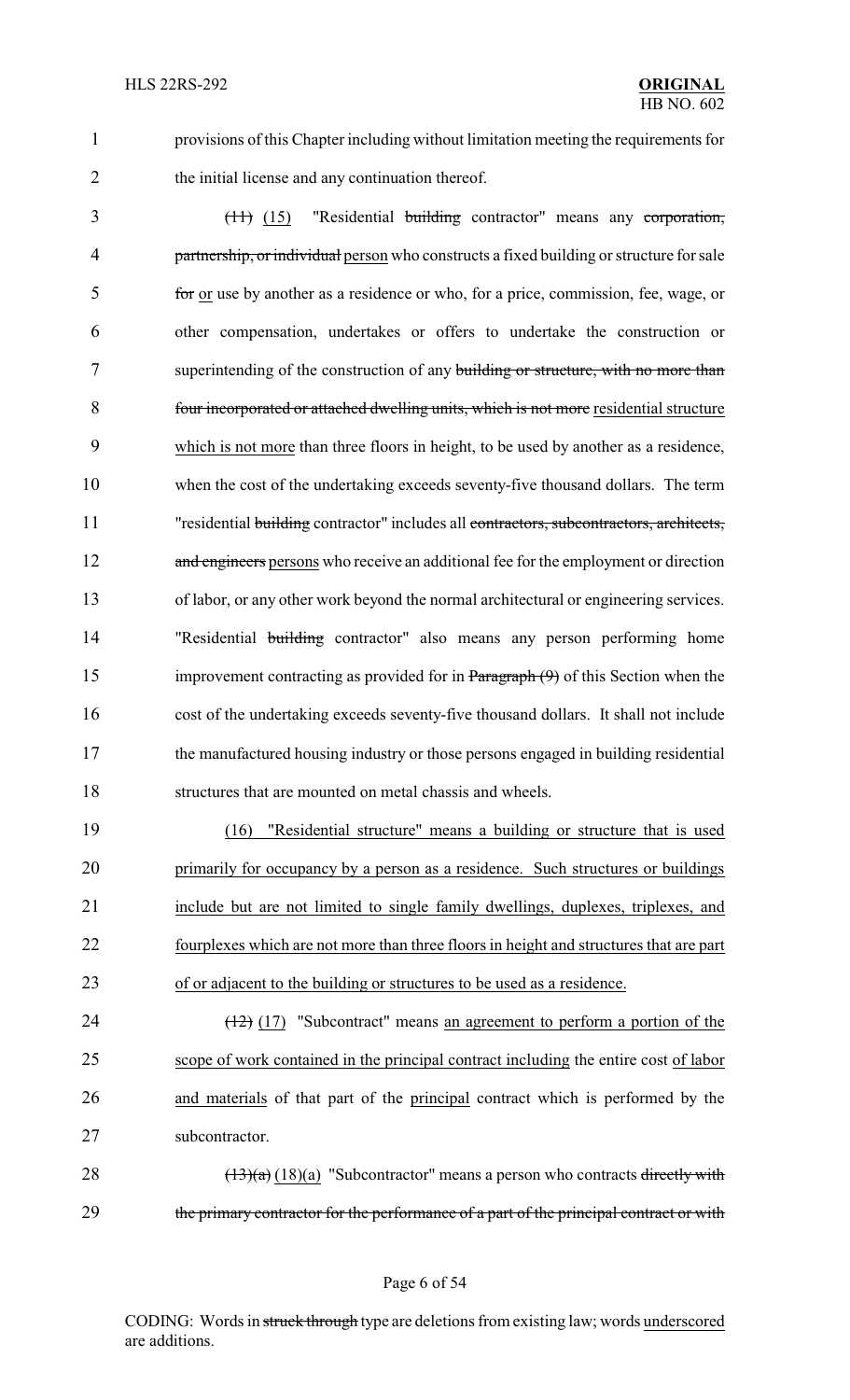| $\mathbf{1}$   | another contractor for the performance of a part of the principal contract. to perform   |
|----------------|------------------------------------------------------------------------------------------|
| $\overline{2}$ | a scope of work that is a part of the scope of work contained in the principal contract. |
| 3              | "Subcontractor" shall not mean include any person, supplier, or<br>(b)                   |
| 4              | manufacturer, or employee of such person who assembles, repairs, maintains, moves,       |
| 5              | puts up, tears down, or disassembles any patented, or proprietary, or patented and       |
| 6              | proprietary environmental equipment supplied by such person to a contractor to be        |
| 7              | used solely by the contractor for a construction undertaking.                            |
| 8              | $\ast$<br>∗<br>$\ast$                                                                    |
| 9              | §2152. Domicile; officers; bond                                                          |
| 10             | *<br>*<br>*                                                                              |
| 11             | §2153. Powers of the board                                                               |
| 12             | A. The board is hereby vested with the authority requisite and necessary to              |
| 13             | carry out the intent of the provisions of this Chapter. The board shall have the power   |
| 14             | to make, amend, or repeal by-laws, rules, and regulations for the proper                 |
| 15             | administration and enforcement of this Chapter; to employ such administrative            |
| 16             | assistants as are necessary; and to fix their compensation. The board is hereby          |
| 17             | vested with the authority requisite and necessary to carry out the intent of the         |
| 18             | provisions of this Chapter. and to carry out the purposes thereof, in accordance with    |
| 19             | the Administrative Procedure Act. The enumeration of specific matters which may          |
| 20             | be made, and the subject of rules and regulations, shall not be construed to limit       |
| 21             | general powers of the board to make all rules and regulations necessary to fully         |
| 22             | effectuate the purpose of this Chapter.                                                  |
| 23             | $\ast$<br>$\ast$<br>$\ast$                                                               |
| 24             | E. The board may sue and be sued and shall have the right and authority to               |
| 25             | obtain, in the jurisdiction in which a violation of the provisions of this Chapter       |
| 26             | occurs, upon submission of an affidavit in support, a temporary restraining order and    |
| 27             | preliminary and permanent injunctions, without the necessity of posting a bond or        |
| 28             | other security, restraining and prohibiting the violation of this Chapter and the        |
| 29             | performance of any work then being performed or about to be performed.                   |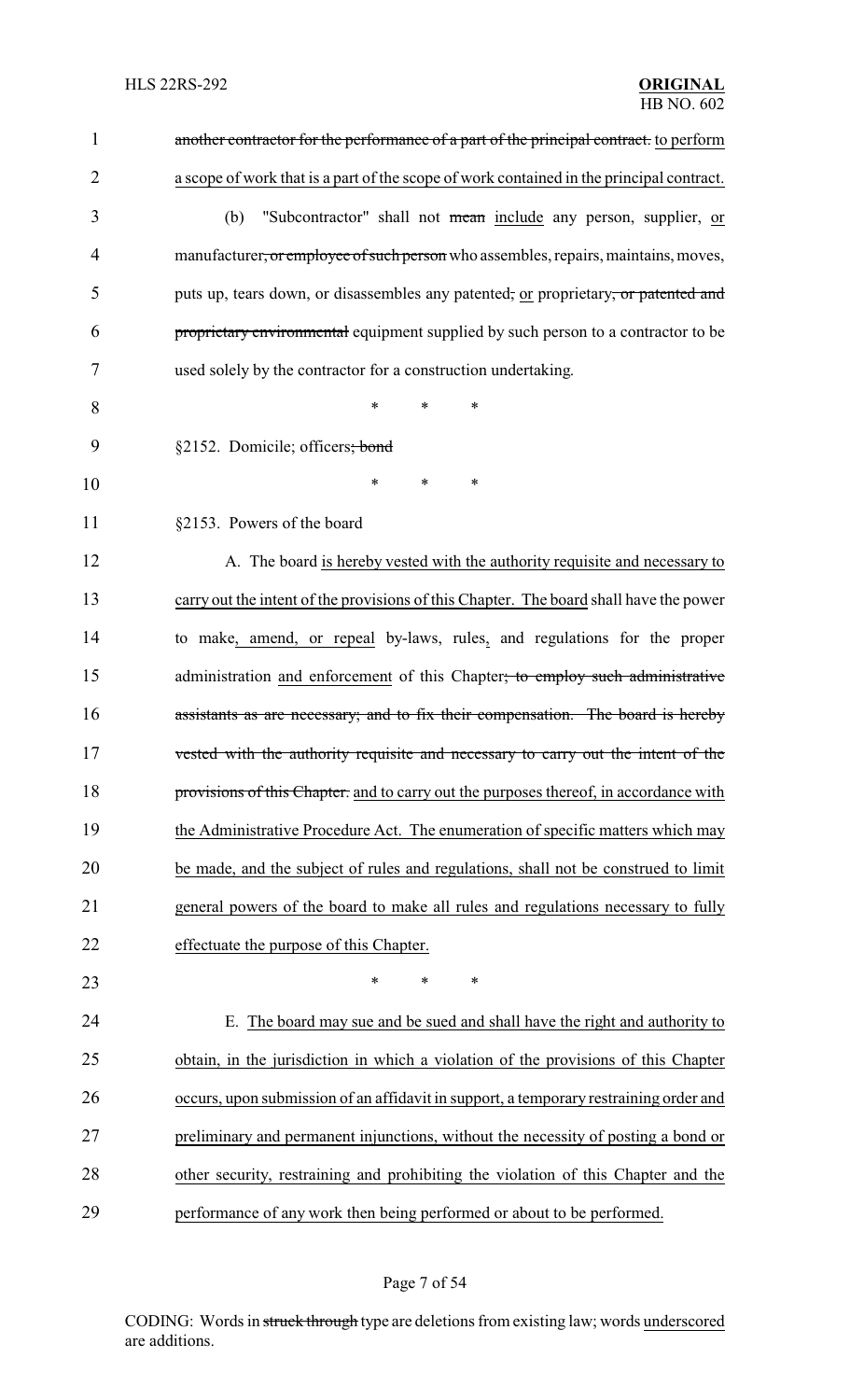| $\mathbf{1}$   | F. In addition to any other duties and powers granted by this Chapter, the              |
|----------------|-----------------------------------------------------------------------------------------|
| $\overline{2}$ | board shall:                                                                            |
| 3              | (1) Grant licenses to qualified contractors pursuant to this Chapter.                   |
| 4              | (2) Make, amend, or repeal such rules and regulations as it may deem proper             |
| 5              | fully to effectuate this Chapter and carry out the purposes thereof, in accordance with |
| 6              | the Administrative Procedure Act. The enumeration of specific matters which may         |
| 7              | be made and the subject of rules and regulations shall not be construed to limit        |
| 8              | general powers of the board to make all rules and regulations necessary fully to        |
| 9              | effectuate the purpose of this Chapter. Hold hearings in accordance with the            |
| 10             | provisions of R.S. 49:951 through 965.1 to consider violations of the provisions of     |
| 11             | this Chapter and the rules and regulations of the board.                                |
| 12             | (3) Enforce this Chapter and rules and regulations adopted pursuant thereto.            |
| 13             | (4) Suspend or revoke any license for any cause described in this Chapter,              |
| 14             | or for any cause prescribed by the rules and regulations, and refuse to grant any       |
| 15             | license for any cause which would be grounds for revocation or suspension of a          |
| 16             | license.                                                                                |
| 17             | (4) Issue fines, penalties, and other costs for violations of the provisions of         |
| 18             | this Chapter and the rules and regulations of the board.                                |
| 19             | (5) Recognize that any applicant holding a license in good standing in a                |
| 20             | comparable classification in another state recognized by the respective agency as a     |
| 21             | reciprocity state may have the trade portion of the examination waived upon written     |
| 22             | certification from that state in which the applicant is licensed. The business law      |
| 23             | course and the provisions of R.S. 37:2156.1 shall not be waived. Applicants shall       |
| 24             | comply with all other licensing requirements of this state; however, for good cause,    |
| 25             | the board may waive any other licensing requirement.                                    |
| 26             | (6) Publish and distribute materials containing such information as it deems            |
| 27             | proper to further the accomplishment of accomplish the purpose of this Chapter.         |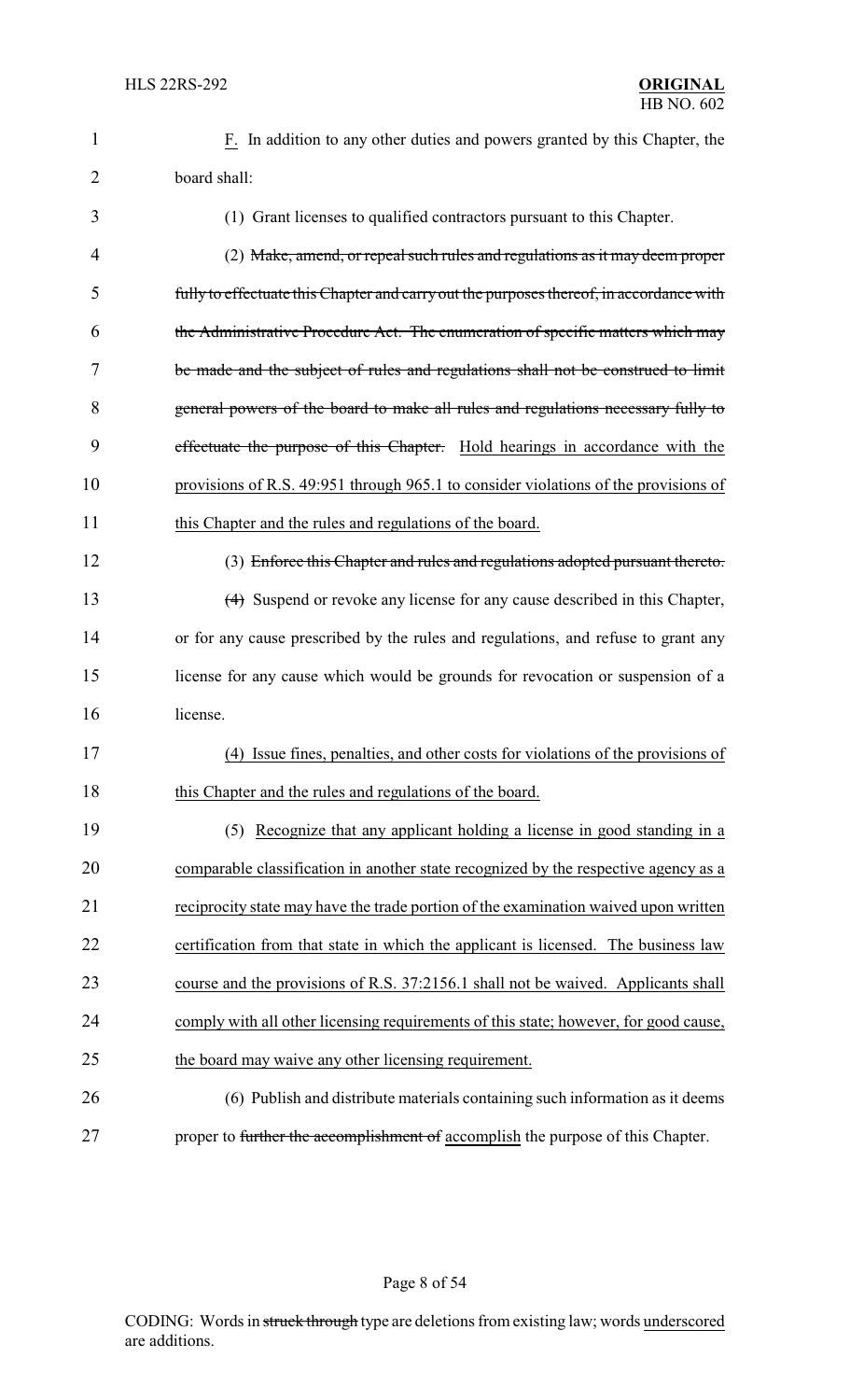| $\mathbf{1}$   | Beginning on July 1, 2018, and each quarter thereafter, submit to the                   |
|----------------|-----------------------------------------------------------------------------------------|
| $\overline{2}$ | presiding officer of each house of the legislature, by electronic or other means, a     |
| 3              | report that contains all of the following information for the previous quarter:         |
| 4              | (a) A list of licensees whose license has been suspended or revoked.                    |
| 5              | (b) A list of any licensees whose license was reinstated.                               |
| 6              | F.G. Notwithstanding any other provisions to the contrary and to the extent             |
| 7              | deemed necessary or appropriate by the board for the efficient implementation of its    |
| 8              | responsibilities under this Chapter, the board may delegate its powers and duties to    |
| 9              | its staff by specific resolution of the board.                                          |
| 10             | Meetings; compensation; quorum; license application and issuance<br>§2154.              |
| 11             | procedure books and records; audit report                                               |
| 12             | A. The board shall have at least one regular meeting per month on dates and             |
| 13             | times designated by the chairman unless, for good cause, a monthly meeting cannot       |
| 14             | be held. Notice of board meetings shall be posted on the board's official website and   |
| 15             | at the board office at least ten days prior to the date when the board is to meet.      |
| 16             | Further, any person desiring actual notice of the board meeting may request in          |
| 17             | writing that the board send notification through the United States mail at least ten    |
| 18             | days prior to the board meeting date.                                                   |
| 19             | B.(1) The board may receive applications for licenses pursuant to the                   |
| 20             | provisions of this Chapter at any time. Upon initial application, the license of a      |
| 21             | contractor domiciled in the state of Louisiana shall be issued after all requirements   |
| 22             | have been met and approved by the board. Upon the initial application of a              |
| 23             | contractor domiciled outside of the state of Louisiana, except as provided herein, a    |
| 24             | period of at least sixty days must elapse between the date the application is filed and |
| 25             | the license is issued unless waived by the board. The executive director shall          |
| 26             | compile a list of all applicants for licensure that are to be considered at a board     |
| 27             | meeting and transmit the list to each board member.                                     |
| 28             | (2) For purposes of this Subsection a contractor shall be considered to be              |
| 29             | "domiciled in the state" if he is either of the following:                              |

# Page 9 of 54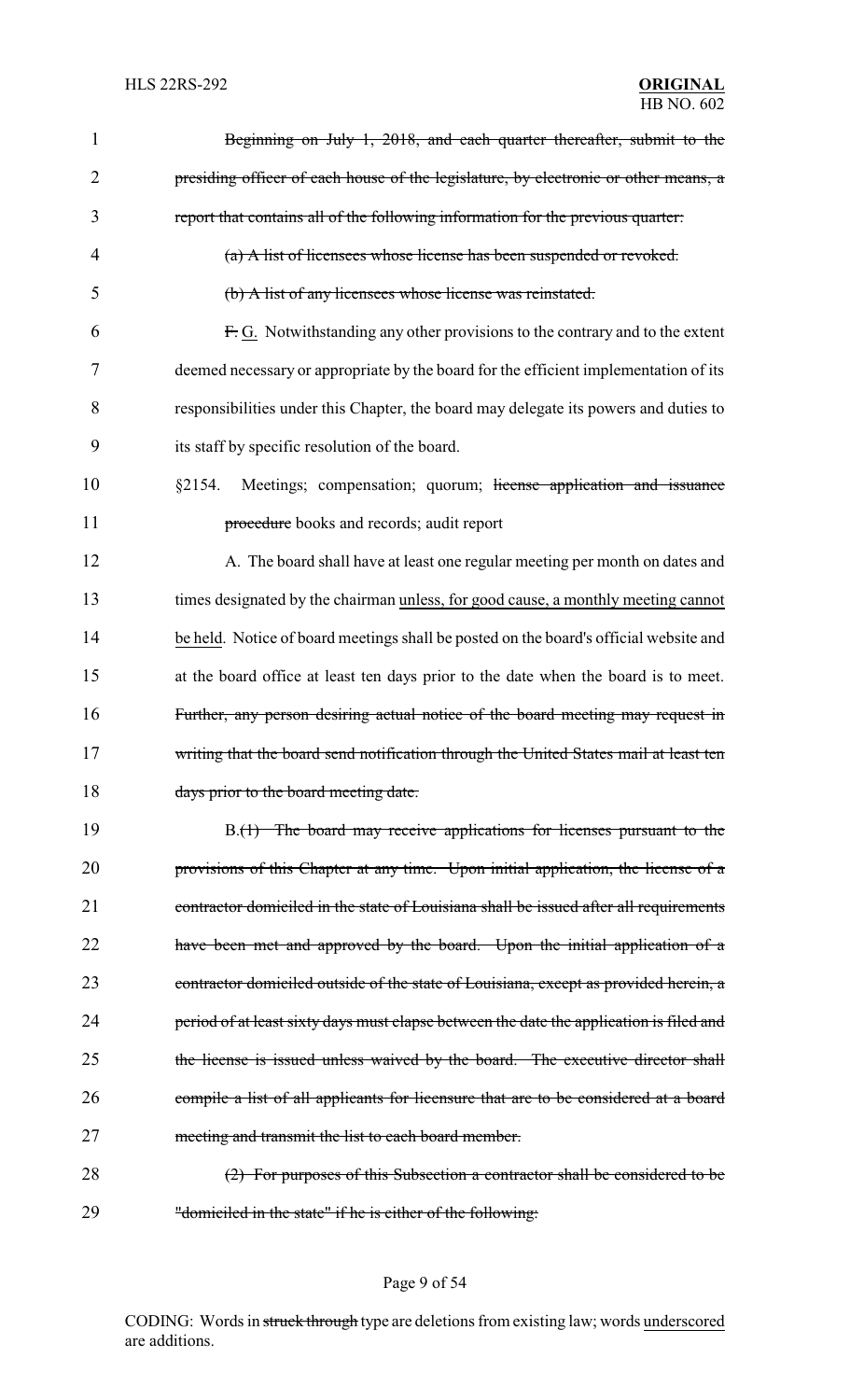| 1  | (a) An individual who has been a resident of the state of Louisiana for at            |
|----|---------------------------------------------------------------------------------------|
| 2  | least one year prior to filing an application with the board of licensing.            |
| 3  | (b) Any partnership, association, corporation, or other legal entity whose            |
| 4  | majority interest is owned by and controlled by one or more residents of the state of |
| 5  | Louisiana.                                                                            |
| 6  | (3) For purposes of this Subsection "majority interest" shall be determined           |
| 7  | in either of the following ways:                                                      |
| 8  | (a) In the case of corporations, on the basis of all stock, common and                |
| 9  | preferred, whether voting or nonvoting, and on the basis of all debentures, warrants, |
| 10 | or other instruments convertible into common stock, preferred stock, or both.         |
| 11 | (b) In the case of partnerships, on the basis of all capital accounts together        |
| 12 | with any and all capital advances, loans, and debentures, whether or not convertible  |
| 13 | into capital accounts.                                                                |
| 14 | (4) No application may be considered from any state or local governmental             |
| 15 | body including, without limitation, any agency of any state or local governmental     |
| 16 | body including any corporation or other entity owned or controlled by any state or    |
| 17 | local governing body.                                                                 |
| 18 | E. Before a special meeting may be held, notice stating the time, place, and          |
| 19 | purpose of the meeting shall be sent by the chairman or vice chairman of the board    |
| 20 | by electronic means to the members of the board, at least three days before the date  |
| 21 | of the meeting.                                                                       |
| 22 | <b>D.</b> C. Each member of the board shall be reimbursed when actually in            |
| 23 | attendance of a board meeting or when he is required to travel for the official       |
| 24 | authorized business of the board, not more than seventy-five dollars per day plus     |
| 25 | actual expenses and mileage to and from his domicile to the place of meeting at the   |
| 26 | same rate of reimbursement set by the division of administration for state employees  |
| 27 | under the provisions of R.S. 39:231.                                                  |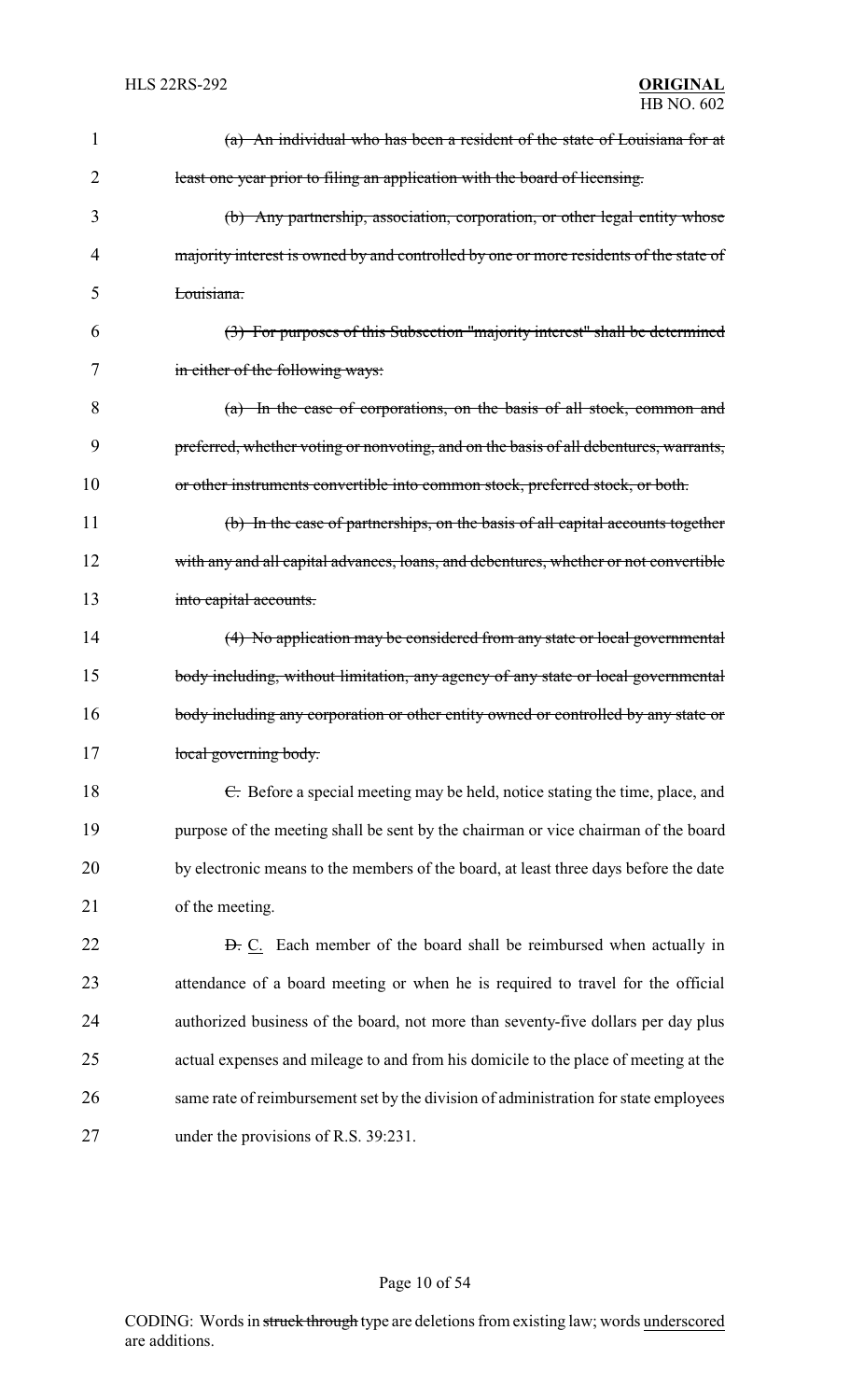| $\mathbf{1}$   | E.D. Ten members of the board shall constitute a quorum, which shall be                    |
|----------------|--------------------------------------------------------------------------------------------|
| $\overline{2}$ | sufficient for the board to conduct business, regardless of the total number of            |
| 3              | members appointed.                                                                         |
| 4              | $Fr$ E. There shall be no voting by proxy.                                                 |
| 5              | F. The treasurer shall be responsible for receiving and accounting for all                 |
| 6              | money derived from the operation of this Chapter.                                          |
| 7              | G. The board shall maintain a roster showing the names and places of                       |
| 8              | business of all licensed contractors. The roster shall be maintained and available on      |
| 9              | the board's official website.                                                              |
| 10             | H. The secretary of the board shall oversee and attest to the minutes of each              |
| 11             | meeting. Copies shall be made available to each board member and to the public             |
| 12             | upon adoption of the minutes at the next scheduled meeting of the board.                   |
| 13             | Within one hundred fifty days of the last day of each calendar year, a                     |
| 14             | certified public accounting firm approved by the state official charged with the           |
| 15             | auditing of public records and accounts shall audit the financial records of the board     |
| 16             | and submit the report of his audit to the legislative auditor and shall file a copy of his |
| 17             | audit with the secretary of state to be attached to the report of the board on file.       |
| 18             | Books and records; reports Residential Contractors subcommittee;<br>§2155.                 |
| 19             | membership; terms; powers; duties                                                          |
| 20             | A. The treasurer shall be responsible for receiving and accounting for all                 |
| 21             | money derived from the operation of this Chapter. He shall register all applicants         |
| 22             | for licenses, showing for each the date of application, the name, qualifications, place    |
| 23             | of business, place of residence, and whether license was granted or refused and the        |
| 24             | date on which such license was granted or refused. There is hereby established             |
| 25             | within the board the Residential Contractors Subcommittee, herein after referred to        |
| 26             | as "residential subcommittee" consisting of five members who shall be residents of         |
| 27             | this state and who have been actively engaged in residential contracting for at least      |
| 28             | five years prior to appointment by the governor.<br>Three members of the                   |
| 29             | subcommittee shall be appointed by the governor from a list of not less than ten           |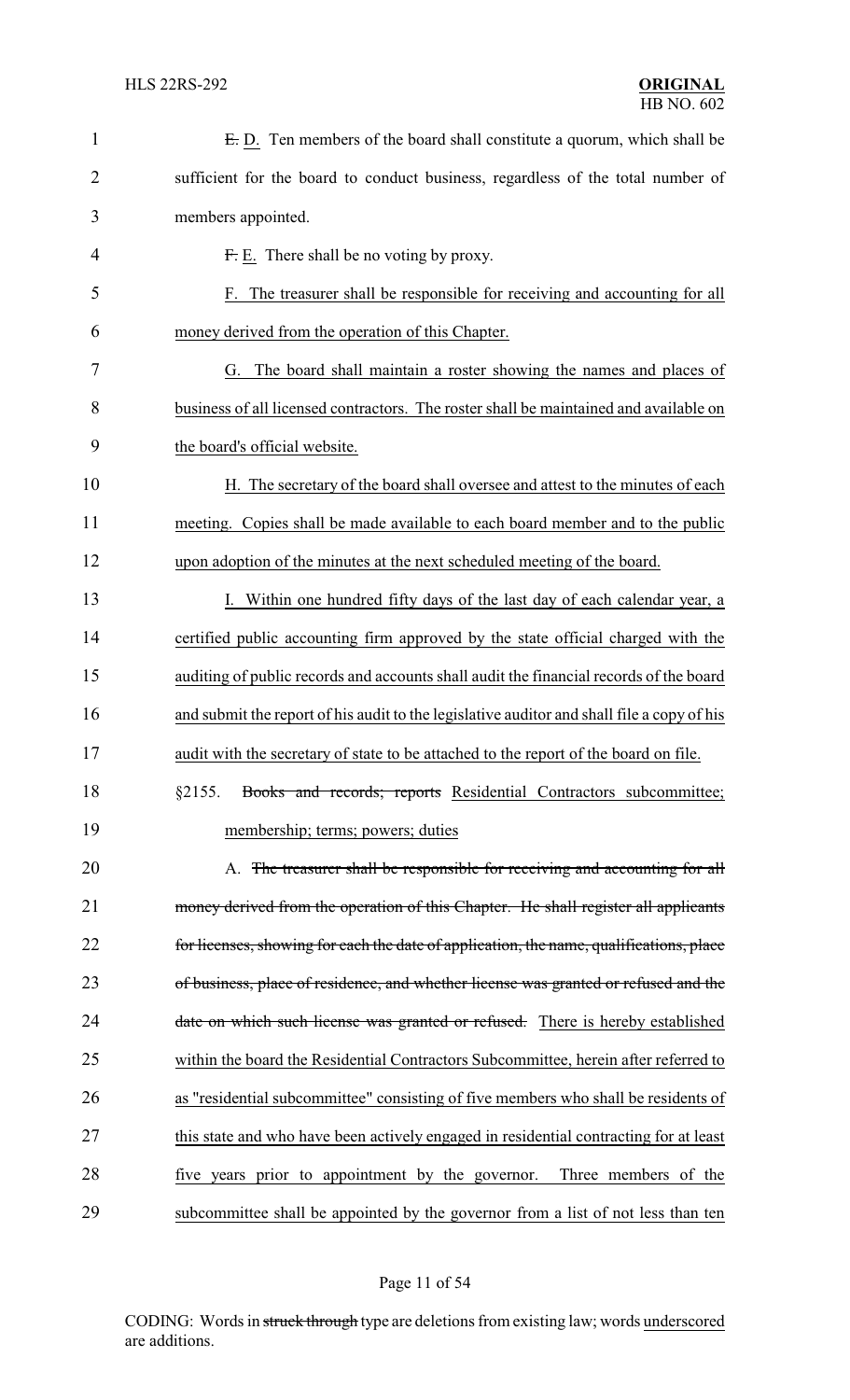names submitted by the Louisiana Homebuilders Association as certified by its president and secretary. One member of the subcommittee shall be from and appointed to represent the first congressional district, one member shall be from and appointed to represent the second congressional district, one member shall be from and appointed to represent the third congressional district, one member shall be from and appointed to represent the fourth and fifth congressional districts and one member shall be from and appointed to represent the sixth congressional district.

 B. The board administrator shall keep a roster, showing the names and places of business of all licensed contractors. The roster shall be maintained and available 10 on the board's official website. The terms of office of the initial members appointed to the subcommittee shall be one for a three-year term, one for a two-year term, and one for a one-year term, to be determined by the governor. Thereafter, all members shall be appointed for three-year terms. All terms shall commence thirty days after the appointment and all members shall serve until their successors have been appointed and qualified. Vacancies occurring in the membership of the subcommittee for any reason shall be filled by appointment by the governor for the unexpired term. No person shall be appointed for more than two consecutive terms. 18 The governor may remove a member for cause.

 C. The secretary of the board shall keep full and complete minutes of each board meeting whether regular or special, including full information as to each application for license considered and the board's action thereon as well as all 22 expenditures of the board that are approved. These board minutes shall be typed and 23 attested to by the secretary and copies shall be made available to each board member 24 and to the public upon adoption of the minutes at the next scheduled meeting of the 25 board. The executive director of the board shall serve as executive director of the residential subcommittee and shall not have voting privileges.

27 D.(1) Within one hundred fifty days of the last day of each calendar year, a certified public accounting firm approved by the state official charged with the auditing of public records and accounts shall audit the financial records of the board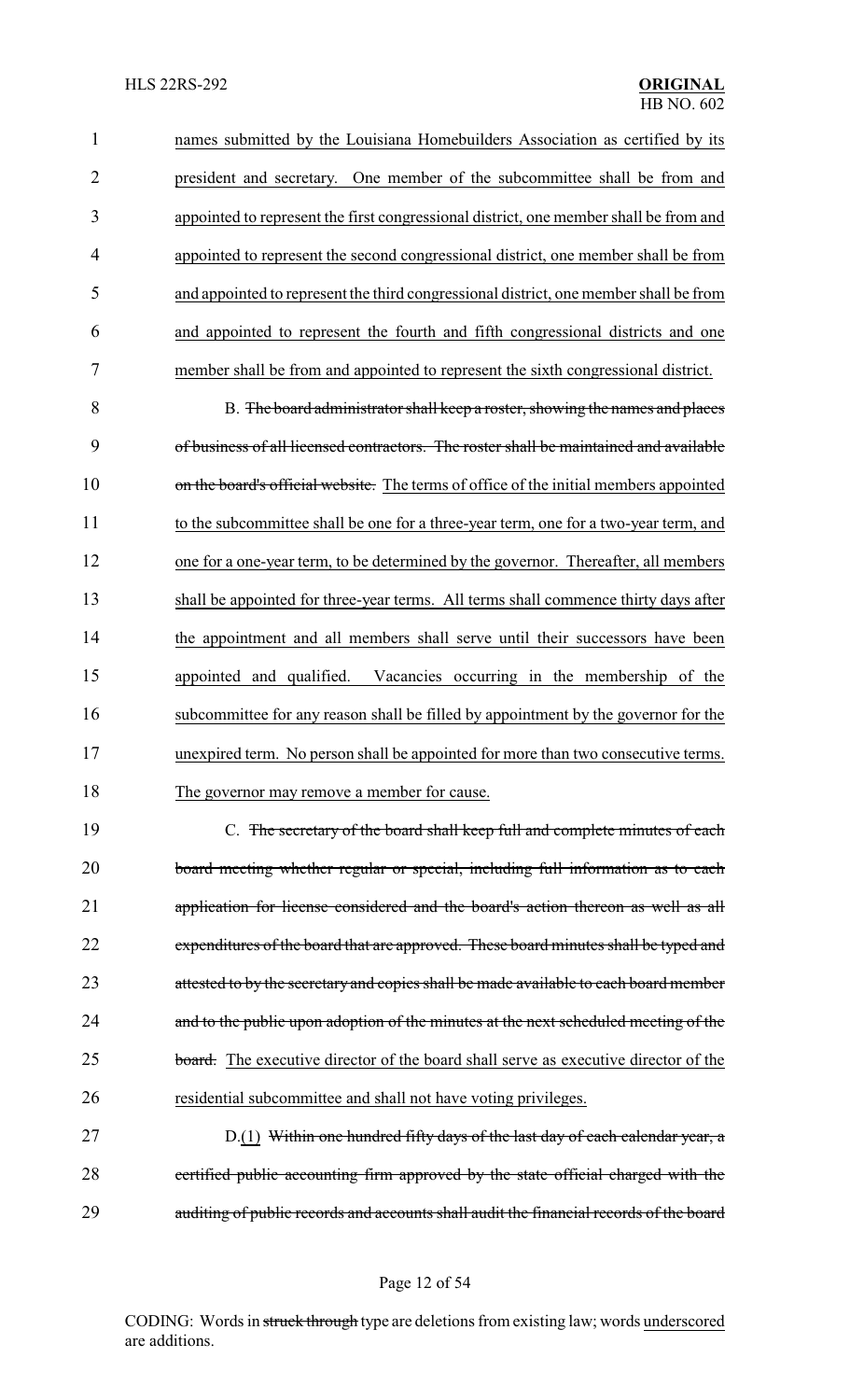| $\mathbf{1}$   | and submit the report of his audit to the legislative auditor and shall file a copy of his |
|----------------|--------------------------------------------------------------------------------------------|
| $\overline{2}$ | audit with the secretary of state to be attached to the report of the board on file. An    |
| 3              | ex officio member of the board shall serve on the residential subcommittee and shall       |
| 4              | serve as the liaison between the residential subcommittee and the board. He shall be       |
| 5              | appointed by the chairman of the board and shall serve as the chairman of the              |
| 6              | residential subcommittee. His presence at a meeting of the residential subcommittee        |
| 7              | may be counted toward establishing a quorum of the residential subcommittee, and           |
| 8              | he shall only have voting privileges if either of the following circumstances exists:      |
| 9              | His presence is necessary to establish a quorum of the residential<br>(a)                  |
| 10             | subcommittee and there is a tie vote between the appointed members of the                  |
| 11             | residential subcommittee.                                                                  |
| 12             | His presence is necessary to establish a quorum of the residential<br>(b)                  |
| 13             | subcommittee, only one appointed member of the residential subcommittee is                 |
| 14             | present, and an additional ex officio member has been appointed pursuant to                |
| 15             | Paragraph (2) of this Subsection.                                                          |
| 16             | An additional ex officio member of the board shall serve on the<br>(2)                     |
| 17             | residential subcommittee only if his presence, along with the ex officio member            |
| 18             | serving pursuant to Paragraph (1) of this Subsection, is required to establish a           |
| 19             | quorum of the residential subcommittee. This additional ex officio member shall be         |
| 20             | appointed by the chairman of the board and shall serve as the vice chairman of the         |
| 21             | residential subcommittee. He shall only have voting privileges if there is a tie vote      |
| 22             | between an appointed member of the residential subcommittee and the ex officio             |
| 23             | member serving as chairman of the residential subcommittee.                                |
| 24             | The board shall pay per diem and travel expenses for ex officio members.<br>(3)            |
| 25             | E. A quorum of the residential subcommittee shall consist of a majority of                 |
| 26             | its members which shall be sufficient to conduct residential subcommittee business,        |
| 27             | and the residential subcommittee shall meet at least once every other month to             |
| 28             | conduct its business unless, for good cause, a meeting cannot be held. Notice of           |
| 29             | residential subcommittee meetings shall be posted on the board's official website and      |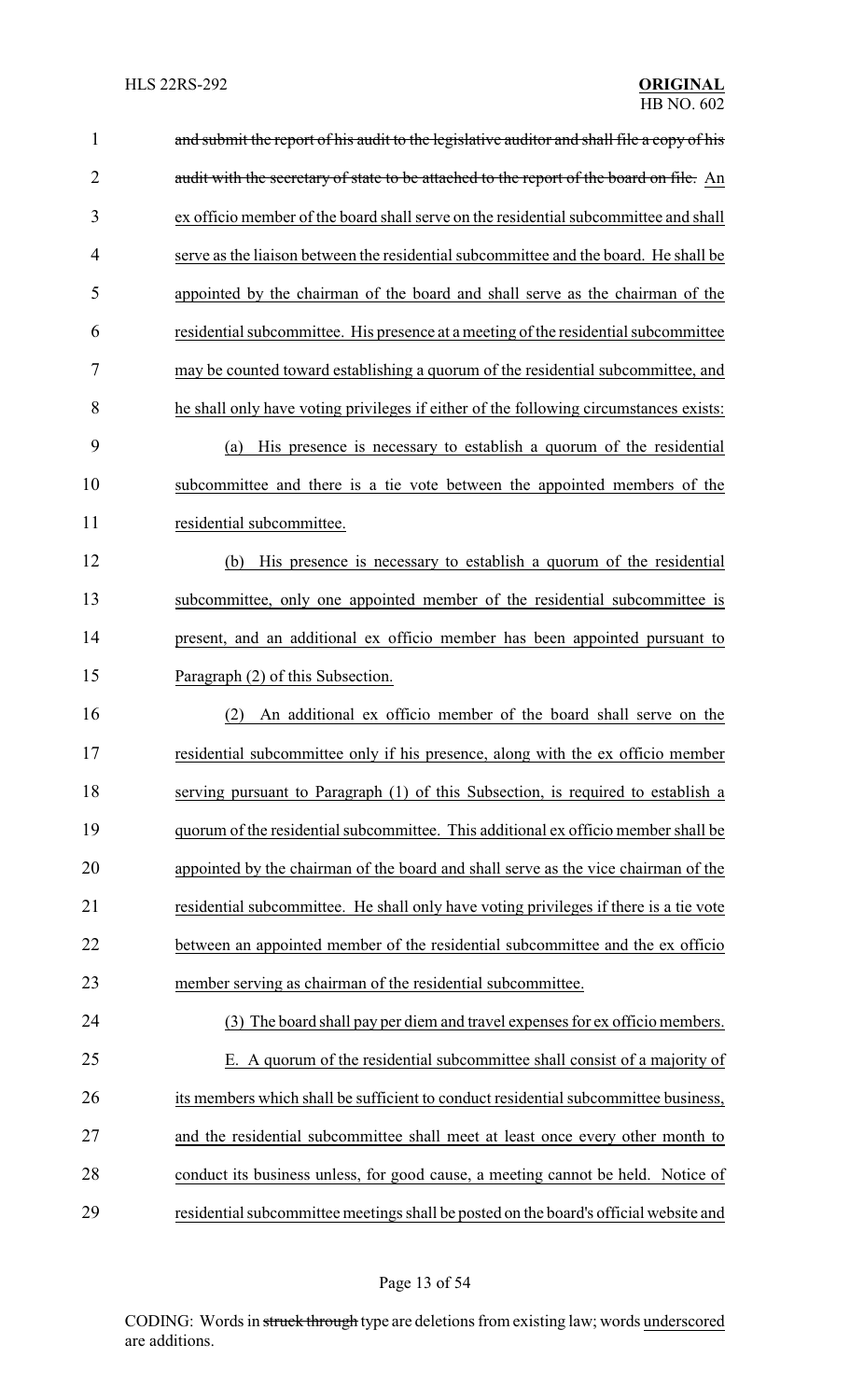| $\mathbf{1}$   | at the board office at least ten days prior to the date when the residential           |
|----------------|----------------------------------------------------------------------------------------|
| $\overline{2}$ | subcommittee is to meet.                                                               |
| 3              | F. Each member of the residential subcommittee shall be entitled to a per              |
| 4              | diem allowance of seventy-five dollars for each meeting he attends and be              |
| 5              | reimbursed for all travel expenses necessarily incurred in attending meetings.         |
| 6              | G. Subject to the approval of the board, the residential subcommittee shall            |
| 7              | have all of the following powers and duties:                                           |
| 8              | To adopt rules and regulations to govern residential and home<br>(1)                   |
| 9              | improvement contractors in this state.                                                 |
| 10             | (2) To issue, suspend, modify, or revoke licenses to do business in this state         |
| 11             | pursuant to the provisions of R.S. 37:2158.                                            |
| 12             | (3) To prescribe and adopt regulations and policies for continuing education.          |
| 13             | However, notwithstanding any other law to the contrary, the residential                |
| 14             | subcommittee shall not approve for use by licensees any continuing education           |
| 15             | courses or written training programs provided by a member of the residential           |
| 16             | subcommittee or legal entity in which he has a controlling interest.                   |
| 17             | (4) To cause the enforcement against, and the prosecution and enjoinder of,            |
| 18             | all persons violating provisions of this Chapter, and rules and regulations of the     |
| 19             | board; issue fines, penalties, and other costs for violations; and incur necessary     |
| 20             | expenses therefor.                                                                     |
| 21             | §2156. Unexpired Applications; licenses; fees; renewals                                |
| 22             | A.(1) The board may receive an application from a person pursuant to the               |
| 23             | provisions of this Chapter at any time. Upon initial application, the license of a     |
| 24             | person shall be issued after all requirements have been met and approved by the        |
| 25             | board. The executive director shall compile a list of all applicants for licensure for |
| 26             | inclusion in the agenda that are to be considered at a board meeting.                  |
| 27             | (2) No application may be considered from any state or local governmental              |
| 28             | body including, without limitation, any agency of any state or local governmental      |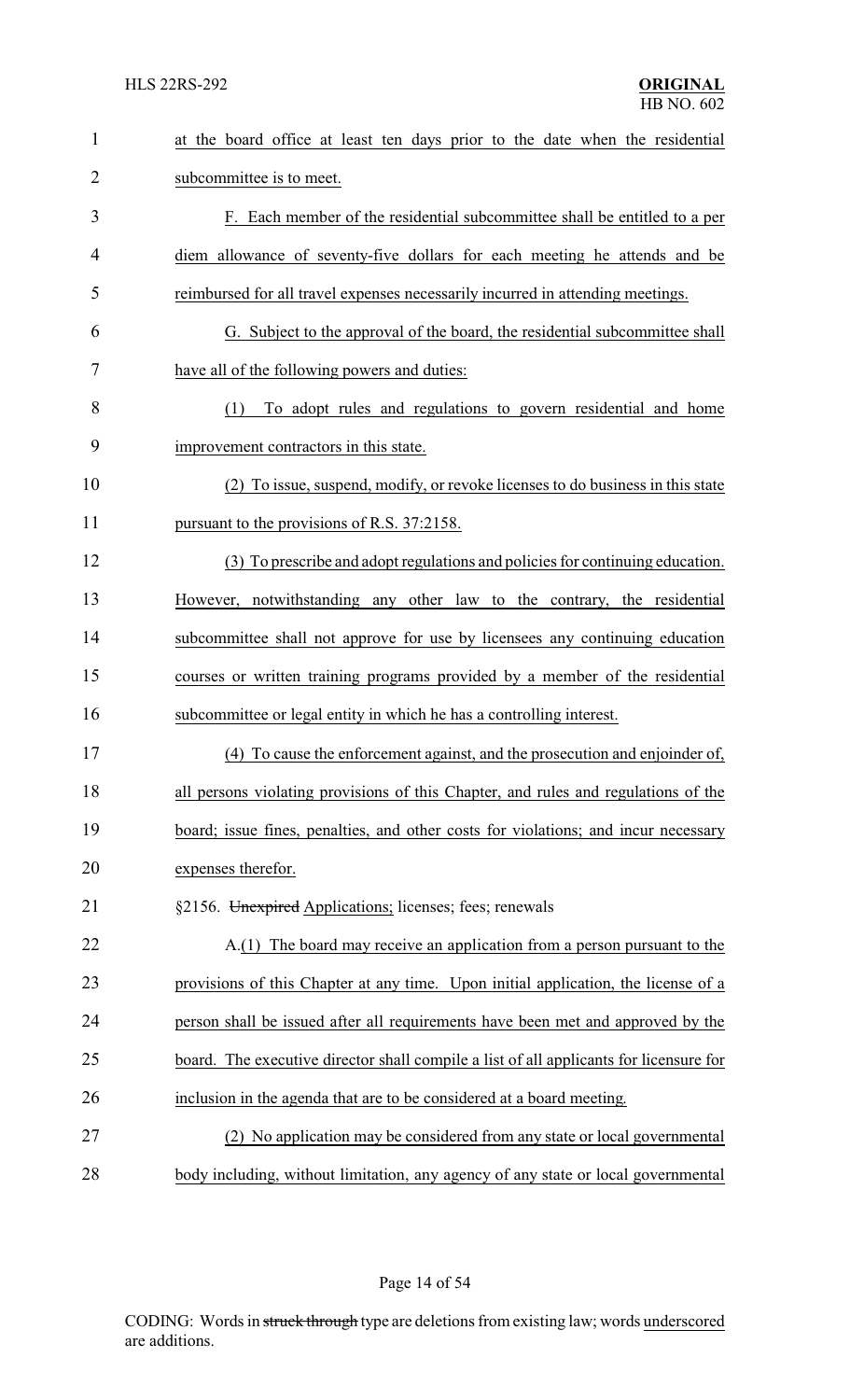| $\mathbf{1}$   | body including any corporation or other entity owned or controlled by any state or       |
|----------------|------------------------------------------------------------------------------------------|
| $\overline{2}$ | local governing body.                                                                    |
| 3              | To defray the cost of issuing licenses and of administering the<br>B(1)                  |
| 4              | provisions of this Chapter, the board shall fix reasonable fees to be assessed pursuant  |
| 5              | to the provisions of this Chapter, and reasonable penalties to be assessed for late      |
| 6              | applications for renewal of licenses and other administrative infractions; however,      |
| 7              | the basic license fee shall be the sum of not more than one hundred dollars and the      |
| 8              | fee for additional classifications shall be a lesser amount as set by the board.         |
| 9              | All fees received by the board in accordance with this Chapter shall be<br>(2)           |
| 10             | solely used to effectuate the provisions of this Chapter.                                |
| 11             | (3) All fees shall be paid prior to the issuance of a license or other changes           |
| 12             | or additions to an existing license.                                                     |
| 13             | C. Fees for licenses shall not exceed the following amounts:                             |
| 14             | Examination fee<br>\$<br>50.00<br>(1)                                                    |
| 15             | License fee<br><u>100.00</u><br>(2)<br>\$                                                |
| 16             | Renewal fee<br>(3)<br>100.00<br>\$                                                       |
| 17             | $\underline{(4)}$<br>Delinquent fee<br>\$ 50.00                                          |
| 18             | $\overline{\mathcal{E}}$<br>50.00<br>Home Improvement fee<br>(5)                         |
| 19             | D. The board may assess an additional surcharge of no more than four                     |
| 20             | hundred dollars in connection with the application for and issuance of a contractor's    |
| 21             | license to a contractor not domiciled in this state, to be utilized to defray the        |
| 22             | additional cost of the investigation of the application of the non-Louisiana             |
| 23             | contractor.                                                                              |
| 24             | When issuing a license to any contractor, the board shall state the<br>Е.                |
| 25             | contractor's classification on the license, according to the classification requested by |
| 26             | the contractor and for which he has completed all of the requirements.                   |
| 27             | F. The licensee shall not be permitted to bid or perform any type of work not            |
| 28             | included in the classification under which his license was issued.                       |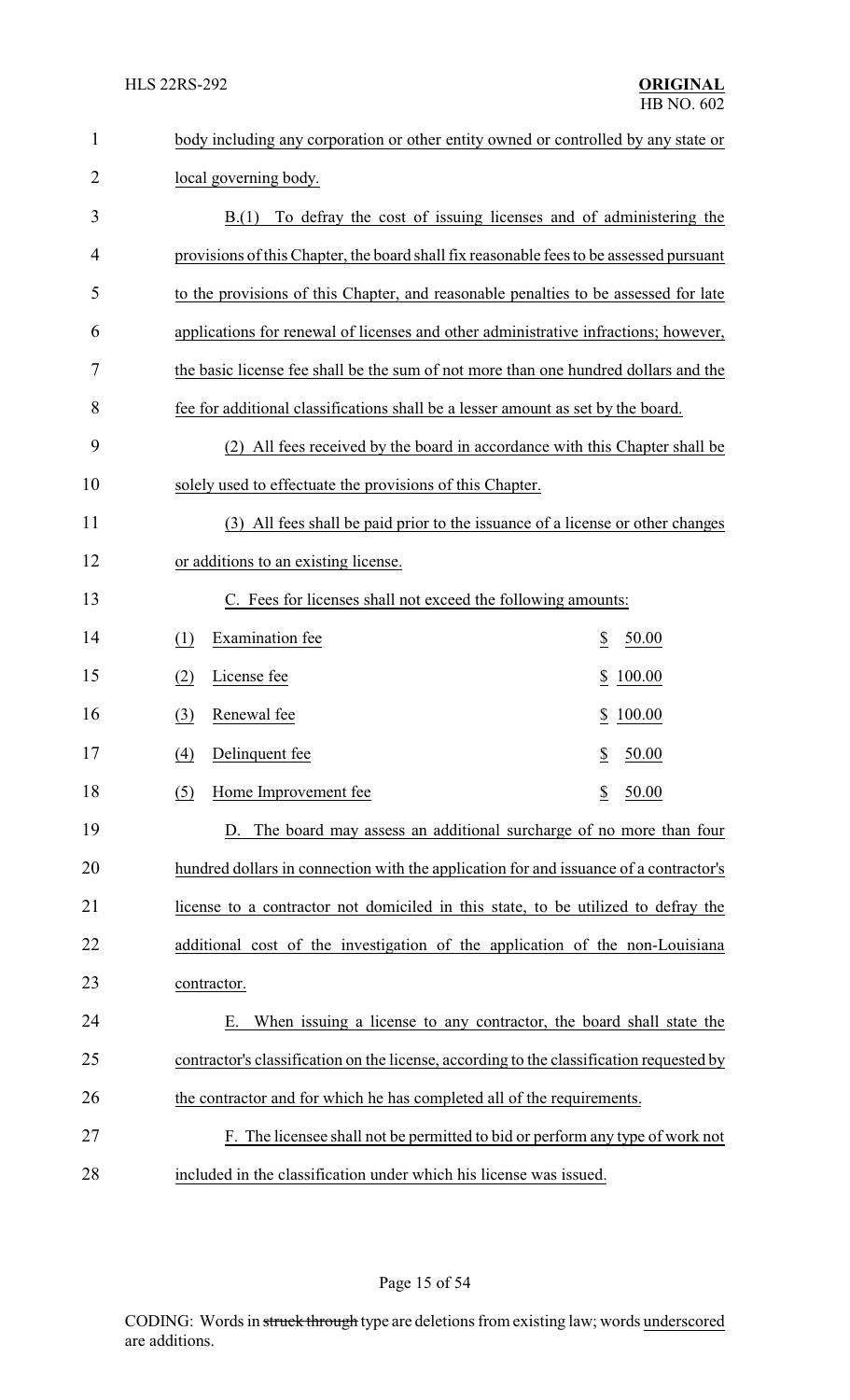| $\mathbf{1}$ | G. The licensee may apply for and receive additions to or changes in his           |
|--------------|------------------------------------------------------------------------------------|
|              | classification by applying, successfully completing the written examination, and   |
| 3            | paying the required fees. Additions or changes to an existing license shall become |
| 4            | effective after completion of the requirements and upon board approval.            |

 H. Licenses and renewals issued pursuant to the provisions of this Chapter shall expire on the anniversary of the date on which the license was originally issued. Licensees shall elect upon renewal one-, two-, or three-year license renewal terms, and licenses may be issued by the board on a multiple-year basis, not to exceed a three-year renewal term for any license. The license becomes invalid on the last day of the term for which it was issued unless renewed; however, after a license has expired, the person to whom the license was issued shall have fifteen days following the expiration date to file an application for the renewal of the license without the 13 payment of a penalty and without further examination. Any person who makes an 14 application for the renewal of a license after fifteen days following the expiration date of the license may, at the discretion of the board, have his license renewed after paying the required license fees and a penalty, not exceeding the sum of fifty dollars, 17 that the board may impose. New applicants for licensing may elect upon application 18 the renewal term of their license.

19 **B.** I. If a license is not renewed within a period of one year from the date of 20 its expiration, any application for renewal shall be considered and treated as a new 21 application.

22 C.(1) To defray the cost of issuing licenses and of administering the 23 provisions of this Chapter, the board shall fix reasonable fees to be assessed pursuant 24 to the provisions of this Chapter, and reasonable penalties to be assessed for late 25 applications for renewal of licenses and other administrative infractions; however, 26 the basic license fee shall be the sum of not more than one hundred dollars and the 27 fee for additional classifications shall be a lesser amount as set by the board.

28 (2) The board may assess an additional surcharge of no more than four 29 hundred dollars in connection with the application for and issuance of a contractor's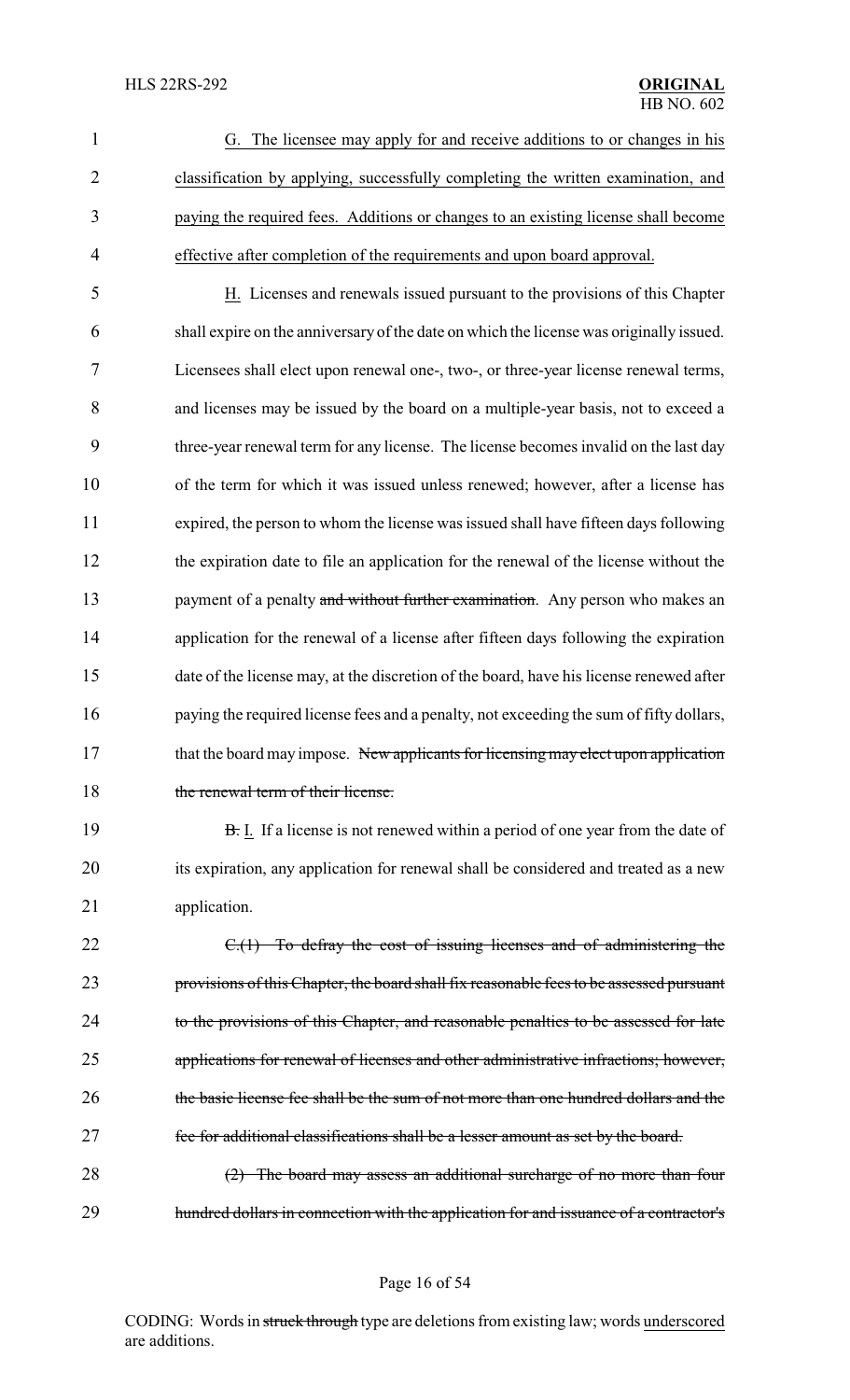1 license to a contractor not domiciled in the state of Louisiana, to be utilized to defray the additional cost of the investigation of the application of the non-Louisiana contractor, including references supplied by the contractor, work history supplied by 4 the work contractor, and other pertinent information required by the board in connection with an application for a contractor's license.

 $(3)(a)$  J.(1) The board shall assess on each license renewal issued to a contractor an additional fee of one hundred dollars per year to be dedicated and allocated as provided in this Paragraph to any public university in this state or any community college school of construction management or construction technology in this state that is accredited by either the American Council for Construction Education or the Accreditation Board for Engineering and Technology. The board shall include on each license renewal form issued to a contractor an optional election whereby the contractor may choose to not participate in the remission of the additional one hundred dollar dedication fee.

 (b) (2) Each January, each accredited public university or community college school of construction management or construction technology shall report to the board the number of graduates from its school of construction management or construction technology from the previous calendar year.

 $\left(\frac{c}{c}\right)$  (3) Any and all funds collected pursuant to this Paragraph shall be disbursed to the accredited public university or community college schools of construction management or construction technology by August first of each year upon completion of the annual audit of the board. The funds shall be used by the accredited public university or community college schools of construction management or construction technology solely for the benefit of their program and the expenditure of such funds shall be approved by the industry advisory council or board for the program. The funds collected pursuant to this Paragraph shall be in addition to any other monies received by such schools and are intended to supplement and not replace, displace, or supplant any other funds received from the state or from any other source. Any school of construction management or

#### Page 17 of 54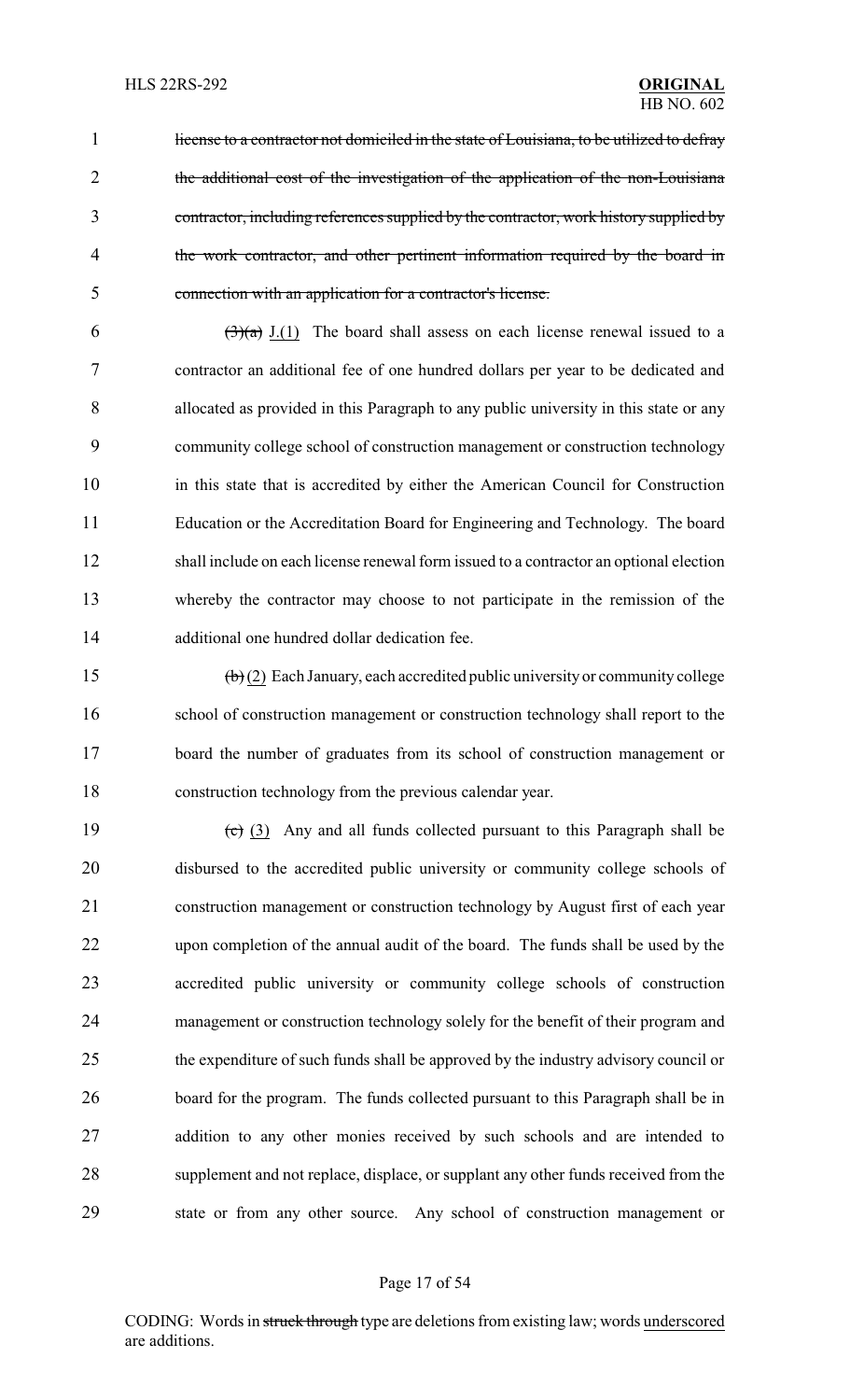#### HLS 22RS-292 **ORIGINAL**

 construction technology that experiences a decrease in the funding appropriated to them by the accredited public university or community college as determined by the industry advisory council or board for the program shall be ineligible for participation under the provisions of this Paragraph, and the monies from the fund for such school of construction management or construction technology shall be redistributed on a pro rata basis to all other accredited and eligible schools.

7  $(d)$   $(4)$  The funds collected pursuant to this Subsection shall be distributed as follows:

 $\left(\frac{1}{1}\right)$  (a) One-half on a pro rata basis to each accredited public university's or community college's schools of construction management or construction technology. However, each accredited public university shall receive twice as much funds as each community college.

13 (iii) (b) One-half pro rata to each accredited public university school of construction management or construction technology based on the total number of graduates from the previous calendar year from each school as reported to the board.

16 (e)  $(5)$  No funds shall be allocated to any public university or community college school of construction management or construction technology that does not maintain current and active accreditation as required by this Paragraph.

**D.** K. The licenses issued pursuant to the provisions of this Chapter are not transferable.

21 E. L. Any other provisions of this Chapter notwithstanding, no license shall be issued to any foreign corporation which has not obtained from the secretary of state a certificate of authority to do business, as provided in Chapter 3 of Title 12 of the Louisiana Revised Statutes of 1950.

 F. M. Except for the licenses, fees, and assessments authorized by this Chapter, and except for the occupational license taxes authorized by the constitution and laws of this state, and except for permit fees charged by parishes and municipalities for inspection purposes, and except for licenses required by parishes and municipalities for the purpose of determining the competency of mechanical or

#### Page 18 of 54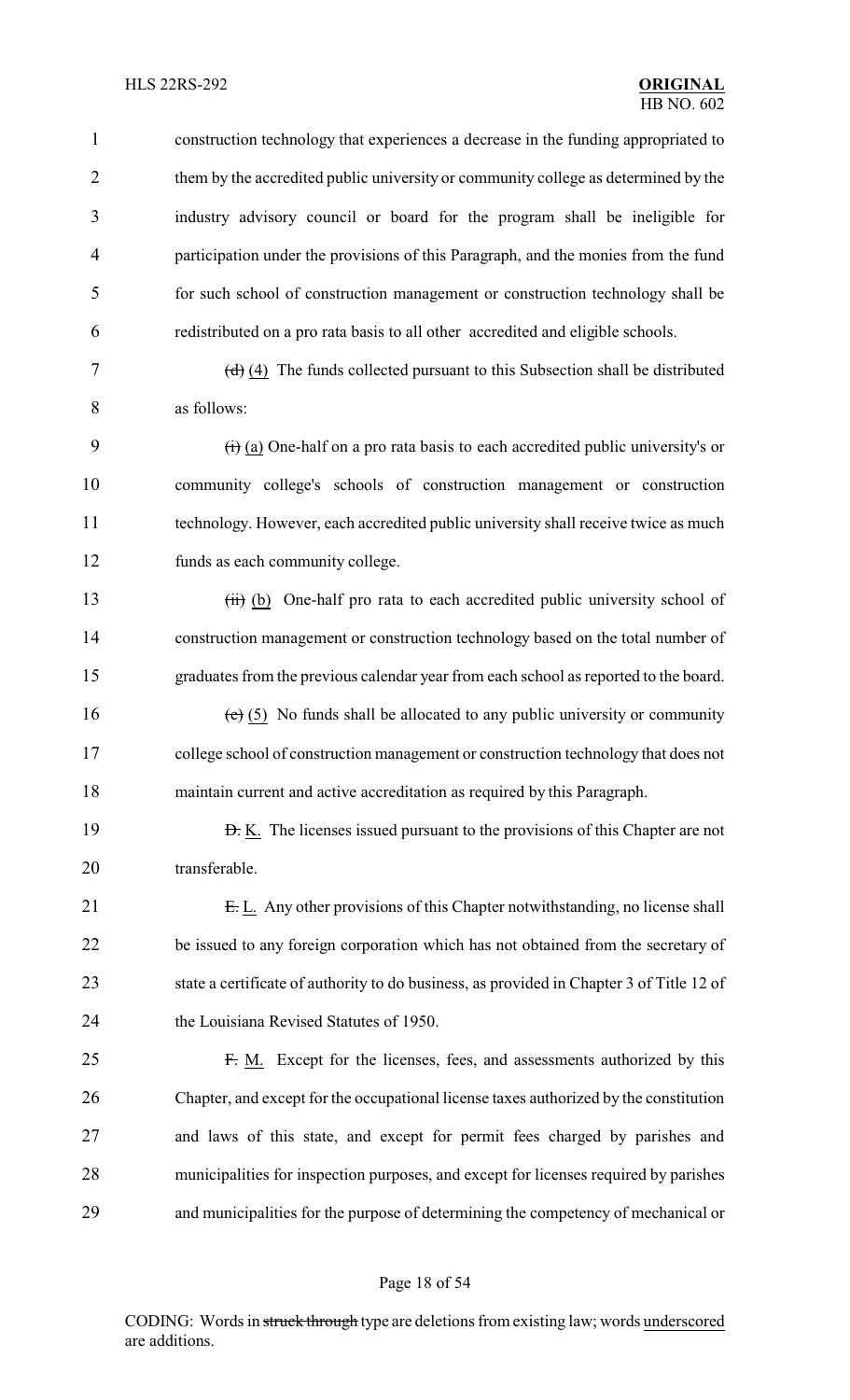| $\mathbf{1}$   | plumbing contractors, or both, and electrical contractors, no contractor shall be liable |
|----------------|------------------------------------------------------------------------------------------|
| $\overline{2}$ | for any fee or license as a condition of engaging in the contracting business.           |
| 3              | G. No license shall be issued for the subclassification of asbestos removal              |
| 4              | and abatement under the major classification of hazardous materials as provided in       |
| 5              | R.S. 37:2156.2(A)(VII) until the applicant furnishes satisfactory evidence that he or    |
| 6              | his qualifying party has received certification from the Department of Environmental     |
| 7              | Quality to perform asbestos removal and abatement work.                                  |
| 8              | §2156.1. Requirements for issuance of a license                                          |
| 9              | A. To become licensed as a contractor in accordance with the provisions of               |
| 10             | this Chapter, an applicant shall make application to the board on a form adopted by      |
| 11             | the board and shall state the classification of work the applicant desires to perform    |
| 12             | from a list of major classifications as follows:                                         |
| 13             | (1) Building construction.                                                               |
| 14             | (2) Highway, street, and bridge construction.                                            |
| 15             | (3) Heavy construction.                                                                  |
| 16             | (4) Municipal and public works construction.                                             |
| 17             | $(5)$ Electrical work.                                                                   |
| 18             | $(6)$ Mechanical work.                                                                   |
| 19             | $(7)$ Plumbing work.                                                                     |
| 20             | (8) Hazardous materials.                                                                 |
| 21             | (9) Specialty classifications.                                                           |
| 22             | $(10)$ Residential construction.                                                         |
| 23             | B. The board shall classify contractors according to the type or types of                |
| 24             | work or contracts which they may perform.                                                |
| 25             | The applicant Commercial, residential, and mold remediation<br>C.(1)                     |
| 26             | applicants shall furnish the board with a financial statement, current to within twelve  |
| 27             | months of the date of filing, prepared by an accountant, bookkeeper, or certified        |
| 28             | public accountant and signed by the applicant before a notary public, stating that the   |
| 29             | statement of applicant's assets and financial condition is true and correct. The assets  |

# Page 19 of 54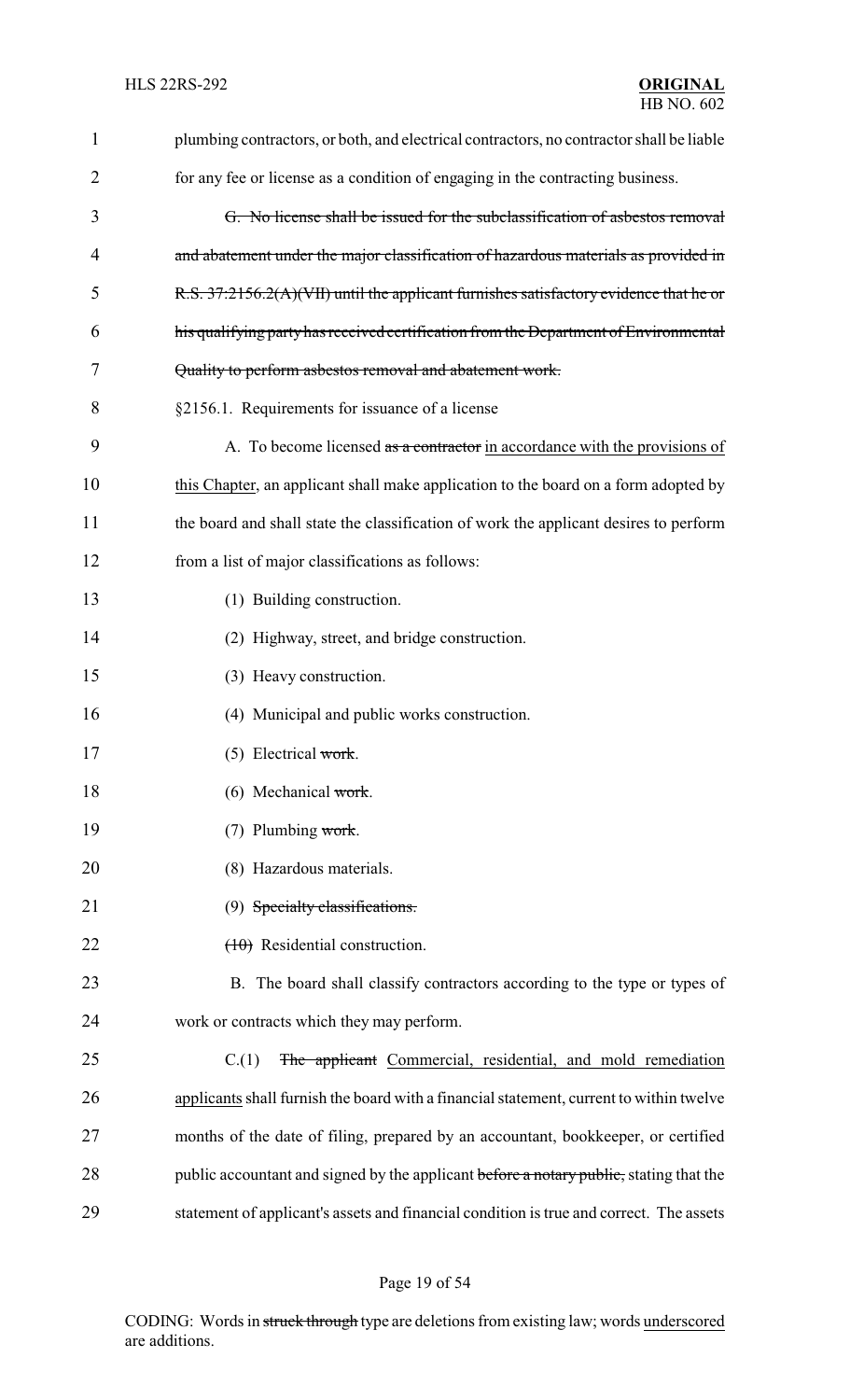shall include a net worth of at least ten thousand dollars. An applicant without the net worth required herein may also furnish the board a bond, letter of credit, or other security acceptable to the board in the amount of the net worth requirement plus the amount of the applicant's negative net worth if any, and the furnishing of the bond, letter of credit, or other security shall be deemed satisfaction of the net worth requirement for all purposes. The financial statement and any information contained therein, as well as any other financial information required to be submitted by a contractor, shall be confidential and not subject to the provisions of R.S. 44:1 through 57.

(2) No financial statement is required for a license renewal.

 D.(1) An applicant for commercial, residential, or mold remediation contractor licensure shall designate a qualifying party who shall be the legal representative for the contractor relative to the provisions of this Chapter. The designated qualifying party shall complete an application supplied by the board and pass any mandatory examination required by the board or present any credential required. The board may deny approval of the qualifying party for good cause, which may include the ability of the proposed principal owner or owners, principal shareholder or shareholders, or qualifying party to engage in the business of contracting as demonstrated by his prior contracting business experience. Evidence which may be considered by the board shall be limited to any legal proceedings against the qualifying party or businesses where the qualifying party was in a position of control at the time a problem arose and the ultimate disposition of the proceedings, any financial history of bankruptcies, unpaid judgments, insolvencies, or any similar evidence. When the qualifying party terminates employment with the licensee, the board shall be notified in writing within thirty days of the disassociation and another qualifying party must qualify within sixty days. The persons who may be a qualifying party or parties are:

(a) A sole proprietor or spouse of a sole proprietor.

Page 20 of 54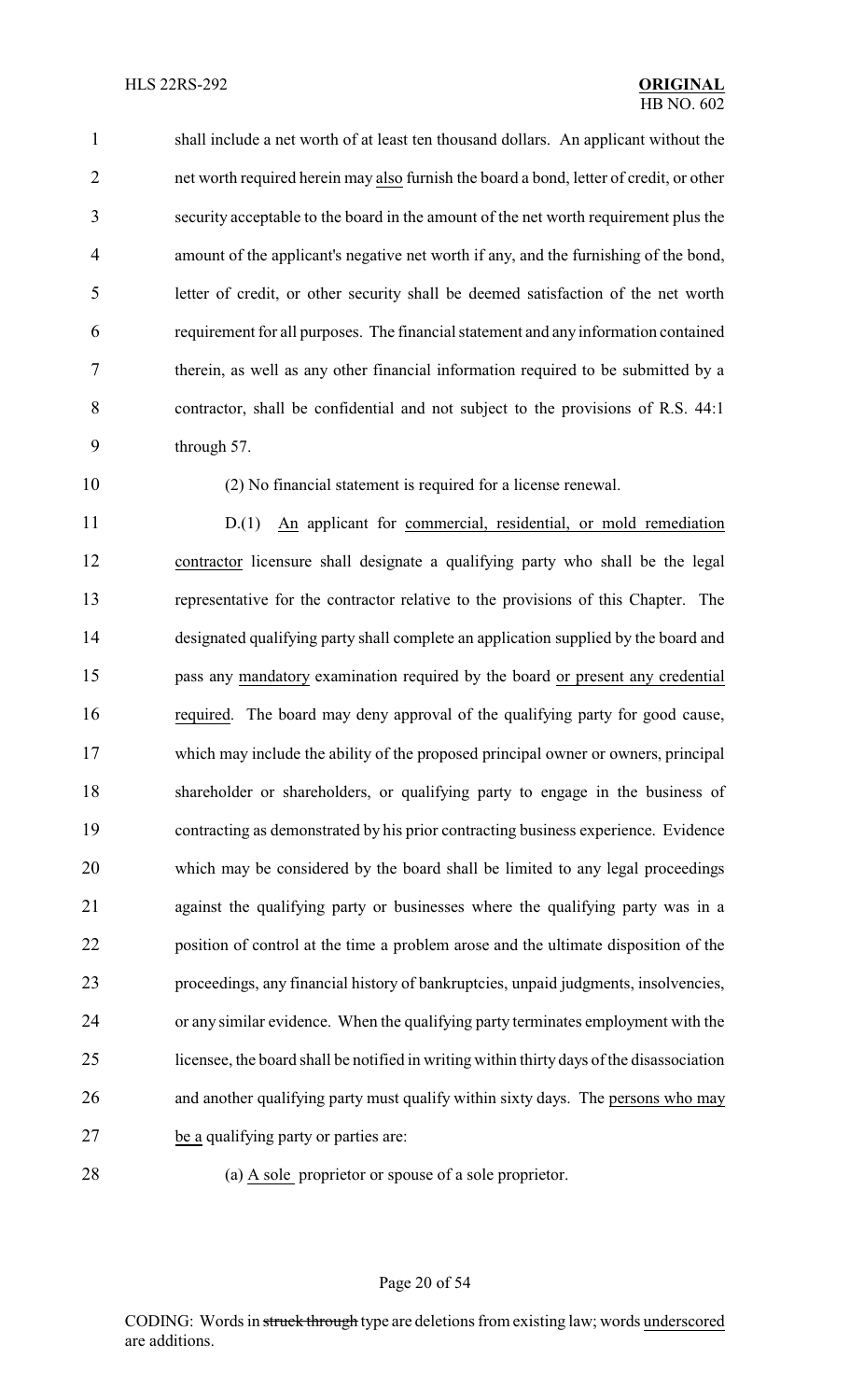| $\mathbf{1}$   | (b) Any employee of an applicant who has been in full-time employment for                    |
|----------------|----------------------------------------------------------------------------------------------|
| $\overline{2}$ | one hundred twenty consecutive days immediately preceding the application. The               |
| 3              | employee may be allowed to be the qualifying party for the licensed company and              |
| 4              | related entities.                                                                            |
| 5              | (c) Any stockholder, officer, or incorporator of a corporation.                              |
| 6              | (d) Any partner of a partnership.                                                            |
| 7              | (e) Any member or manager of a limited liability company.                                    |
| 8              | (2) A qualifying party for a licensed contractor may be a qualifying party for               |
| 9              | any affiliated entities to the licensed contractor.                                          |
| 10             | (3) Upon good showing, the board may exempt any qualifying party from                        |
| 11             | the required examinations. The board shall exempt from testing for a residential             |
| 12             | construction license any person working in the residential industry who holds a              |
| 13             | building construction license that was issued by the board if requested by the               |
| 14             | building contractor.                                                                         |
| 15             | $\left(\frac{1}{2}\right)$ (4) Upon the determination that a person has engaged in deceptive |
| 16             | practices when taking or attempting to take any board examination, the person shall          |
| 17             | be ineligible to serve as a qualifying party for a licensee for a period of one year.        |
| 18             | E. Notwithstanding any other law of this state to the contrary, a mechanical,                |
| 19             | plumbing, or electrical contractor may obtain a license to bid and perform work              |
| 20             | statewide provided the contractor has successfully passed a standardized, nationally         |
| 21             | recognized, written examination administered or approved by the State Licensing              |
| 22             | Board for Contractors. Residential construction and home improvement construction            |
| 23             | applicants for licensure shall be required to submit certificates evidencing workers'        |
| 24             | compensation coverage in compliance with Title 23 of the Louisiana Revised                   |
| 25             | Statutes of 1950, and liability insurance in a minimum amount of one hundred                 |
| 26             | thousand dollars or liability protection provided by a liability trust fund as authorized    |
| 27             | by R.S. $22:46(9)(d)$ in a minimum amount of one hundred thousand dollars.                   |
| 28             | Notwithstanding any other provision of law to the contrary, any<br>F(1)                      |
| 29             | residential contractor in good standing with the board who has held a license to             |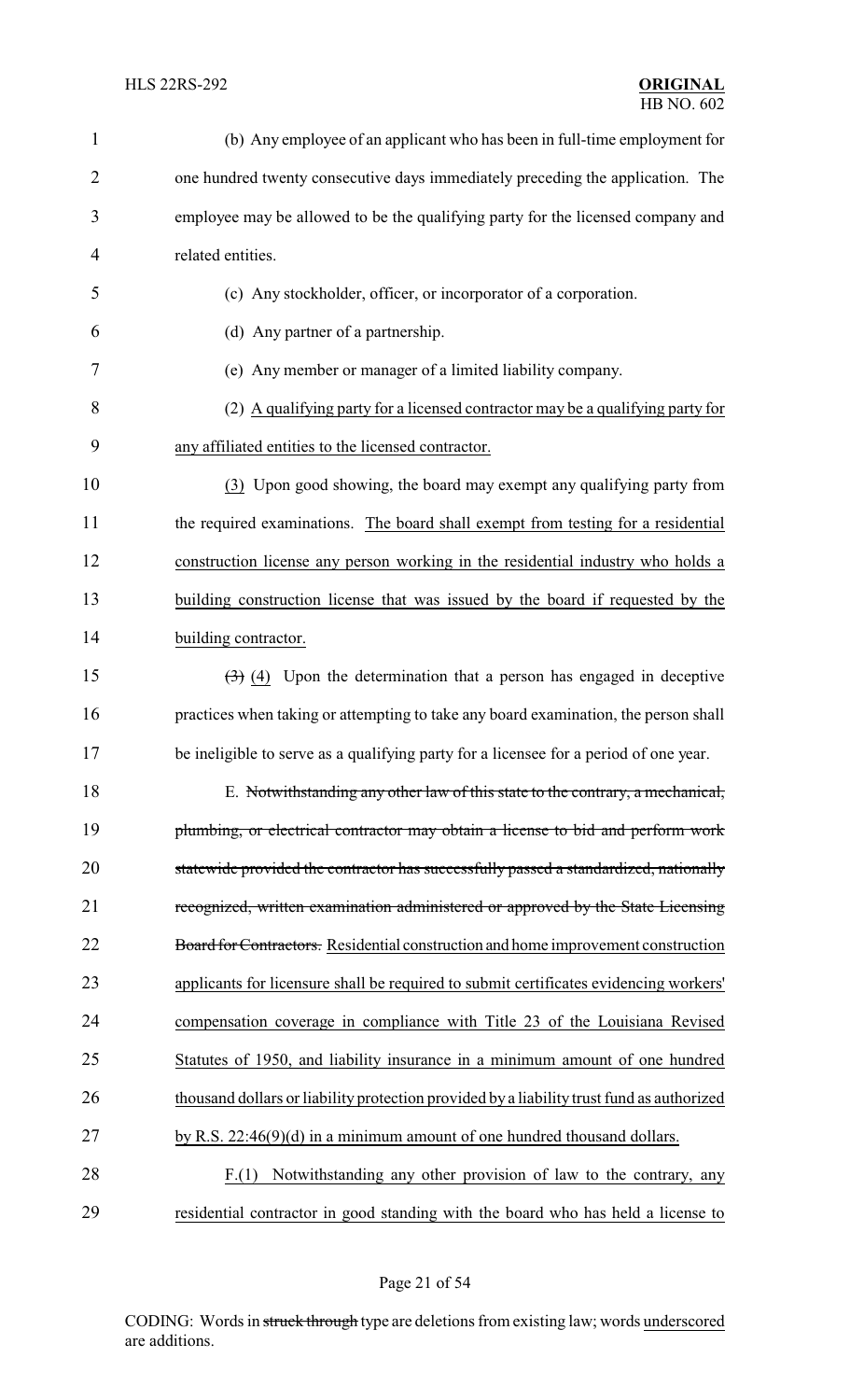| 1              | engage in residential construction issued pursuant to this Chapter for not less than    |
|----------------|-----------------------------------------------------------------------------------------|
| $\overline{2}$ | one consecutive year may elect to place his license in an inactive license status with  |
| 3              | the board, if he applies for a transfer to inactive status.                             |
| 4              | (a) During the period a license is in inactive status, the licensee shall be            |
| 5              | prohibited from engaging in any activity requiring a residential contractor license.    |
| 6              | (b) An inactive licensee shall be required to renew his inactive license in the         |
| 7              | same manner as provided in R.S. 37:2156(H) and by paying a renewal fee, which           |
| 8              | shall not exceed the renewal fee paid by active licensees. However, an inactive         |
| 9              | licensee shall not be required to submit insurance certificates pursuant to Subsection  |
| 10             | E of this Section or fulfill any other additional requirements that an active licensee  |
| 11             | would not be required to fulfill when renewing his license.                             |
| 12             | (c) An inactive licensee shall be required to fulfill all prescribed continuing         |
| 13             | education requirements established for active licensees.                                |
| 14             | (d) A licensee may request transfer from inactive status to active status at            |
| 15             | any time, if all of the following conditions exist:                                     |
| 16             | The inactive license has been renewed as provided for in this Section.<br>(i)           |
| 17             | (ii) The inactive license is current at the time the request is received by the         |
| 18             | board.                                                                                  |
| 19             | The licensee submits the required insurance certificates as provided in<br>(iii)        |
| 20             | Subsection E of this Section.                                                           |
| 21             | G. Mold remediation license applicants shall be required to furnish all of the          |
| 22             | following before a license is issued:                                                   |
| 23             | (1) Evidence to the board that he has satisfactorily completed at least twenty-         |
| 24             | four hours of training in mold remediation and basic mold assessment.                   |
| 25             | Insurance certificates evidencing workers' compensation coverage in                     |
| 26             | compliance with Title 23 of the Louisiana Revised Statutes of 1950 and liability        |
| 27             | insurance in a minimum amount of fifty thousand dollars.                                |
| 28             | $F1(1)$ H.(1) Upon completion of the requirements for licensure and issuance            |
| 29             | of a state license for the classification of work for which the contractor has applied; |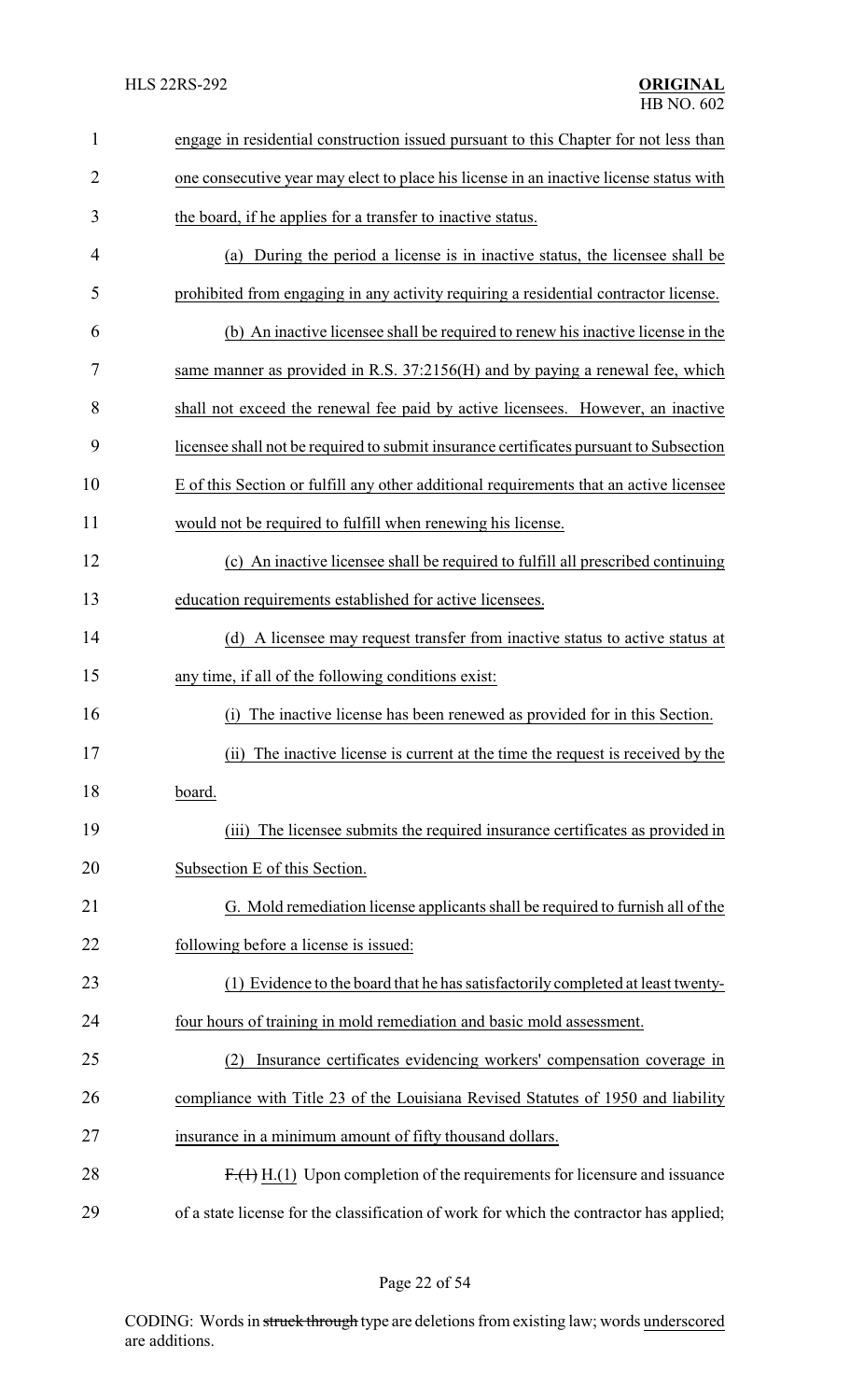mechanical, plumbing, or electrical contractors licensed pursuant to the provisions of this Section are excluded from local, municipal, or parish regulatory authority examination procedures and may bid and perform work within any local jurisdiction upon paying all appropriate fees.

 (2) The purpose of this Subsection is to preempt local, municipal, or parish regulatory examination authority for statewide-licensed mechanical, plumbing, or electrical contractors bidding and performing work in multiple jurisdictions. This preemption shall further exclude the employees of statewide-licensed electrical and mechanical contractors from local, municipal, or parish regulatory examination or certification authority as a condition to performing work for the statewide-licensed electrical or mechanical contractor.

 G. Any mechanical or electrical contractor who has, prior to July 1, 1985, successfully passed both a state licensing examination administered or approved by 14 the board and a local licensing examination in the same license classification, and 15 who has continuously held such state and local licenses since July 1, 1985, shall be exempted from any requirement for passage of an additional test in that license 17 classification. A mechanical or electrical contractor shall make application to the 18 board for an exemption on a form prepared by the board. The board shall provide **a** date by which application for exemption forms must be filed.

**H.** I.(1) Any plumbing contractor who currently holds a state license Master Plumber License from the State Plumbing Board of Louisiana shall be exempt from any requirement for passage of an additional examination in that license 23 classification and may bid and perform plumbing work statewide after applying to 24 the board for an exemption on a form prepared by the board receiving a license from this board.

**I.** (2) Nothing in this Section Subsection shall be construed to permit plumbing contractors to perform plumbing work without first complying with the licensure provisions of Chapter 16 of this Title, R.S. 37:1361 et seq.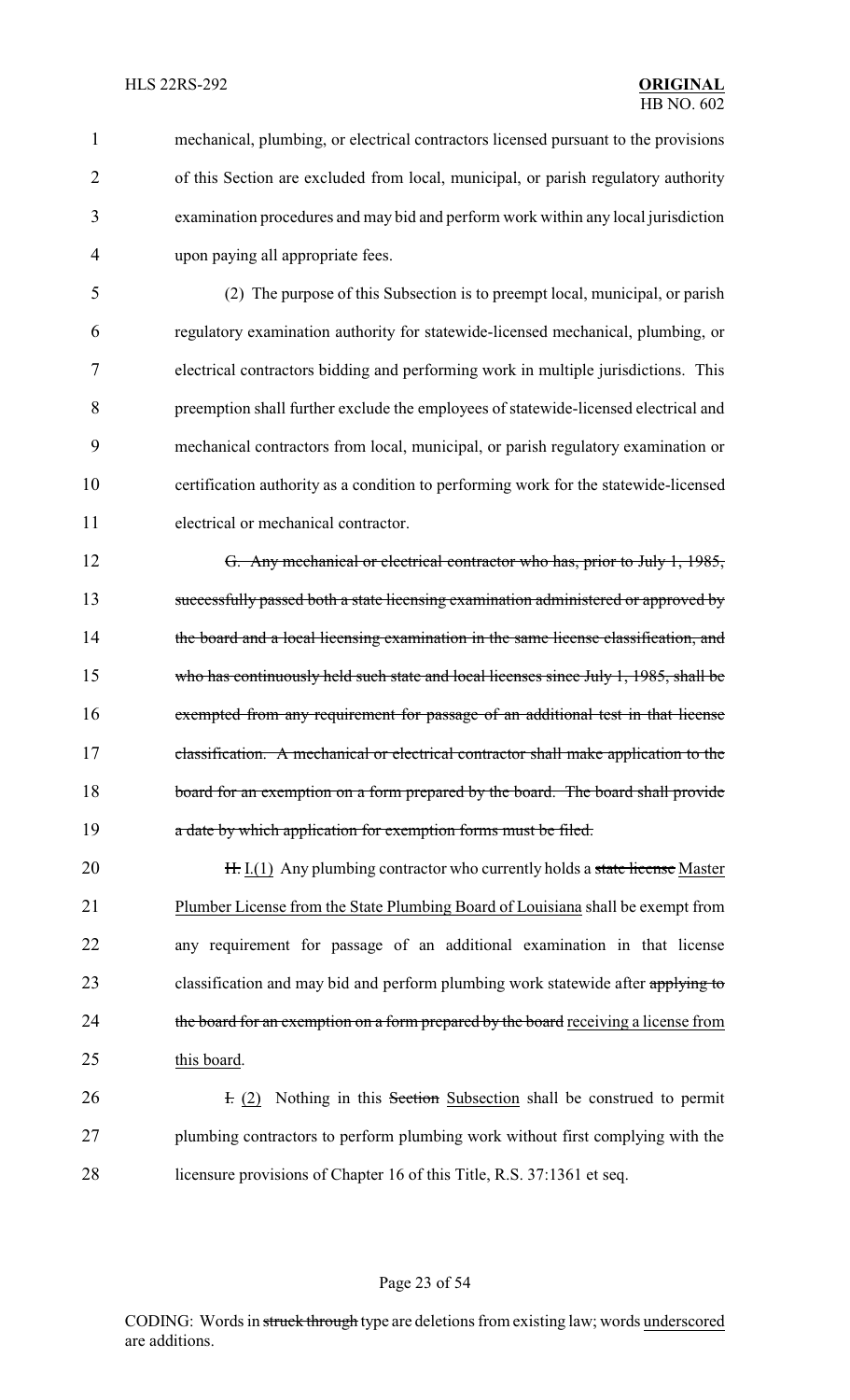| $\mathbf{1}$   | J. Each applicant shall pay all fees required for issuance of the license as             |
|----------------|------------------------------------------------------------------------------------------|
| $\overline{2}$ | provided for in this Chapter.                                                            |
| 3              | K. Upon completion of the requirements for licensure, the application shall              |
| $\overline{4}$ | be submitted to the board for review.                                                    |
| 5              | J. No license shall be issued for the subclassification of asbestos removal and          |
| 6              | abatement under the major classification of hazardous materials as provided in R.S.      |
| 7              | 37:2156.2(VIII) until the applicant furnishes satisfactory evidence that he or his       |
| 8              | qualifying party has received certification from the Department of Environmental         |
| 9              | Quality to perform asbestos removal and abatement work.                                  |
| 10             | $E_{\cdot}(1)$ K.(1) The examination requirement of this Chapter shall not apply to      |
| 11             | any arborist who currently holds a valid state license issued pursuant to R.S. 3:3804    |
| 12             | in the landscaping, grading, and beautification subclassification. The arborist may      |
| 13             | bid and perform the arborist work described in R.S. $3:3808(A)(1)(a)$ , statewide, after |
| 14             | applying to the board for an exemption on a form prepared by the board.                  |
| 15             | (2) Nothing in this Subsection shall be construed to permit arborists to                 |
| 16             | recommend or execute arborist work without first complying with the licensure            |
| 17             | provisions of Chapter 24 of Title 3 of the Louisiana Revised Statutes of 1950, R.S.      |
| 18             | 3:3801 et seq.                                                                           |
| 19             | M. L. The board may consolidate, add, or remove subclassifications or                    |
| 20             | specialties by rule as it deems appropriate.                                             |
| 21             | §2156.2. Major categories; subclassifications; specialty classifications; requirements   |
| 22             | for contractors holding major classification to perform mechanical, electric,            |
| 23             | or plumbing work                                                                         |
| 24             | A. Any contractor possessing a major classification is permitted to bid or               |
| 25             | perform any of the specialty type work required to perform its scope of work for its     |
| 26             | respective classification. Under each major category listed in this Subsection is a list |
| 27             | of subclassifications that a specialty contractor may obtain, as follows:                |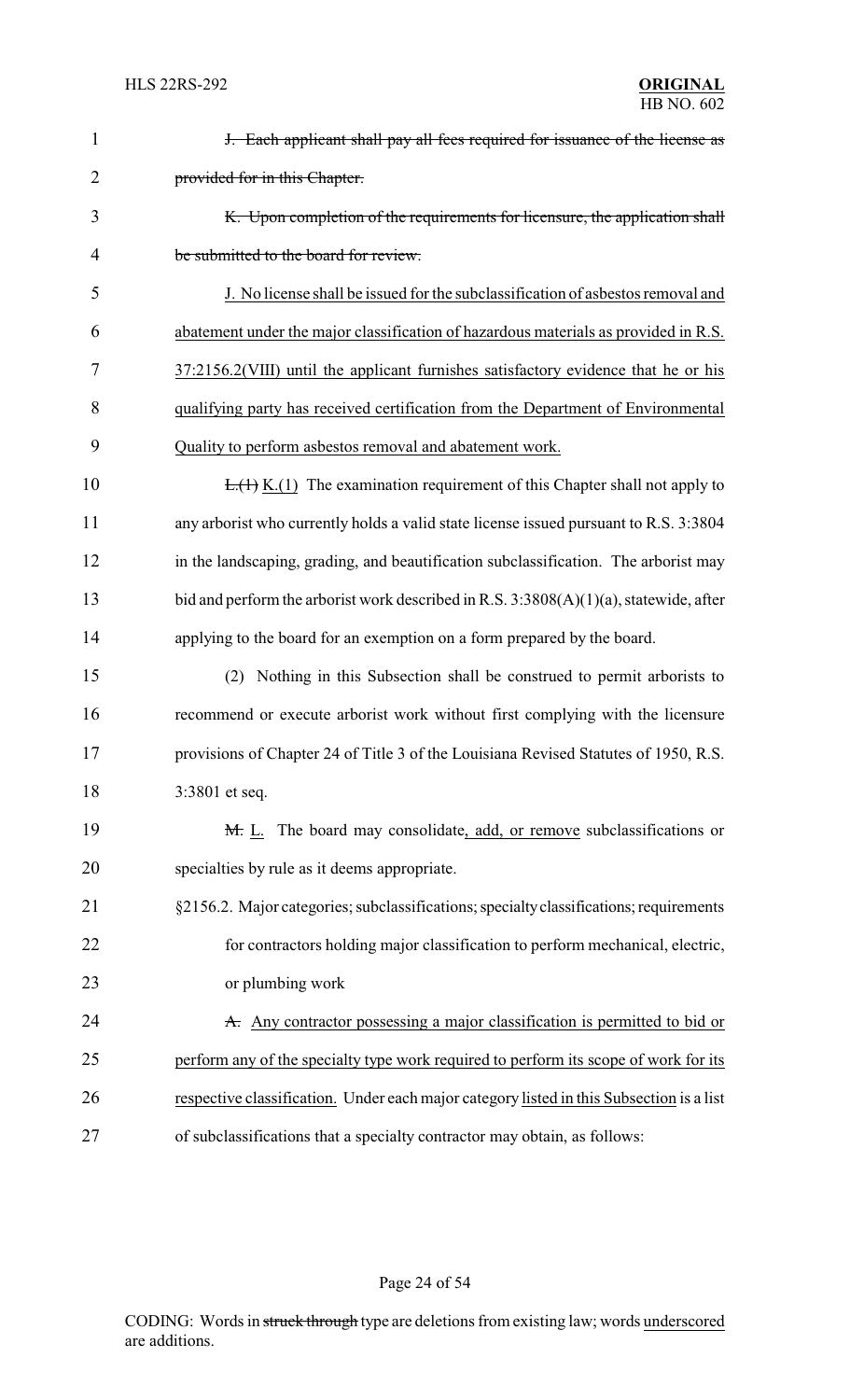| 1  | I. Building construction                                            |
|----|---------------------------------------------------------------------|
| 2  | Subclassifications:                                                 |
| 3  | 1. Acoustical treatments                                            |
| 4  | 2. Air conditioning work, ventilation, refrigeration, and duct work |
| 5  | 3. Electrical construction for structures                           |
| 6  | 4. Fire sprinkler work                                              |
| 7  | 5.3. Foundations for buildings, equipment, or machinery             |
| 8  | $6.4$ . Incinerator construction                                    |
| 9  | 7.5. Installation of equipment, machinery, and engines              |
| 10 | 8.6. Installation of pneumatic tubes and conveyors                  |
| 11 | $9.7$ . Insulation for cold storage and buildings                   |
| 12 | $\frac{10}{10}$ . 8. Insulation for pipes and boilers               |
| 13 | 11. 9. Landscaping, grading, and beautification                     |
| 14 | 12. 10. Lathing, plastering, and stuccoing                          |
| 15 | 13. 11. Masonry, brick, stone                                       |
| 16 | 14. Ornamental iron and structural steel erection, steel buildings  |
| 17 | 15. 12. Painting and interior decorating, carpeting flooring        |
| 18 | $16:13.$ Pile driving                                               |
| 19 | 17. Plumbing                                                        |
| 20 | 18. Residential construction                                        |
| 21 | 19. 14. Rigging, house moving, wrecking, and dismantling            |
| 22 | $20.15$ . Roof decks                                                |
| 23 | 21. 16. Roofing and sheet metal, siding                             |
| 24 | 22. 17. Sheet metal duct work                                       |
| 25 | $23.18$ . Steam and hot water heating in buildings or plants        |
| 26 | 19. Steel erection and installation                                 |
| 27 | $24.20$ . Stone, granite, slate, resilient floor installations      |
| 28 | $25.21$ . Swimming pools                                            |
| 29 | 26. 22. Tile, terrazzo, and marble                                  |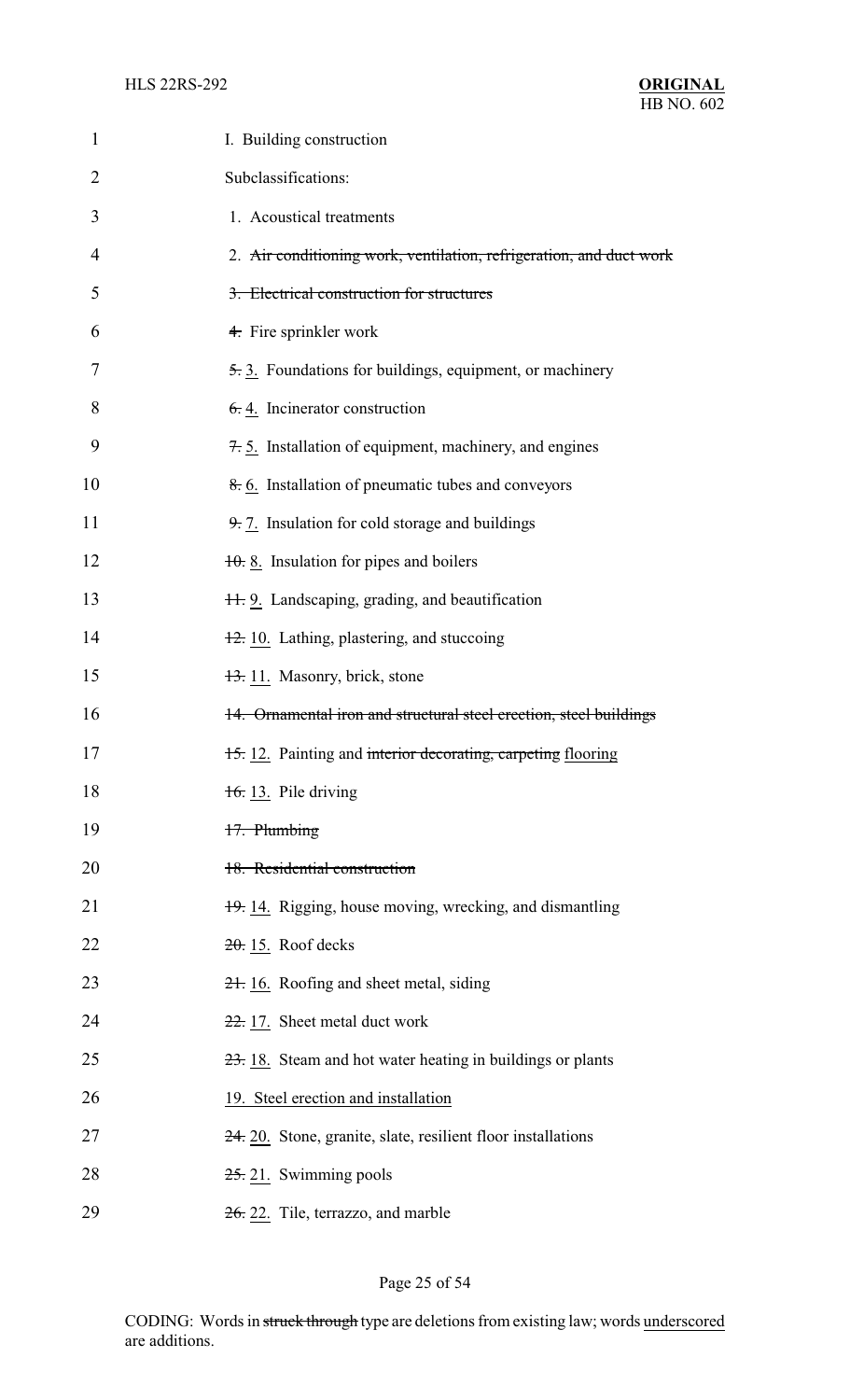| $\mathbf{1}$   | 27. 23. Water cooling towers and accessories                                |
|----------------|-----------------------------------------------------------------------------|
| $\overline{2}$ | 28. 24. Drywalls                                                            |
| 3              | 29. 25. Driveways, parking areas, asphalt, and concrete, exclusive of       |
| $\overline{4}$ | highway and street work                                                     |
| 5              | $30.26$ . Fencing                                                           |
| 6              | 27. Labor only                                                              |
| 7              | II. Highway, street, and bridge construction                                |
| 8              | Subclassifications:                                                         |
| 9              | 1. Driveways, parking areas, asphalt, and concrete                          |
| 10             | 2. Highway and street subsurface drainage and sewer work                    |
| 11             | 3. Permanent or paved highways and streets (asphalt hot and cold plant mix) |
| 12             | 4. Permanent or paved highways and streets (asphalt surface treatment)      |
| 13             | 5. Permanent or paved highways and streets (concrete)                       |
| 14             | 6. Permanent or paved highways and streets (soil cement)                    |
| 15             | 7. Secondary roads                                                          |
| 16             | 8. Undersealing or leveling of roads                                        |
| 17             | 9. Earthwork, drainage, and levees                                          |
| 18             | 10. Clearing, grubbing, and snagging                                        |
| 19             | 11. Culverts and drainage structures                                        |
| 20             | 12. Concrete bridges Bridges, over and underpasses                          |
| 21             | 13. Steel bridges, over and underpasses                                     |
| 22             | 14. Wood bridges, over and underpasses                                      |
| 23             | 15. Landscaping, grading, and beautification                                |
| 24             | 16.14. Fencing                                                              |
| 25             | 17. 15. Furnishing and installation of movable structures or machinery,     |
| 26             | excluding electrical and mechanical work                                    |
| 27             | 16. Labor only                                                              |
| 28             | III. Heavy construction                                                     |
| 29             | Subclassifications:                                                         |

# Page 26 of 54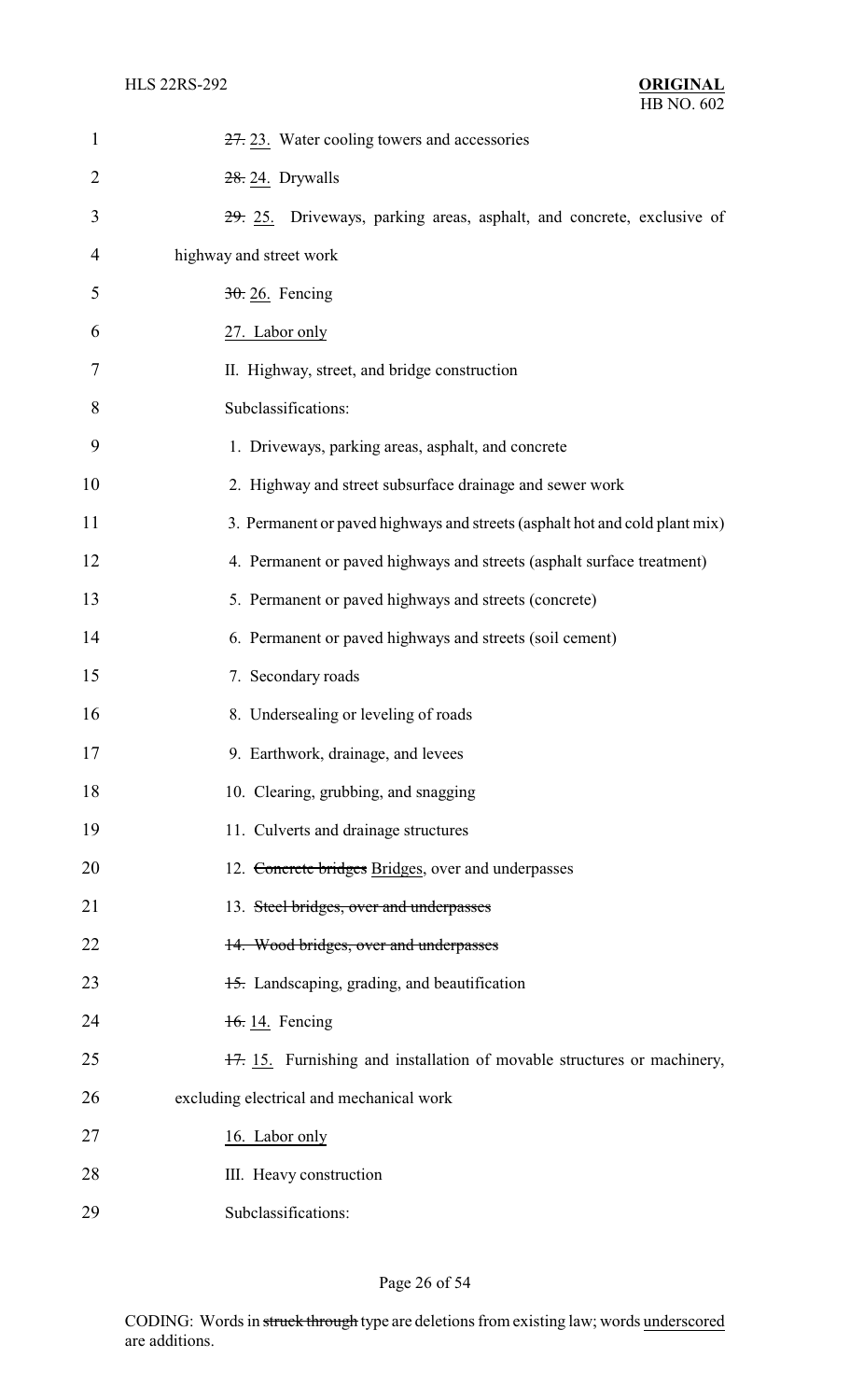| $\mathbf{1}$   | 1. Clearing, grubbing, and snagging                           |
|----------------|---------------------------------------------------------------|
| $\overline{2}$ | 2. Dams, reservoirs, and flood control work other than levees |
| 3              | 3. Dredging                                                   |
| $\overline{4}$ | 4. Electrical transmission lines                              |
| 5              | 5. Foundations and pile driving                               |
| 6              | 6. Industrial piping                                          |
| 7              | 7. Industrial plants                                          |
| 8              | 8. Industrial ventilation                                     |
| 9              | 9. Oil field construction                                     |
| 10             | 10. Oil refineries                                            |
| 11             | <b>H.</b> Railroads                                           |
| 12             | 12. 11. Transmission pipeline construction                    |
| 13             | $\frac{13}{2}$ 12. Tunnels                                    |
| 14             | 14.13. Wharves, docks, harbor improvements, and terminals     |
| 15             | 15. 14. Landscaping, grading, and beautification              |
| 16             | 16. 15. Fencing                                               |
| 17             | 16. Labor only                                                |
| 18             | IV. Municipal and public works construction                   |
| 19             | Subclassifications:                                           |
| 20             | 1. Filter plants and water purification                       |
| 21             | 2. Pipe work (gas lines)                                      |
| 22             | 3. Pipe work (sewer)                                          |
| 23             | 4. Pipe work (storm drains)                                   |
| 24             | 5. Pipe work (waterlines)                                     |
| 25             | 6. Power plants                                               |
| 26             | 7. Sewer plant or sewer disposal                              |
| 27             | 8. Underground electrical conduit installation                |
| 28             | 9. Landscaping, grading, and beautification                   |
| 29             | 10. Fencing                                                   |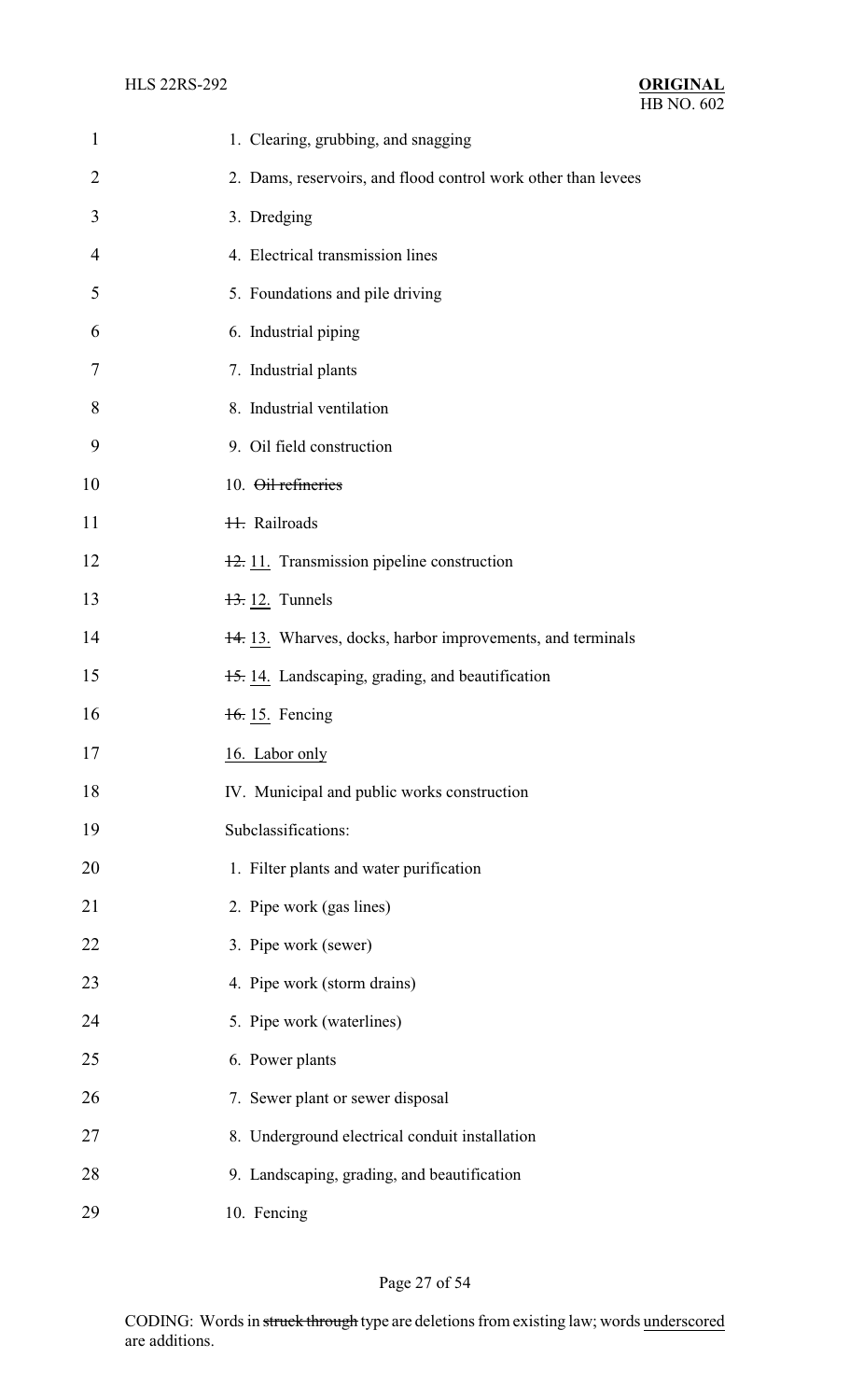| 1              | 11. Labor only                                                              |
|----------------|-----------------------------------------------------------------------------|
| $\overline{2}$ | V. Electrical work                                                          |
| 3              | Subclassifications:                                                         |
| 4              | 1. Electrical transmission lines                                            |
| 5              | 2. Electrical work for structures                                           |
| 6              | 3. Underground electrical conduit installation                              |
| 7              | 4. 3. Electrical controls                                                   |
| 8              | VI. Mechanical Work                                                         |
| 9              | Subclassifications:                                                         |
| 10             | 1. Heat, air conditioning, ventilation, duct work, and refrigeration        |
| 11             | 2. Industrial pipe work and insulation                                      |
| 12             | 3. Plumbing                                                                 |
| 13             | 4. Controls for mechanical work                                             |
| 14             | VII. Plumbing                                                               |
| 15             | Subclassifications:                                                         |
| 16             | 1. Potable and nonpotable water systems; construction, removal, repair, and |
| 17             | maintenance for buildings and premises.                                     |
| 18             | Sanitary and nonsanitary waste and sewerage construction; removal,          |
| 19             | repair, and maintenance for buildings and premises.                         |
| 20             | VII. VIII. Hazardous materials                                              |
| 21             | Subclassifications:                                                         |
| 22             | 1. Asbestos removal and abatement                                           |
| 23             | 2. Hazardous materials cleanup and waste treatment or removal               |
| 24             | 3. Hazardous materials site remediation                                     |
| 25             | 4. Any other classification for which the Department of Environmental       |
| 26             | Quality requires certification pursuant to law or regulation.               |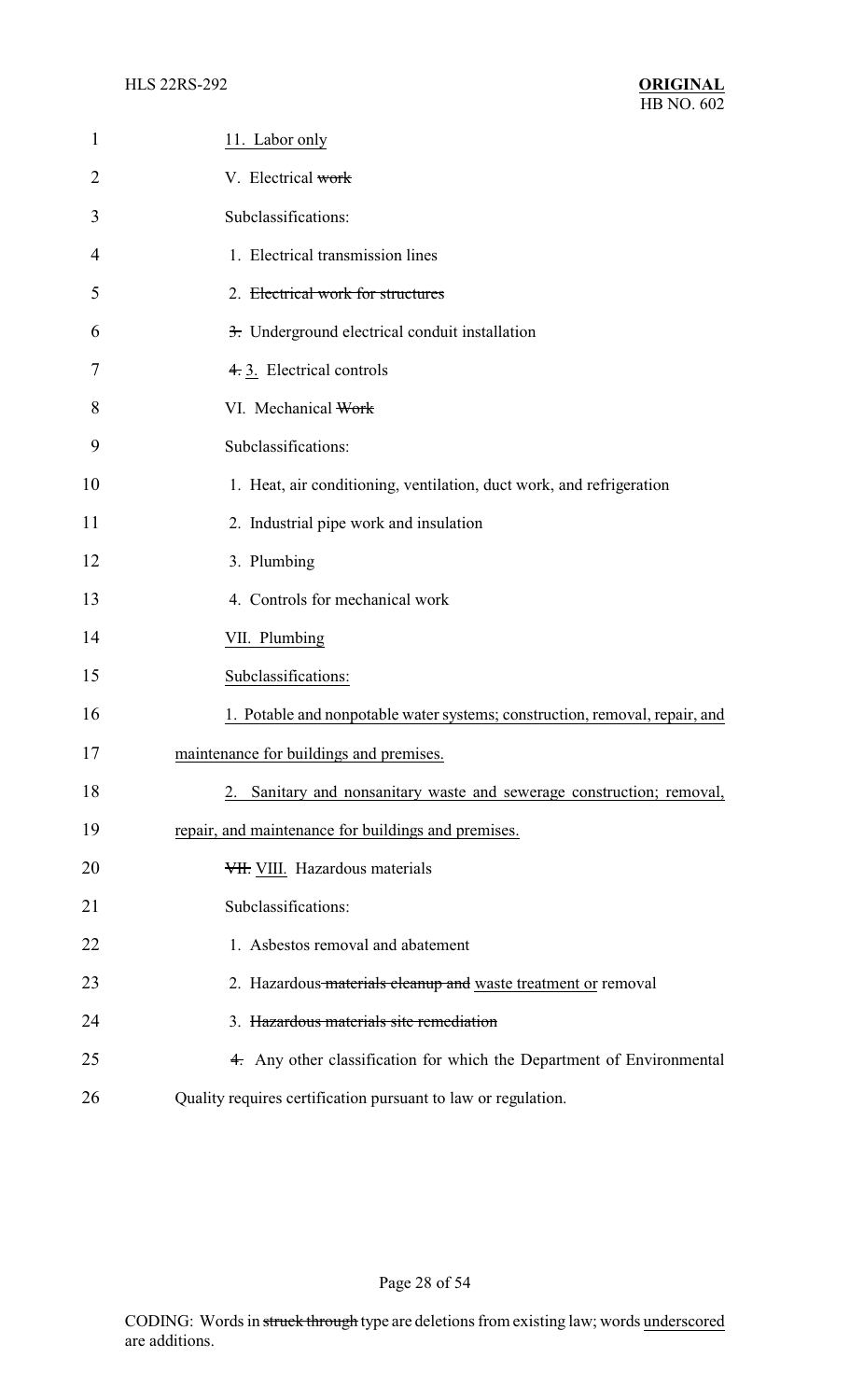| 1              | VIII. Plumbing                                                                         |
|----------------|----------------------------------------------------------------------------------------|
| $\overline{2}$ | Subclassifications:                                                                    |
| 3              | 1. Potable and nonpotable water systems; construction, removal, repair, and            |
| 4              | maintenance for buildings and premises.                                                |
| 5              | 2. Sanitary and nonsanitary waste and sewerage construction; removal,                  |
| 6              | repair, and maintenance for buildings and premises.                                    |
| 7              | IX. Residential construction                                                           |
| 8              | 1. Foundations                                                                         |
| 9              | 2. Framing                                                                             |
| 10             | 3. Roofing                                                                             |
| 11             | 4. Masonry and stucco                                                                  |
| 12             | 5. Swimming pools                                                                      |
| 13             | 6. Pile-driving                                                                        |
| 14             | 7. Labor only                                                                          |
| 15             | B. Any contractor who holds a major classification which permits that                  |
| 16             | contractor to bid mechanical or electrical work, prior to the performance of such      |
| 17             | work under his license, shall designate a qualifying party to successfully pass the    |
| 18             | standardized nationally recognized test administered by the board for the work to be   |
| 19             | performed. All time limitations shall be waived and any designated qualifying party    |
| 20             | who has successfully completed the examination shall not be required to retake the     |
| 21             | examination.                                                                           |
| 22             | C. Any contractor who holds a major classification which permits the                   |
| 23             | contractor to bid and perform plumbing work, prior to the performance of such work,    |
| 24             | shall comply with the provisions of Chapter 16 of this Title, R.S. 37:1361 et seq. All |
| 25             | time limitations shall be waived.                                                      |
| 26             | D. The board may grant or renew licenses for mechanical, electrical, or                |
| 27             | plumbing contractors and restrict such licenses to the bidding and performance of      |
| 28             | work within specified areas of this state as the board shall designate. Such license   |
| 29             | shall be issued with a notation of the applicable restriction.                         |

# Page 29 of 54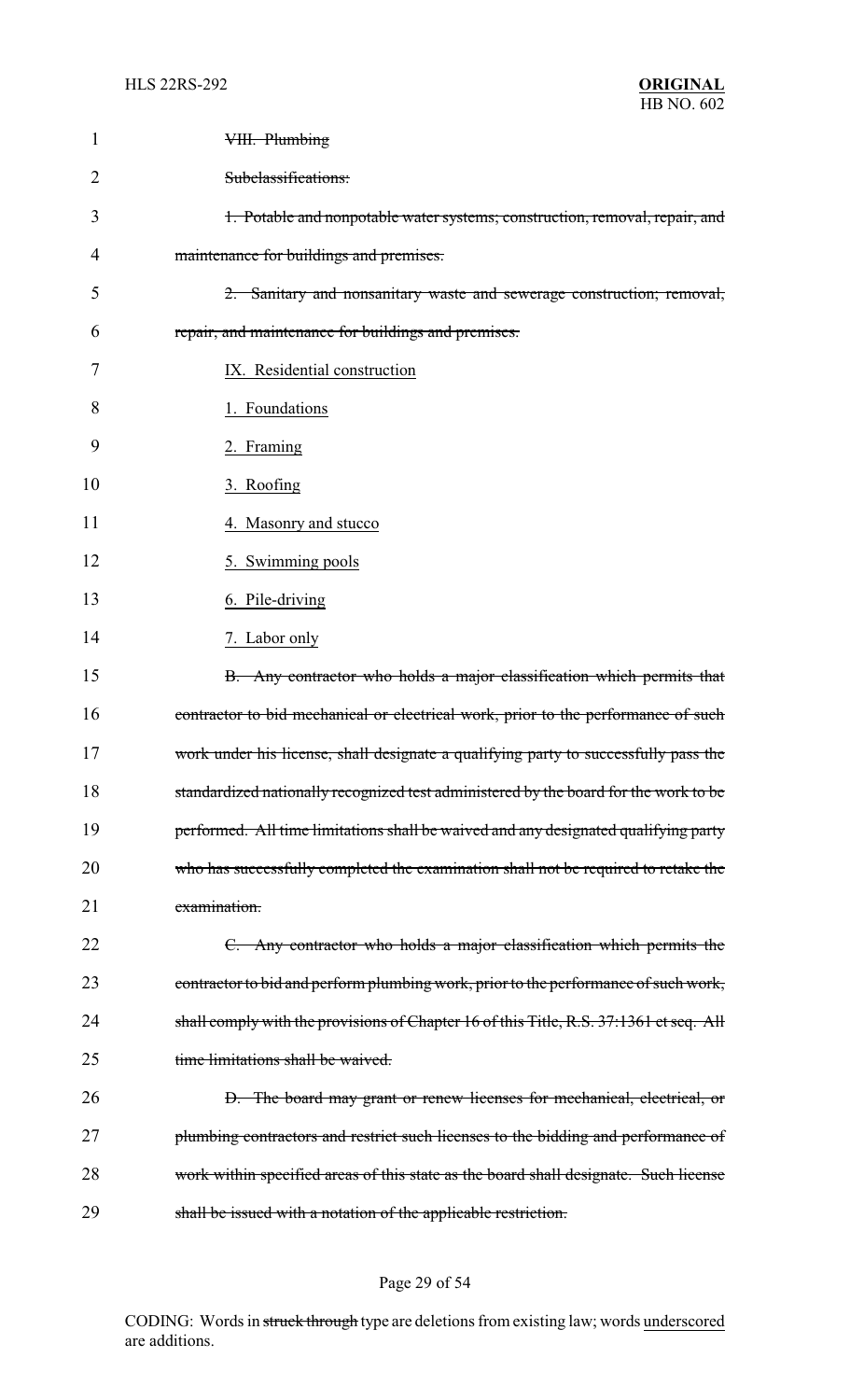§2156.3. Installation of solar energy equipment and systems

2 A. No licensed contractor shall install solar energy equipment or solar energy systems on or after February 1, 2015, unless he is in compliance with the provisions of this Section and any rules adopted by the board in accordance with the provisions of this Section.

 B.(1) Notwithstanding any provision of law to the contrary, no later than January 1, 2015, the board shall adopt rules in accordance with the Administrative Procedure Act regulating the installation of solar energy equipment or solar energy systems by licensed contractors. Such rules shall, at a minimum, include the requirement of passage of a separate written examination that evidences the contractor's knowledge and understanding of best practices as related to the 12 installation and maintenance of solar energy equipment or solar energy systems by any contractor who does not hold a current Solar PV Installer certification for solar electric systems, or a current Solar Heating Installer certification for solar thermal **hot water systems as issued by the North American Board of Certified Energy** Practitioners.

 (2) Any contractor licensed in this state as of August 1, 2014, holding the major classification of Building Construction, Electrical Work (Statewide), or Mechanical Work (Statewide), shall be deemed to have met the examination requirement pursuant to this Subsection.

 C. Contractors applying for the classification of Solar Energy Equipment, 22 shall, in addition to all other application or licensing requirements, meet the following requirements prior to issuance of this classification:

- 24 (1) Hold hold one or more of the following major classifications:
- 25  $(a)$  (1) Building Construction.
- 26 (b) (2) Electrical Work.
- 27 (c) (3) Mechanical Work.
- 28 (d) (4) Residential Building Contractor Construction.

### Page 30 of 54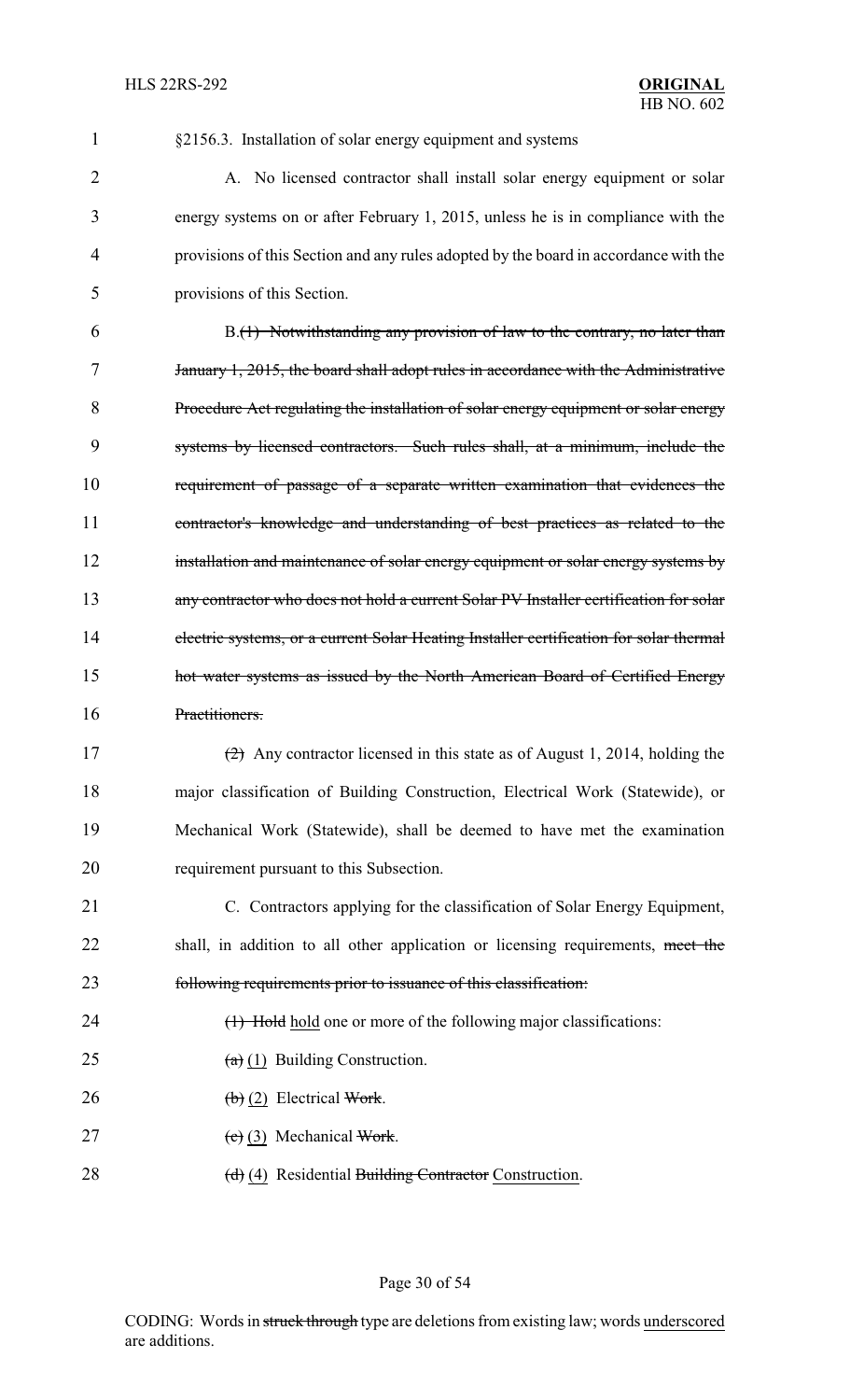| $\mathbf{1}$   | (2) Complete training in the design of solar energy systems by an entity and           |
|----------------|----------------------------------------------------------------------------------------|
| $\overline{2}$ | course approved by the board.                                                          |
| 3              | D. Any work performed to connect wiring or hookups for any photovoltaic                |
| 4              | panel or system wherein the panel or system is of a value, including labor, materials, |
| 5              | rentals, and all direct and indirect project expenses, of ten thousand dollars or more |
| 6              | shall be performed only by a contractor or subcontractor who holds the classification  |
| 7              | of to perform Electrical Work or who may perform electrical work pursuant to the       |
| 8              | provisions of R.S. $37:2156.2(B)$ .                                                    |
| 9              | E. Any work performed to connect piping or equipment for any solar thermal             |
| 10             | system wherein the system is of a value, including labor, materials, rentals, and all  |
| 11             | direct and indirect project expenses, of ten thousand dollars or more shall be         |
| 12             | performed only by a contractor or subcontractor who holds the classification of to     |
| 13             | perform Mechanical Work or who may perform mechanical work pursuant to the             |
| 14             | provisions of R.S. $37:2156.2(B)$ .                                                    |
| 15             | F. The provisions of this Section shall be applicable to entities engaging in          |
| 16             | the business of selling, leasing, installing, servicing, or monitoring solar energy    |
| 17             | equipment. Nothing in this Section shall be construed to impose civil or criminal      |
| 18             | liability on homeowners or on any third party whose involvement is financing to the    |
| 19             | homeowner, financing for installation, or purchasing the tax credits described in this |
| 20             | Section from any homeowner or contractor. Entities engaged in the business of          |
| 21             | arranging agreements for the lease or sale of solar energy systems or acquiring        |
| 22             | customers for financing entities shall not be exempt from the provisions of this       |
| 23             | Section.                                                                               |
| 24             | §2157. Exemptions                                                                      |
| 25             | A. The provisions of this Part shall not apply to any of the following:                |
| 26             | (1) The state or any of its political subdivisions.                                    |
| 27             | (2) Any public utility providing gas, electric, or telephone service which is          |
| 28             | subject to regulation by the Louisiana Public Service Commission or the council of     |
|                |                                                                                        |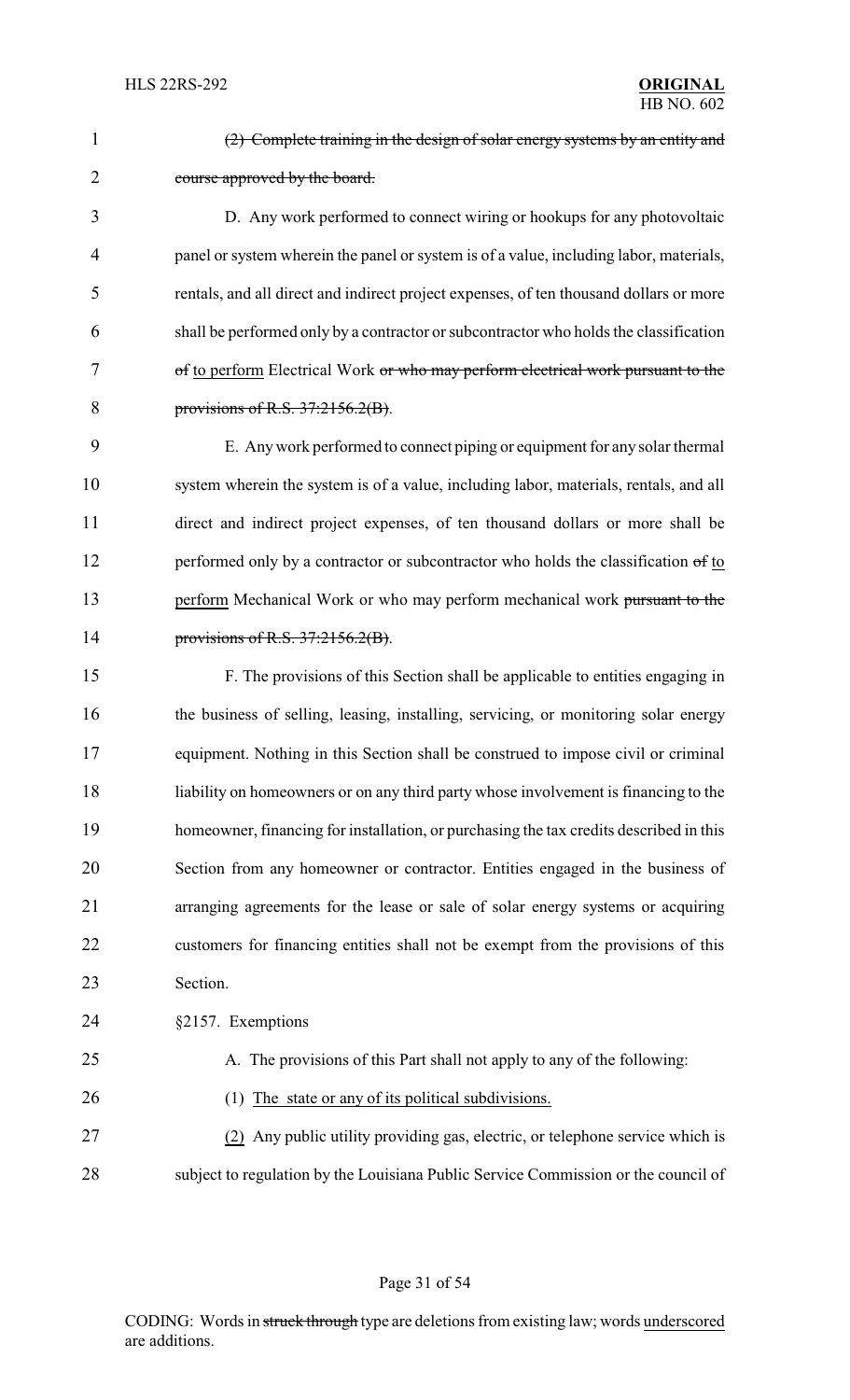1 the city of New Orleans, or to any work performed by the public utility in furnishing 2 its authorized service.

 $\left(\frac{2}{2}\right)$  (3) Owners of property who supervise, superintend, oversee, direct, or in any manner assume charge of the construction, alteration, repair, improvement, movement, demolition, putting up, tearing down, or maintenance of any building, railroad excavation, project, development, improvement, plant facility, or any other construction undertaking, on that property, for use by the owner, and which will not be for sale or rent, and the control of access to which shall be controlled by the owner so that only employees and nonpublic invitees are allowed access.

10  $\left(3\right)$  (4) Any person donating labor and services for the supervision and 11 construction of or for the maintenance and repair of churches.

12 (4) (5) Any farmer doing construction for agricultural purposes on leased 13 or owned land.

14 (5) (6) Any person bidding or performing work on any project totally owned 15 by the federal government.

16 (6) (7) Any person engaged in rail or pipeline construction activities 17 performed on property he owns or leases.

18  $(7)(8)$  Any citizen volunteering labor for the construction of a project which 19 is funded by the Louisiana Community Development Block Grant, Louisiana Small 20 Towns Environment Program.

21  $(8)(9)$  Any person, supplier, or manufacturer, or the employee of the person, 22 supplier, or manufacturer who assembles, repairs, maintains, moves, puts up, tears 23 down, or disassembles any patented or proprietary environmental equipment he 24 supplies supplied to a contractor to be used solely by the contractor for a construction 25 undertaking project.

26  $(9)$  (10) The manufactured housing industry or any person engaged in any 27 type of service, warranty, repair, or home improvement work on factory-built, 28 residential dwellings that are mounted on chassis and wheels.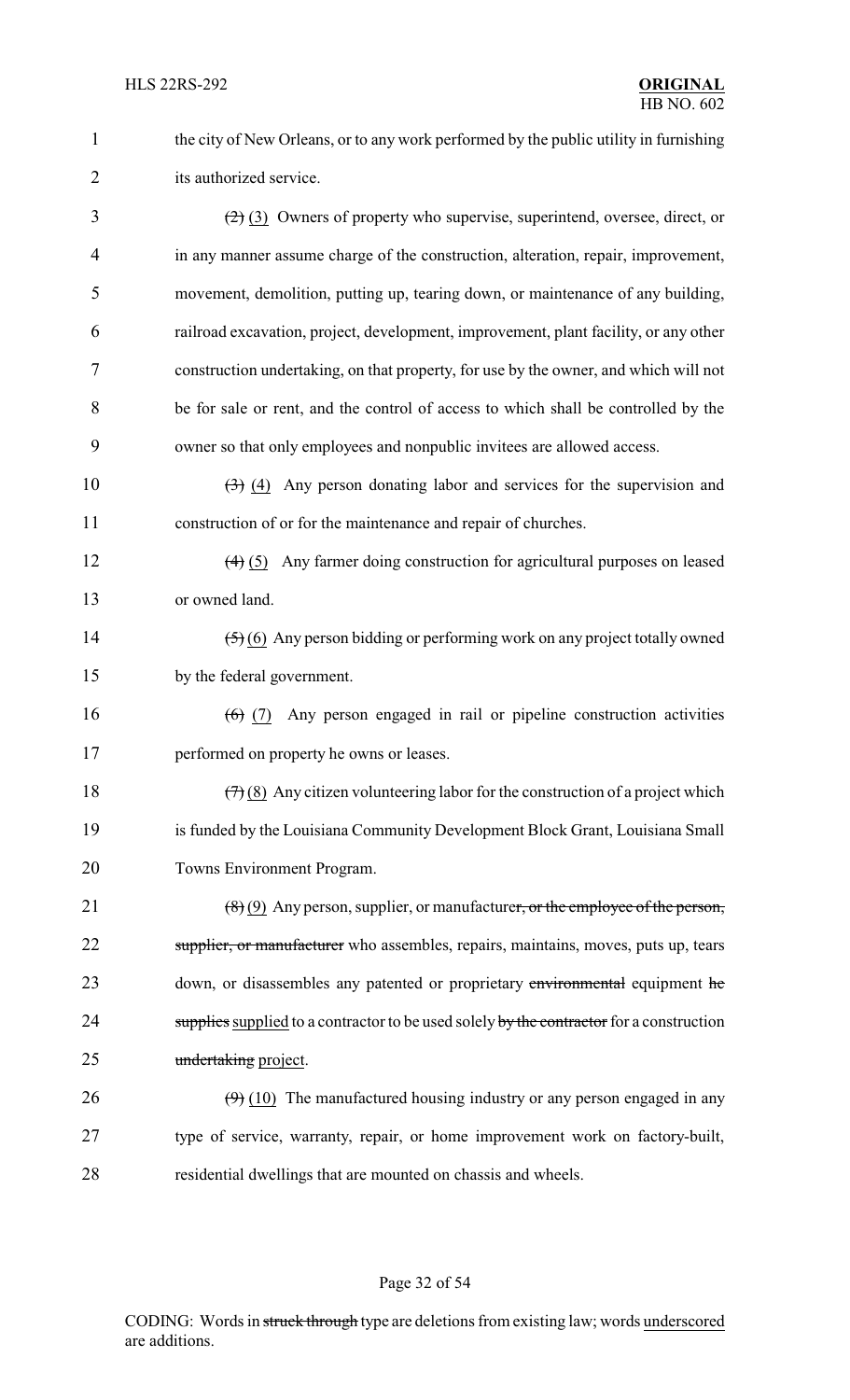| $\mathbf{1}$   | $(\pm 0)$ (11) Any person bidding or performing work on any project paid for by        |
|----------------|----------------------------------------------------------------------------------------|
| $\overline{2}$ | monies from the Oilfield Site Restoration Fund or Coronavirus Aid, Relief, and         |
| 3              | Economic Security (CARES) Act.                                                         |
| 4              | (12) Any work covering dewatering or water mitigation.                                 |
| 5              | (13) Any employee of any contractor.                                                   |
| 6              | (14) Owners of property who supervise, superintend, oversee, direct, or in             |
| 7              | any manner assume charge of the construction, alteration, repair, improvement,         |
| 8              | movement, demolition, putting up, tearing down, or maintenance of their personal       |
| 9              | residences, if the homeowner does not build more than one residence per year. The      |
| 10             | one-year period shall commence on the date of occupancy of the residence.              |
| 11             | However, an owner of property may build more than one single family dwelling in        |
| 12             | a one-year period if the construction of an additional residence occurs as a result of |
| 13             | a change in the legal marital status of the owner or change in the employment status   |
| 14             | of the owner whereby the owner must relocate to another employment location,           |
| 15             | which is located in excess of fifty miles from his personal residence.                 |
| 16             | Persons performing the work of a residential contractor in areas or<br>(15)            |
| 17             | municipalities that do not have a permitting procedure.                                |
| 18             | (16) The following persons are exempt from home improvement licensure:                 |
| 19             | A residential property owner who physically performs the home<br>(a)                   |
| 20             | improvement work on his personal residence.                                            |
| 21             | Persons licensed as a building construction contractor or residential<br>(b)           |
| 22             | contractor.                                                                            |
| 23             | Any person who works exclusively in any of the following home<br>(c)                   |
| 24             | improvement areas:                                                                     |
| 25             | (i) Landscaping.                                                                       |
| 26             | Interior painting or wall covering.<br>(ii)                                            |
| 27             | (17) The following persons are exempt from mold remediation licensure:                 |
| 28             | (a) A residential property owner who performs mold remediation on his own              |
| 29             | property.                                                                              |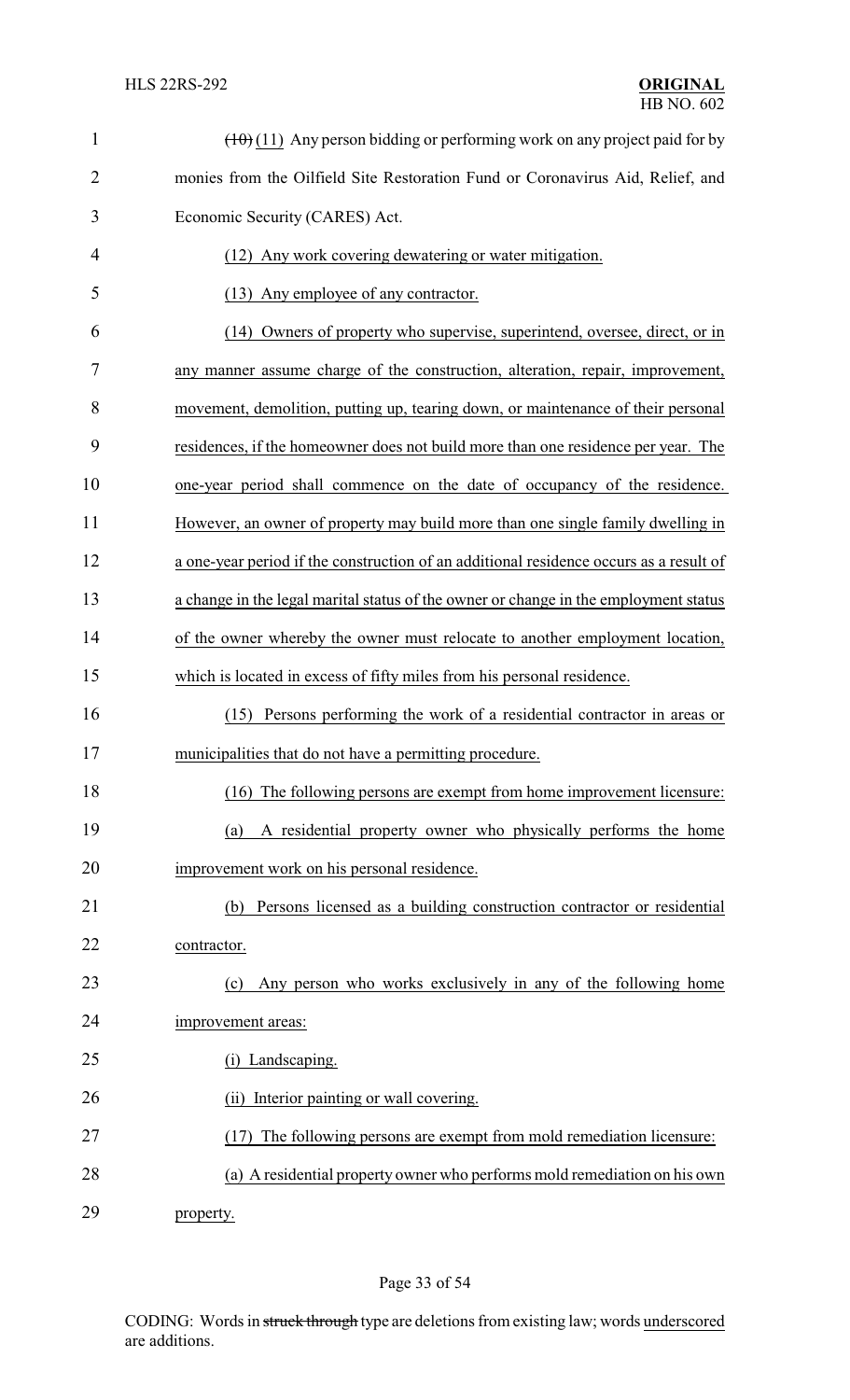| 1              | An owner or tenant, or a managing agent or employee of an owner or<br>(b)                   |
|----------------|---------------------------------------------------------------------------------------------|
| $\overline{2}$ | tenant, who performs mold remediation on property owned or leased by the owner              |
| 3              | or tenant. This exemption does not apply if the managing agent or employee                  |
| 4              | engages in the business of performing mold remediation for the public.                      |
| 5              | B. However, the provisions of this Chapter shall apply to any contractor                    |
| 6              | employed by any party exempted by this Section. The provisions of this Section              |
| 7              | shall not be construed to waive local and state health and life safety code                 |
| 8              | requirements.                                                                               |
| 9              | §2158. Revocation <del>, suspension, and renewal</del> and suspension of licenses; issuance |
| 10             | of cease and desist orders; debarment; violations; penalty; criminal penalty                |
| 11             | A. No person may engage in the business of contracting, or act as a                         |
| 12             | contractor as defined in this Chapter, unless he holds an active license as a contractor    |
| 13             | in accordance with the provisions of this Chapter. The board and residential                |
| 14             | subcommittee may revoke, suspend, or refuse to renew a license; issue cease and             |
| 15             | desist orders to stop work; issue fines and penalties; or debar any person or licensee      |
| 16             | licensed pursuant to the provisions of this Chapter for any of the following causes         |
| 17             | violations:                                                                                 |
| 18             | (1) Undertaking, attempting to, or submitting a price or bid; offering to                   |
| 19             | construct, supervise, superintend, oversee, direct, or in any manner assume charge          |
| 20             | of the construction, alteration, repair, improvement, movement, demolition, putting         |
| 21             | up, tearing down; furnishing labor or furnishing labor together with material or            |
| 22             | equipment; or installing material or equipment for any building, highway, road,             |
| 23             | railroad, sewer grading, excavation, pipeline, public utility structure, project            |
| 24             | development, housing, or housing development, improvement, or any other                     |
| 25             | construction undertaking without possessing a license for which a license is required       |
| 26             | or without possessing a license with the proper classification.                             |
| 27             | (2) Falsely representing or advertising regarding the person's license status               |
| 28             | or classification.                                                                          |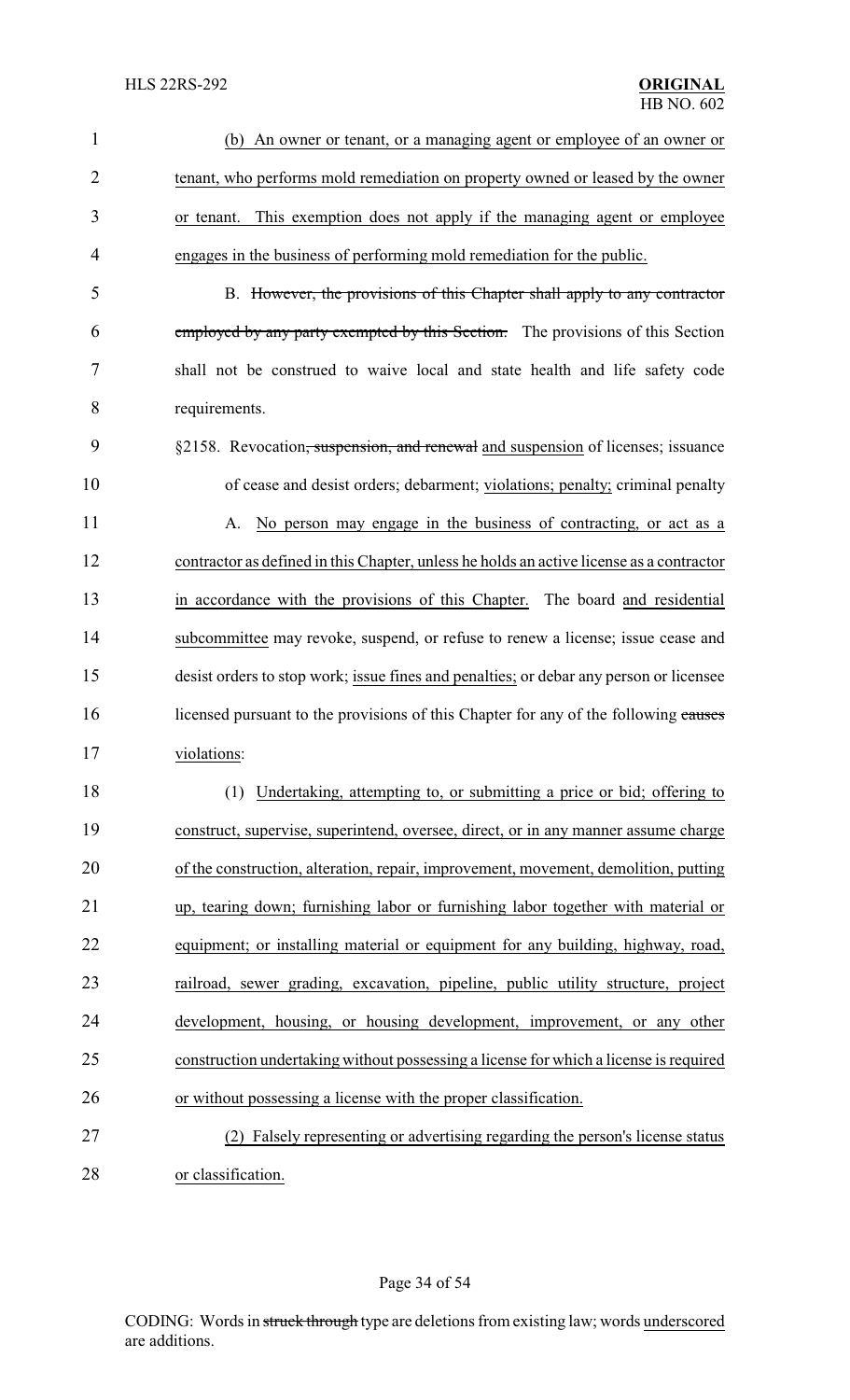| $\mathbf{1}$   | (3) Any dishonest or fraudulent act as a contractor which has caused damage                         |
|----------------|-----------------------------------------------------------------------------------------------------|
| $\overline{2}$ | to another, as adjudged by a court of competent jurisdiction.                                       |
| 3              | (2) Willful misrepresentation of fact by an applicant in obtaining a license.                       |
| 4              | (4) Bidding on, quoting, estimating, or performing a job for which a license                        |
| 5              | is required, the licensee shall hold the classification for the majority of work                    |
| 6              | performed.                                                                                          |
| 7              | Misrepresentation of fact by an applicant in obtaining a license;<br>(5)                            |
| 8              | misrepresentation of fact by an applicant or licensee in providing information,                     |
| 9              | statements, or documents to the staff or board; deception by omission; and providing                |
| 10             | false testimony to the board.                                                                       |
| 11             | $(3)$ (6) Willful failure Failure to comply with the provisions of this Chapter                     |
| 12             | or the rules and regulations promulgated pursuant thereto.                                          |
| 13             | $\left(\frac{4}{2}\right)$ Entering into a contract with an unlicensed contractor involving work    |
| 14             | or activity for the performance of which a license is required by this Chapter.                     |
| 15             | $\left(\frac{5}{5}\right)$ (8) Permitting the contractor's license to be used by another contractor |
| 16             | when the other contractor does not hold a license for the classification of work for                |
| 17             | which the contract is entered.                                                                      |
| 18             | $(6)$ (9) Failure to maintain a qualifying party to represent the licensee.                         |
| 19             | (7) Insolvency or involuntary cessation of business operation.                                      |
| 20             | $\left(\frac{8}{6}\right)$ (10) Failure to continue to fulfill any of the requirements for original |
| 21             | licensure.                                                                                          |
| 22             | $(\Theta)$ (11) Problems relating to the ability of the contractor, its qualifying party,           |
| 23             | or any of its principal owners or principal shareholders to engage in the business of               |
| 24             | contracting, as demonstrated by their contracting business history or experience.                   |
| 25             | $(10)(12)$ Disqualification or debarment by any public entity.                                      |
| 26             | (11) Failure to possess any insurance required by federal law.                                      |
| 27             | $(12)(13)$ Failure to timely notify the board of any change in corporate name,                      |
| 28             | company name, address of the licensee, or any other contact information as required.                |
| 29             | (14) Assisting a person to circumvent the provisions of this Chapter.                               |

Page 35 of 54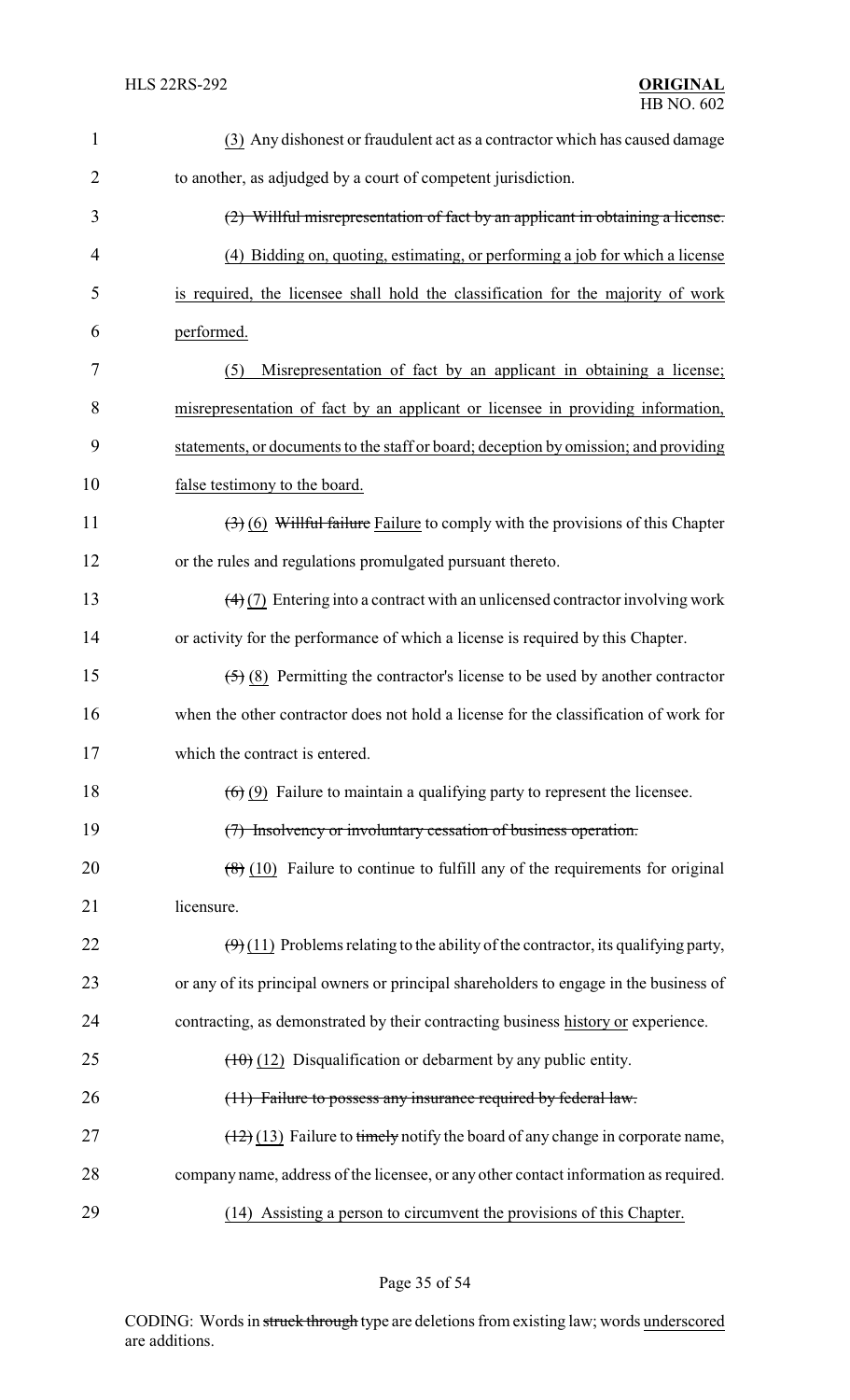| $\mathbf{1}$   | (15) Failure of a contractor performing residential or home improvement                |
|----------------|----------------------------------------------------------------------------------------|
| $\overline{2}$ | construction in accordance with this Chapter to provide, in writing to the party with  |
| 3              | whom he has contracted to perform contracting services, his name, contracting          |
| 4              | license number, classification, and current insurance certificates evidencing the      |
| 5              | amount of liability insurance maintained and proof of workers' compensation            |
| 6              | coverage when requested by the contracting party for whom the work is to be            |
| 7              | performed.                                                                             |
| 8              | (16) Abandoning or failing to perform, without justification, any contract or          |
| 9              | project engaged in or undertaken by any licensee or deviating from or disregarding     |
| 10             | plans or specifications in any material respect without the consent of the owner.      |
| 11             | Conviction of a crime or the entering of a plea of guilty or nolo<br>(17)              |
| 12             | contendere to a criminal charge under the laws of the United States or any other state |
| 13             | related to the construction business involving dishonesty or causing physical harm     |
| 14             | or damages to another person.                                                          |
| 15             | (18) Efforts to deceive or defraud the public.                                         |
| 16             | (19) It is a violation for a mold remediation contractor to:                           |
| 17             | (a) Fail to provide a written report to each person for whom he performs               |
| 18             | such services for compensation.                                                        |
| 19             | (b) Render, submit, subscribe, or verify false, deceptive, misleading or               |
| 20             | unfounded opinions or reports.                                                         |
| 21             | Perform both mold assessment and mold remediation on the same<br>(c)                   |
| 22             | property.                                                                              |
| 23             | (d) Owning an interest in both the entity which performs mold assessment               |
| 24             | services and the entity which performs mold remediation services on the same           |
| 25             | property.                                                                              |
| 26             | B.(1) In order to enforce the provisions of this Chapter, the board may                |
| 27             | conduct hearings in accordance with the provisions of R.S. 49:951 through 965.1.       |
| 28             | The board shall maintain and make available a record of all persons or licensees who   |
| 29             | have been disqualified by any public entity pursuant to R.S. 39:1672. If any person    |

# Page 36 of 54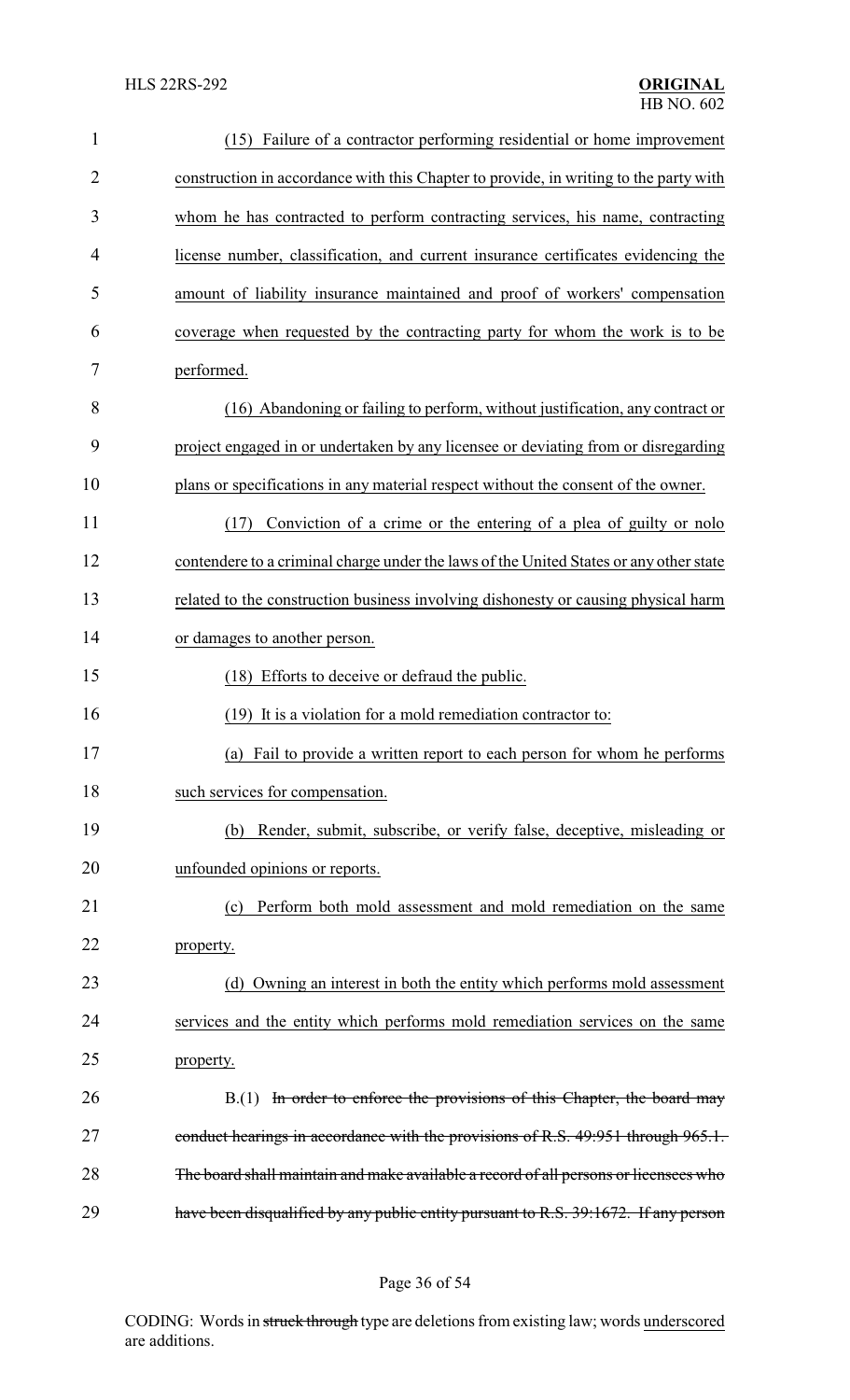or licensee has been disqualified more than once in a twelve-month period, the board 2 shall hold a debarment hearing. In determining the value of a project, any division of a contract or scope of work into parts which would avoid the necessity of a license to bid, contract, or perform the work, will be disregarded, and the divided parts of the contract or scope of work will be treated as one contract or scope of work for purposes of determining whether a license is required.

 (2) After the hearing, if the board rules that a person has violated any provision of this Chapter, or that a person or licensee has been appropriately disqualified more than once in a twelve-month period, in lieu of revoking or suspending the license, the board may order the person to immediately discontinue 11 all work on the construction project which is the subject of the hearing, debar a **person or licensee from bidding on projects for any public entity for up to three** 13 years, or both. Additionally, the board may require the licensee to pay the actual costs incurred by the board in connection with the investigation and to conduct the hearing. In accordance with R.S. 49:964, the board may grant a stay of the 16 enforcement of its order for good cause. For the purpose of determining a scope of work, the board shall review whether the contract or contracts in question constitute a single scope of work or whether they constitute separate scopes of work. The board may be guided in this interpretation by a review of the drawings, plot plans, blueprints, architectural plans, site maps, technical drawings, engineering designs, sketches, diagrams, black lines, blue lines, drafts, or other renderings depicting the total scope of work.

 C. In the event of a revocation of a license or a qualifying party status, the person or qualifying party shall be ineligible to apply for a license or qualifying party status for one year following the revocation.

 D. The board may refuse to license any entity that has been debarred pursuant to R.S. 39:1672. Further, the board may hold a hearing for any licensee debarred pursuant to R.S. 39:1672 and suspend or revoke a license, order the licensee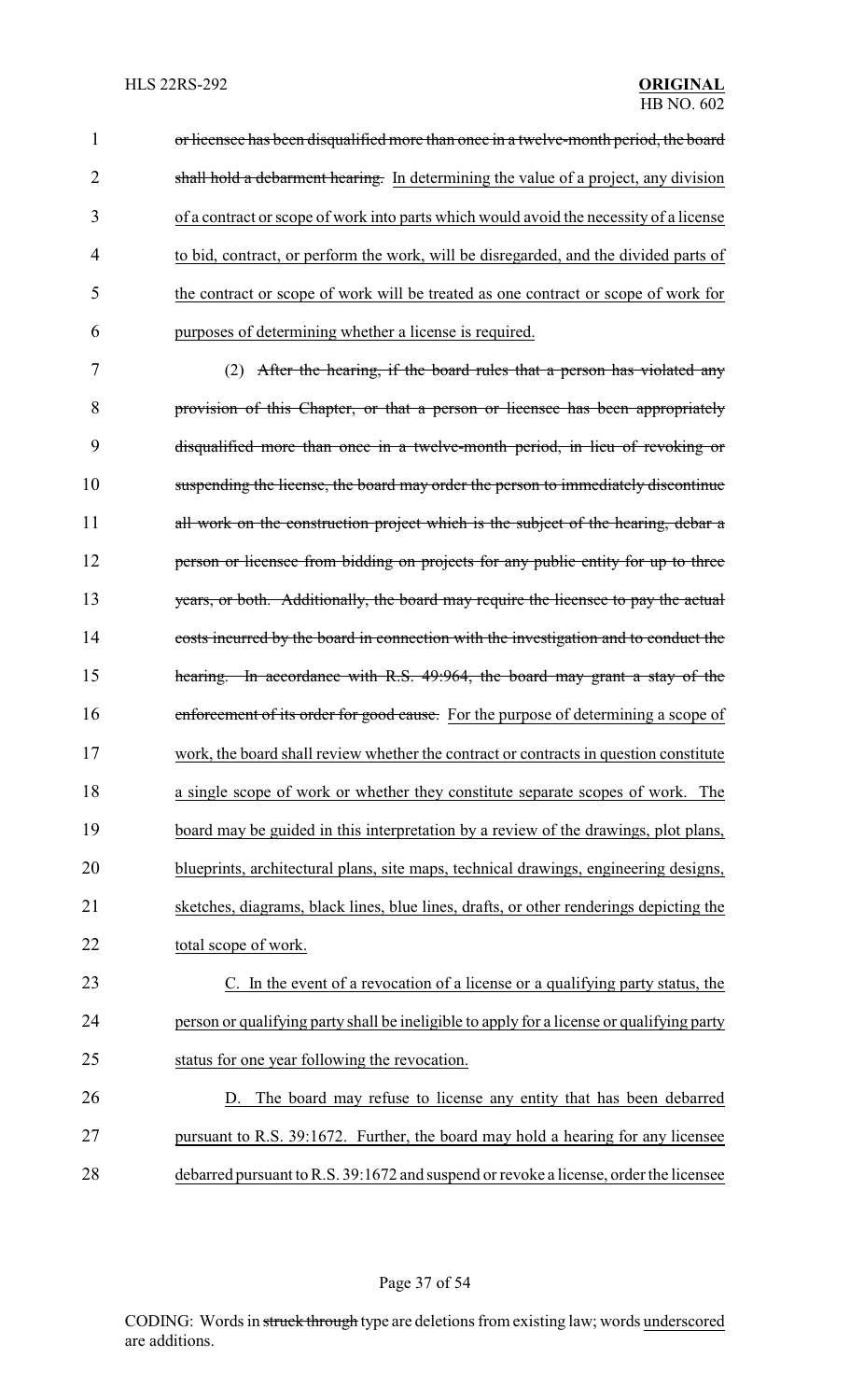| 1              | to discontinue all work on a construction project, or further debar a person or                 |
|----------------|-------------------------------------------------------------------------------------------------|
| $\overline{2}$ | licensee from bidding on projects for any public entity for up to three years.                  |
| 3              | $\left(\frac{1}{2}\right)$ E. Any party to the proceeding who is aggrieved by the action of the |
| 4              | board may appeal the decision in accordance with R.S. 49:951 through 965.1.                     |
| 5              | C. The board may sue and be sued and, to that end, shall have the authority                     |
| 6              | to apply to a court of competent jurisdiction for a temporary restraining order and a           |
| 7              | writ of injunction to restrain and prohibit any violation of this Chapter and the               |
| 8              | performance of any work then being done or about to commence.                                   |
| 9              | <b>D.</b> F. In accordance with the provisions of R.S. 49:951 through 965.1, any                |
| 10             | person who applies for and is denied a license by the board, or whose license has               |
| 11             | been revoked, rescinded, or suspended, may apply appeal to the Nineteenth Judicial              |
| 12             | District Court in and for the parish of East Baton Rouge to determine whether the               |
| 13             | board has abused its discretion.                                                                |
| 14             | E. In addition to actions taken by the board, it shall be unlawful for any                      |
| 15             | person to engage in the business of contracting without authority as provided in R.S.           |
| 16             | 37:2160.                                                                                        |
| 17             | §2159. Classification; bidding and performing work within a classification Home                 |
| 18             | improvement contracting; written contract required; claims of unlicensed                        |
| 19             | persons                                                                                         |
| 20             | A. Before issuing a license to any contractor, the board shall state the                        |
| 21             | contractor's classification on the license, according to the classification requested by        |
| 22             | the contractor and for which he has completed all of the requirements.<br>Every                 |
| 23             | agreement for any licensee to perform home improvement contracting services, as                 |
| 24             | defined by this Chapter, in an amount in excess of seven thousand five hundred                  |
| 25             | dollars, but not in excess of seventy-five thousand dollars, shall be in writing and            |
| 26             | shall include the following documents and information:                                          |
| 27             | The complete agreement between the owner and the contractor and a<br>(1)                        |
| 28             | clear description of any other documents which are or shall be incorporated into the            |
| 29             | agreement, including current insurance certificates evidencing the amount of liability          |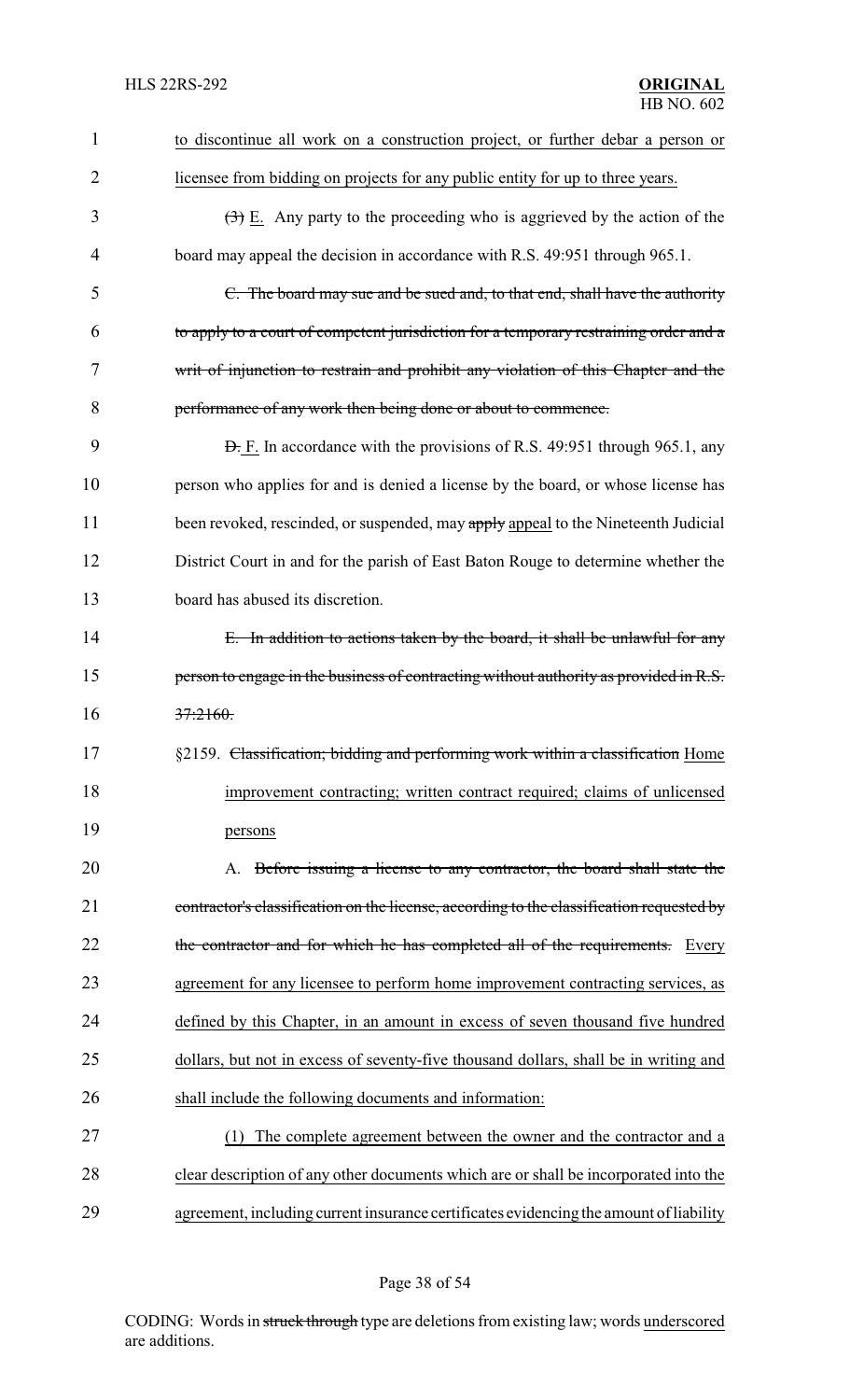| 1              | insurance maintained and proof of workers' compensation coverage by any person         |
|----------------|----------------------------------------------------------------------------------------|
| $\overline{2}$ | required to be as a home improvement contractor.                                       |
| 3              | (2) The full names, addresses, and the license number of the contractor.               |
| 4              | (3) A description of the work to be performed.                                         |
| 5              | $(4)(a)$ The total amount agreed to be paid for the work to be performed under         |
| 6              | the contract.                                                                          |
| 7              | (b) An approximation of the cost expected to be borne by the owner under               |
| 8              | a cost-plus contract or a time-and-materials contract.                                 |
| 9              | (5) The signature of all parties.                                                      |
| 10             | B. The licensee shall not be permitted to bid or perform any type of work not          |
| 11             | included in the classification under which his license was issued. At the time of      |
| 12             | signing, the owner shall be furnished with a copy of the contract signed by both the   |
| 13             | home improvement contractor and the owner. No work shall begin prior to the            |
| 14             | signing of the contract and transmittal to the owner of a copy of the contract.        |
| 15             | C. The licensee may apply for and receive additions to or changes in his               |
| 16             | classification by applying, successfully completing the written examination, and       |
| 17             | paying the required fees. Additions or changes to an existing license shall become     |
| 18             | effective after completion of the requirements and upon board approval. Contracts      |
| 19             | which fail to comply with the requirements of this Section shall not be invalid solely |
| 20             | because of noncompliance.                                                              |
| 21             | D. Nothing in this Chapter is to be construed to mean that the board has any           |
| 22             | authority to determine or fix or suggest the amount of a contractor's bid limit. No    |
| 23             | home improvement contractor who fails to obtain a license as provided for in this      |
| 24             | Chapter shall be entitled to file a statement of claim or a statement of lien or       |
| 25             | privilege with respect to monetary sums allegedly owed under any contract, whether     |
| 26             | express, implied, or otherwise, when any provision of this Chapter requires that the   |
| 27             | home improvement contractor possess a home improvement license issued by the           |
| 28             | residential subcommittee in order to have properly entered into such a contract.       |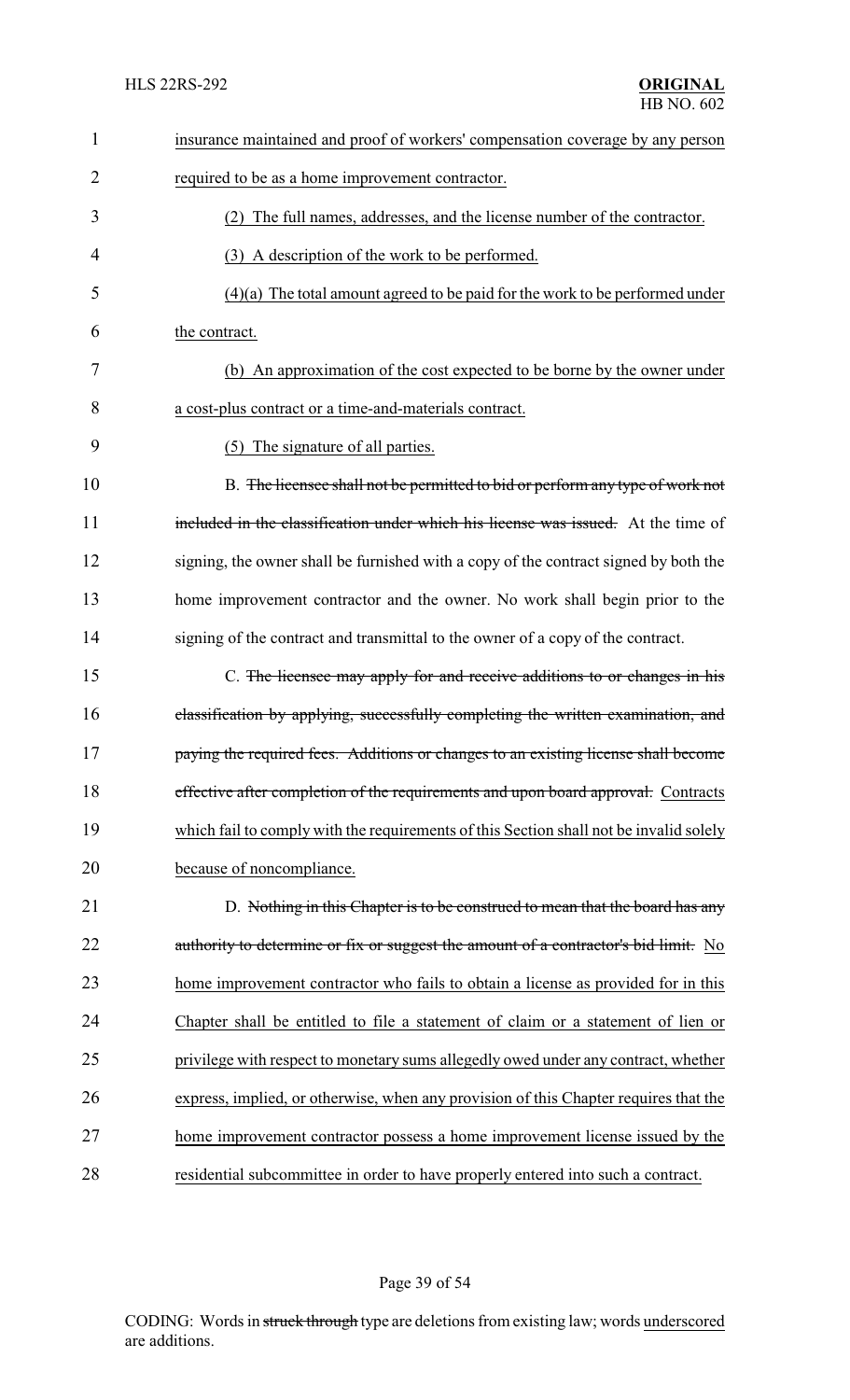| 1              | §2160. Engaging in business of contracting without authority prohibited; penalty        |
|----------------|-----------------------------------------------------------------------------------------|
| $\overline{2}$ | Local regulatory authority; permit offices; staff; building permits                     |
| 3              | A.(1) It shall be unlawful for any person to engage or to continue in this state        |
| 4              | in the business of contracting, or to act as a contractor as defined in this Chapter,   |
| 5              | unless he holds an active license as a contractor under the provisions of this Chapter. |
| 6              | (2) It shall be unlawful for any contractor, licensed or unlicensed, who                |
| 7              | advertises in any form or in any news medium, to advertise that he is a licensed        |
| 8              | contractor without specifying the type of license to which he is referring. Each month  |
| 9              | the staff of the board may inspect the list of permits issued by each local building    |
| 10             | permit official in this state to ensure that no person is working as a contractor       |
| 11             | without an active license. Upon request, parish and municipal permitting authorities    |
| 12             | shall provide to board staff, all unredacted documents relating to building permits,    |
| 13             | applications, and inspections.                                                          |
| 14             | B. It shall be sufficient for the indictment, affidavit, or complaint to allege         |
| 15             | that the accused unlawfully engaged in business as a contractor without authority       |
| 16             | from the State Licensing Board for Contractors. Prior to the issuance of any building   |
| 17             | permit, the local building permit official shall require that the applicant for such    |
| 18             | permit produce proof that the applicant possesses an appropriate, applicable            |
| 19             | contractor's license issued by the board, or that the applicant's proposed building     |
| 20             | activity is exempt from such licensure in accordance with this Chapter.                 |
| 21             | C.(1) Anyone violating this Section of this Chapter shall be guilty of a                |
| 22             | misdemeanor and, upon conviction, shall be fined a sum not to exceed five hundred       |
| 23             | dollars per day of violation, or three months in prison, or both.                       |
| 24             | (2) Notwithstanding any action taken by the board, any person, who does not             |
| 25             | possess a license from the board, and who violates any of the provisions of this        |
| 26             | Section, and causes harm or damage to another in excess of three hundred dollars,       |
| 27             | upon conviction, shall be fined not less than five hundred dollars nor more than five   |
| 28             | thousand dollars, or imprisoned, with or without hard labor, for not less than six      |
| 29             | months nor more than five years, or both.                                               |

# Page 40 of 54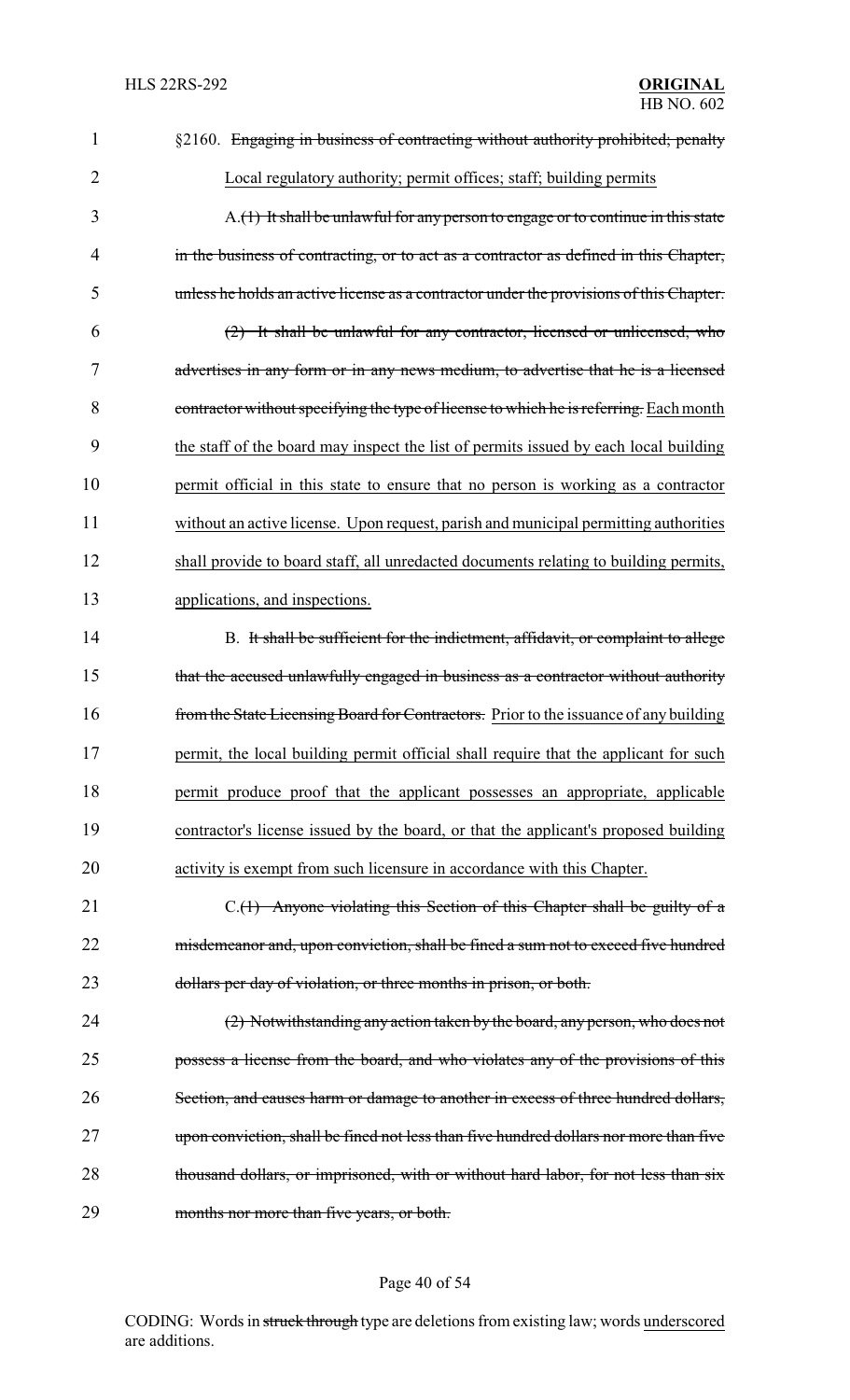| $\mathbf{1}$   | (3) Any fine so assessed and collected shall be remitted to the contractor's            |
|----------------|-----------------------------------------------------------------------------------------|
| $\overline{2}$ | educational trust fund provided for in R.S. $37:2162(f)$ . The local building permit    |
| 3              | official shall require any applicant claiming an exemption for residential construction |
| 4              | activities to execute an affidavit attesting to the claimed exemption. Such affidavit   |
| 5              | shall be submitted to the local building permit official prior to the issuance of a     |
| 6              | permit. Such affidavit shall be executed on a form provided by the board.               |
| 7              | D. The district attorney, in whose jurisdiction the violation occurs, shall have        |
| 8              | sole authority to prosecute criminal actions pursuant to this Section. The provisions   |
| 9              | of this Chapter shall preempt municipal or other local regulatory examination           |
| 10             | authority over all licensees. In the event that the governing authority or any          |
| 11             | municipality or parish finds that the state minimum standards do not meet its needs,    |
| 12             | the local government may provide requirements not less stringent that those specified   |
| 13             | by the state.                                                                           |
| 14             | §2161. Power to sue and be sued; injunction; restraining orders Construction            |
| 15             | management                                                                              |
| 16             | The board may sue and be sued and, to that end, shall have the right to go              |
| 17             | into court in the jurisdiction in which the provisions of this Chapter are being        |
| 18             | violated, and upon affidavit, secure a temporary restraining order and a writ of        |
| 19             | injunction restraining and prohibiting the violation of this Chapter and the            |
| 20             | performance of any work then being done or about to be commenced.                       |
| 21             | A.(1) Any person who performs, attempts to perform, or submits a price, bid,            |
| 22             | or offer to perform work in construction management whose scope of authority and        |
| 23             | responsibility include supervision, oversight, direction, or in any manner assuming     |
| 24             | charge for the construction services provided to an owner by a contractor or            |
| 25             | contractors, in which the value of the construction project is:                         |
| 26             | (a) In excess of fifty thousand dollars for a commercial construction project,          |
| 27             | shall possess a license from this board in the major classification applicable to the   |
| 28             | type of work being performed on the construction project.                               |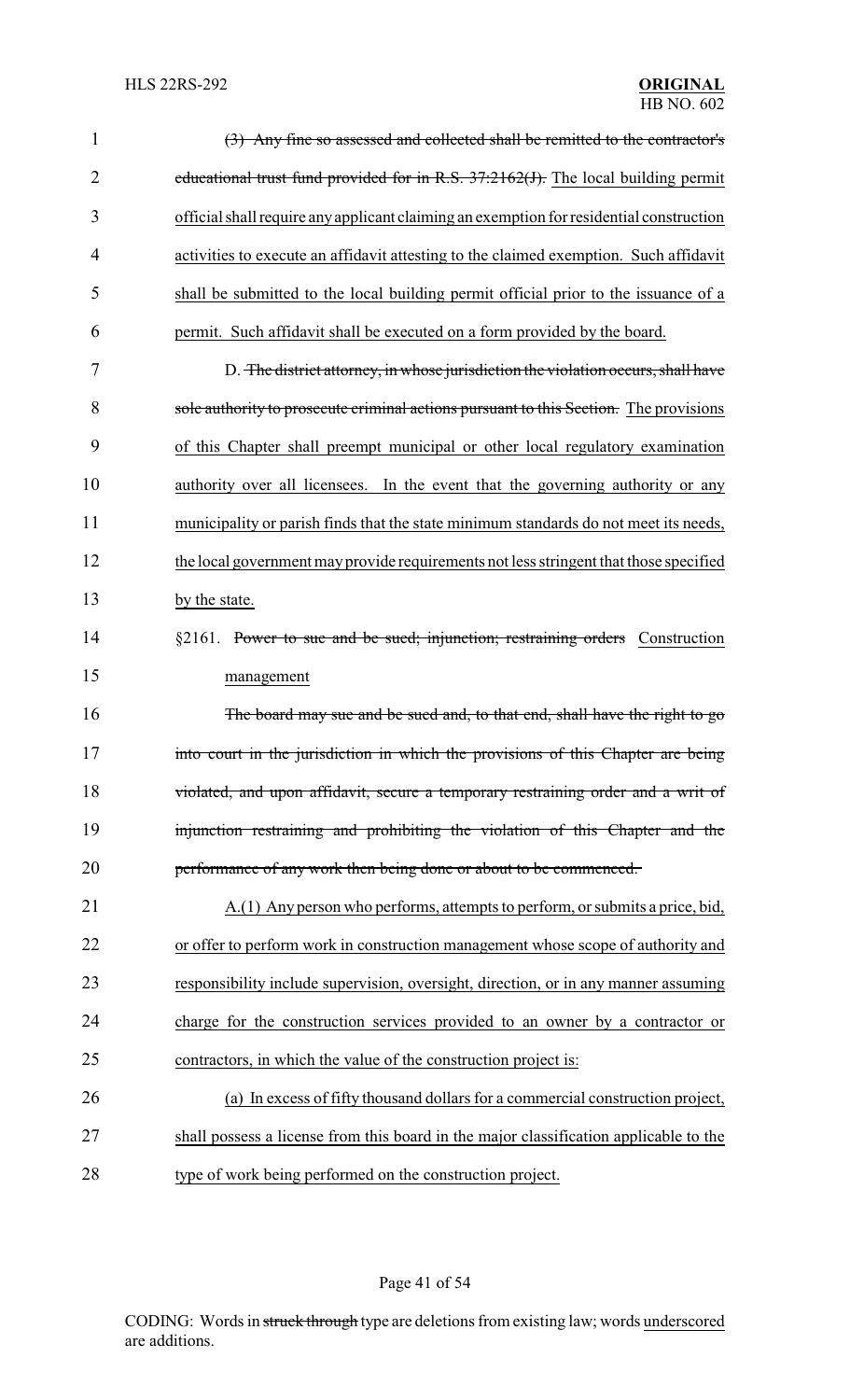| $\mathbf{1}$   | (b) In excess of seventy-five thousand dollars for a residential construction         |
|----------------|---------------------------------------------------------------------------------------|
| $\overline{2}$ | project, shall possess a license from this board in the classification of residential |
| 3              | construction.                                                                         |
| 4              | In excess of seven thousand five hundred dollars for a home<br>(c)                    |
| 5              | improvement project, shall possess a license from this board in the classification of |
| 6              | home improvement construction.                                                        |
| 7              | An architect or engineer ensuring compliance with the plans and<br>(2)                |
| 8              | specifications for the construction project on behalf of the owner, or construction   |
| 9              | manager whose scope of authority and responsibilities do not include any of the tasks |
| 10             | provided for in the Subsection and does not subcontract actual construction work, is  |
| 11             | not required to obtain a contractor's license.                                        |
| 12             | (3) An employee of the owner who supervises the construction or ensures               |
| 13             | compliance with the plans and specifications on behalf of the owner but does not bid  |
| 14             | or perform construction work for which a license is required does not have to be      |
| 15             | licensed.                                                                             |
| 16             | §2162. Violations; civil penalty; jurisdiction Joint venture                          |
| 17             | A. Any person who violates any provision of this Chapter shall, after notice          |
| 18             | and a hearing, be liable to the board for a fine of up to ten percent of the total    |
| 19             | contract or the value of the work being performed for which there is a violation. In  |
| 20             | addition to the fine, the board may impose costs and attorney fees for each offense.  |
| 21             | If the board brings an action against a person pursuant to this Section and fails to  |
| 22             | prove its case, it shall be liable to the person for the payment of his reasonable    |
| 23             | litigation expenses as defined in R.S. $49:965.1(D)$ .                                |
| 24             | B. In addition to or in lieu of the criminal penalties and administrative             |
| 25             | sanctions provided in this Chapter, the board may issue an order to cease and desist  |
| 26             | to any person or firm engaged in any activity, conduct, or practice constituting a    |
| 27             | violation of any provision of this Chapter. The order shall be issued in the name of  |
| 28             | the state of Louisiana under the official seal of the board.                          |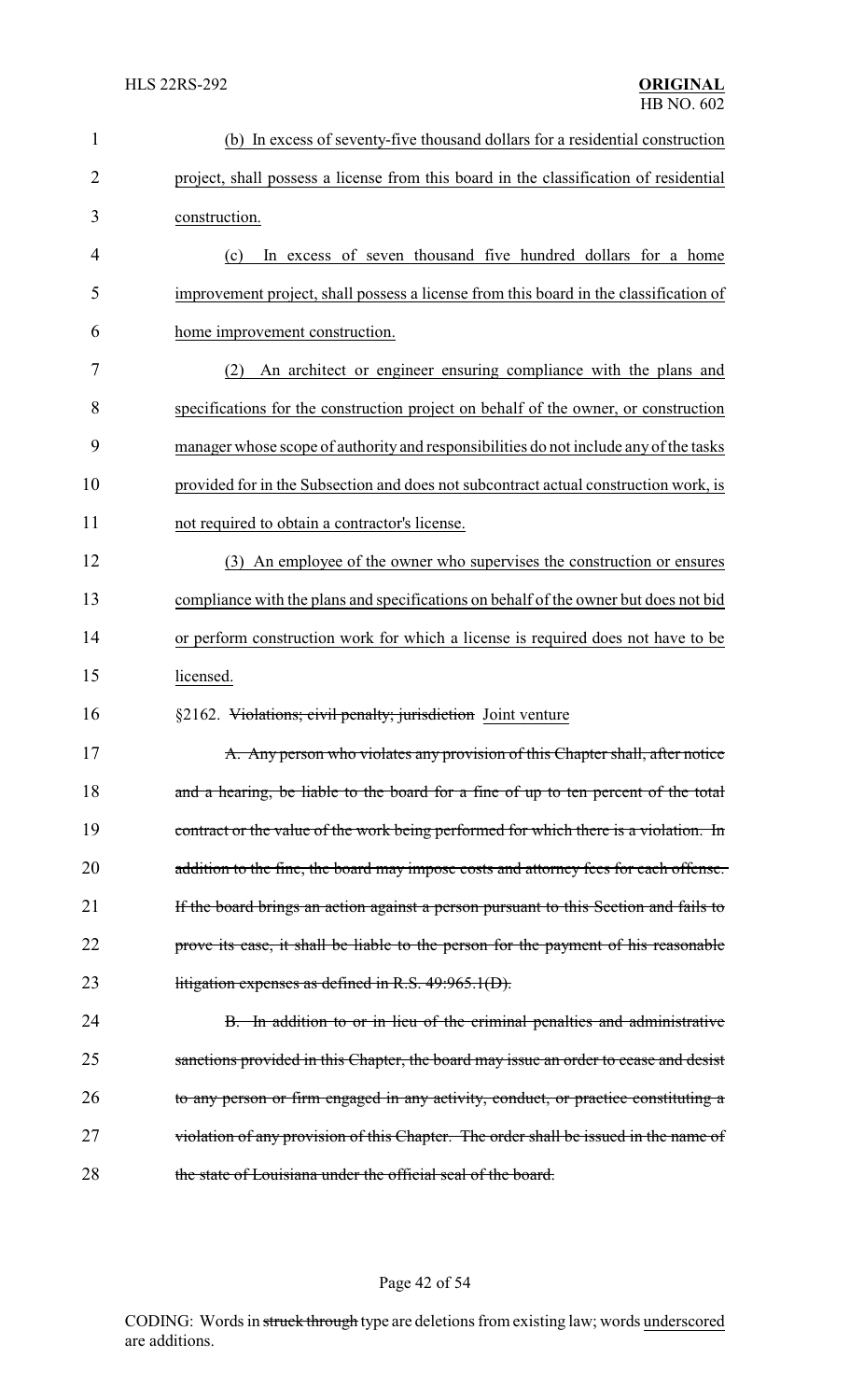| 1  | C. If the person or firm to whom the board directs a cease and desist order               |
|----|-------------------------------------------------------------------------------------------|
| 2  | does not cease or desist the proscribed activity, conduct, or practice immediately, the   |
| 3  | board may cause to issue in any court of competent jurisdiction and proper venue,         |
| 4  | a writ of injunction enjoining the person or firm from engaging in any activity,          |
| 5  | conduct, or practice prohibited by this Chapter.                                          |
| 6  | D. Upon proper showing by the board that a person or firm has engaged or                  |
| 7  | is engaged in any activity, conduct, or practice prohibited by this Chapter, the courts   |
| 8  | shall issue a temporary restraining order restraining the person or firm from engaging    |
| 9  | in the unlawful activity, conduct, or practice pending the hearing on a preliminary       |
| 10 | injunction. In due course, a permanent injunction shall be issued after a hearing,        |
| 11 | commanding the cessation of the unlawful activity, conduct, or practice without the       |
| 12 | board having to give bond. A temporary restraining order, preliminary injunction,         |
| 13 | or permanent injunction issued pursuant to the provisions of this Section shall not be    |
| 14 | subject to being released upon bond.                                                      |
| 15 | E. In the suit for an injunction, the board may demand of the defendant a                 |
| 16 | penalty as provided in Subsection A of this Section. A judgment for penalty,              |
| 17 | attorney fees, and costs may be rendered in the same judgment in which the                |
| 18 | injunction is made absolute. If the board brings an action against a person pursuant      |
| 19 | to the provisions of this Section and fails to prove its case, then it shall be liable to |
| 20 | the person for the payment of his attorney fees and costs.                                |
| 21 | F. The trial of the proceeding by injunction shall be summary and by the                  |
| 22 | judge without a jury.*                                                                    |
| 23 | G. Anyone violating this Chapter who fails to cease work, after proper                    |
| 24 | hearing and notification from the board, shall not be eligible to apply for a             |
| 25 | contractor's license for a period not to exceed one year from the date of official        |
| 26 | notification to cease work.                                                               |
| 27 | H. It shall be within the power of the board to withhold approval, for up to              |
| 28 | six months, of any application from anyone who, prior to said application, has been       |
| 29 | found in violation of this Chapter.                                                       |
|    |                                                                                           |

# Page 43 of 54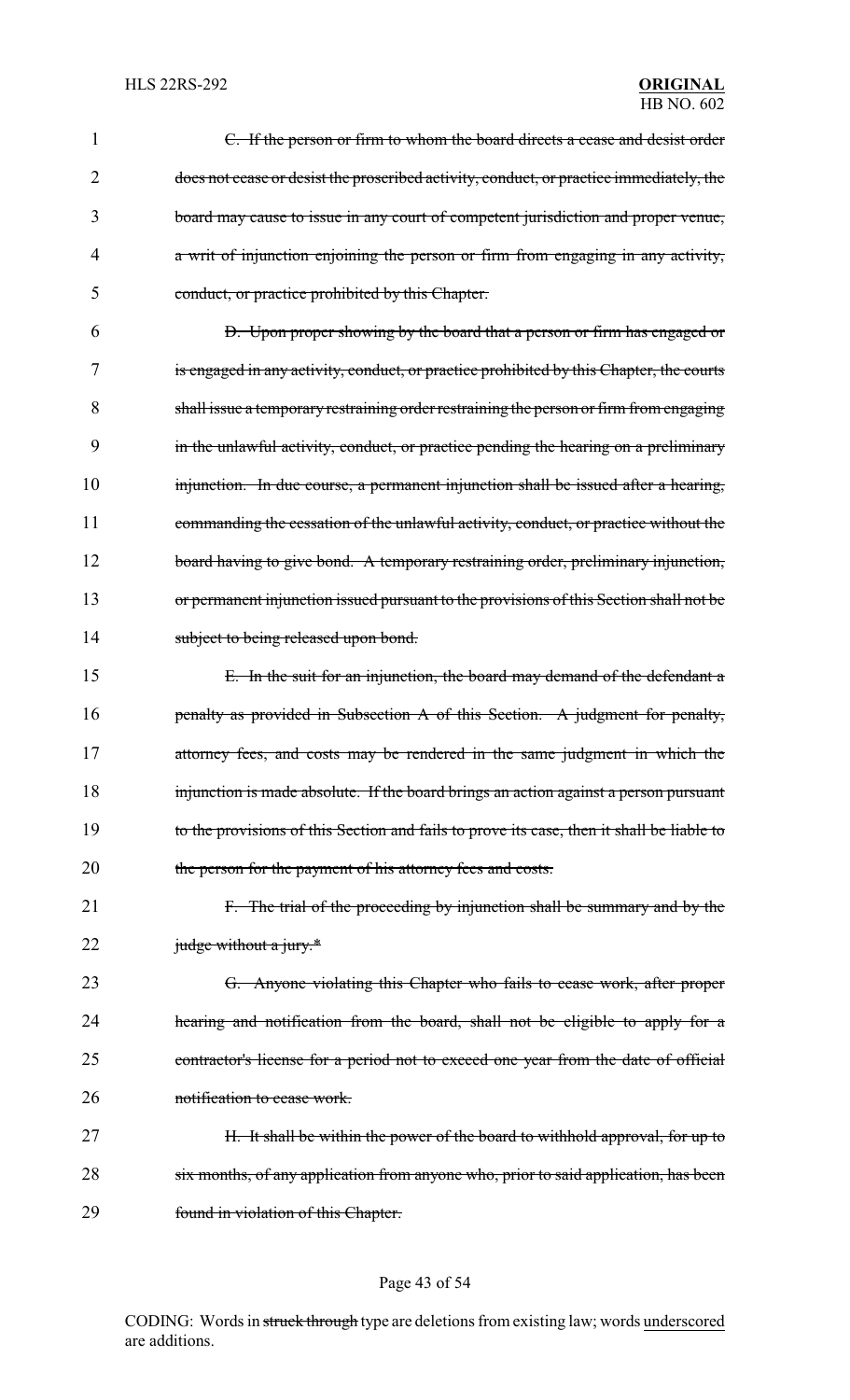|   | I. All fines or penalties collected by the board pursuant to the provisions of          |
|---|-----------------------------------------------------------------------------------------|
|   | this Section for violations of any provision of this Chapter shall, annually, at each   |
|   | audit of the board, be transferred to a separate contractor's educational trust fund to |
| 4 | be used for educational purposes as determined by the board.                            |

5 J. Upon the expiration of the delays set forth in the Administrative Procedure 6 Act for an aggrieved party to appeal any fine or penalty assessed by the board, if an 7 appeal has not been so filed, the board may initiate civil proceedings against the 8 party seeking to obtain a judgment against that party in an amount equivalent to the 9 amount of the fine assessed, together with legal interest and all reasonable attorney 10 fees incurred by the board in bringing the action. The proceedings shall be 11 conducted on a summary basis, with the defendant being limited to the defense of 12 lack of notice as to the meeting of the board during which the fine was assessed. All 13 proceedings brought pursuant to the provisions of this Subsection shall lie in any 14 court of competent jurisdiction in this state.

15 K. In addition to all other authority granted to the board by the provisions of 16 this Chapter, the board shall have the authority to cause to be issued to any person 17 who is alleged to have violated any of the provisions of this Chapter a citation setting 18 forth the nature of the alleged violation, which provides to that person the option of 19 either pleading no contest to the charge and paying a fine to the board prescribed by 20 any provision of this Chapter or appearing at an administrative hearing conducted by 21 the board regarding the alleged violation. The citations may be issued by any 22 authorized employee of the board, and may be issued either in person or via the 23 United States Postal Service, postage prepaid and properly addressed. This 24 Subsection shall not be applicable to any criminal enforcement action brought 25 pursuant to the provisions of this Chapter.

26 L. Any person registered or licensed pursuant to the provisions of this 27 Chapter who is the subject of two or more complaints received by the board within 28 a six month period shall have his name and the nature of each complaint received 29 posted on the board's website.

#### Page 44 of 54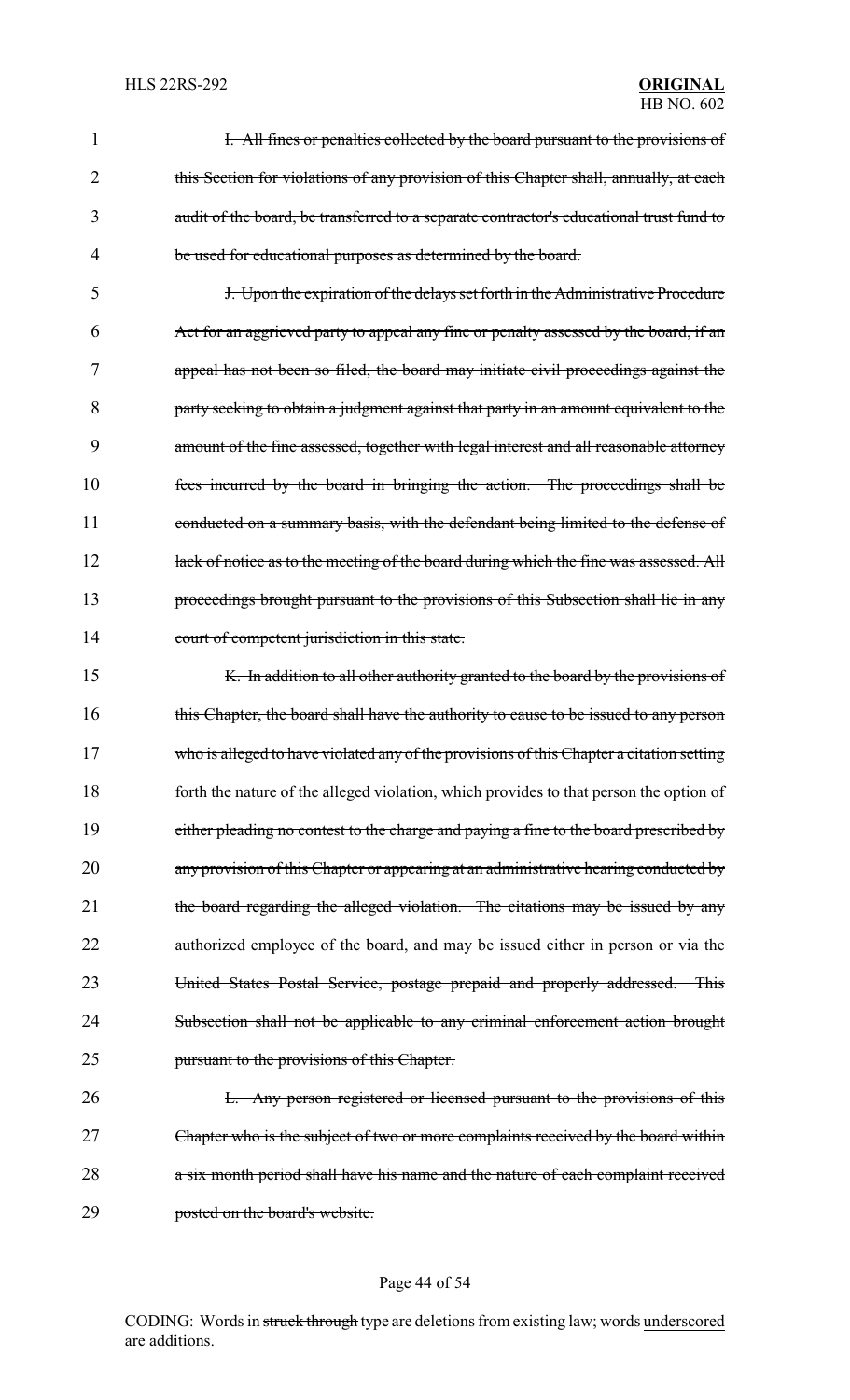| $\mathbf{1}$   | When two or more persons bid, contract, or perform construction work as a                |
|----------------|------------------------------------------------------------------------------------------|
| $\overline{2}$ | joint venture on any project for which a contractor's license is required, the joint     |
| 3              | venture is required to be properly licensed by the board at the time of bid, contract,   |
| 4              | and performance of work in the classification for which the joint venture will           |
| 5              | perform work. This requirement applies to but is not limited to a corporation,           |
| 6              | limited liability company, limited liability partnership, general partnership, and any   |
| 7              | other entity operating as a joint venture on a project for which a contractor's license  |
| 8              | is required from this board. This licensing requirement is required before persons       |
| 9              | or contractors are permitted to bid, contract, or perform work on a project for which    |
| 10             | a license is required regardless of whether they intended to operate as a joint venture. |
| 11             | §2163. Bid procedures; penalty Engaging in business of contracting without               |
| 12             | authority prohibited; penalty                                                            |
| 13             | A.(1) It is the intent of this Section that only contractors who hold an active          |
| 14             | license be awarded contracts either by bid or through negotiation. All architects,       |
| 15             | engineers, and awarding authorities shall place in their bid specifications the          |
| 16             | requirement that a contractor shall certify that he holds an active license under the    |
| 17             | provisions of this Chapter by displaying his license number on the bid envelope. In      |
| 18             | the case of an electronic bid proposal, a contractor may submit an authentic digital     |
| 19             | signature on the electronic bid proposal accompanied by the contractor's license         |
| 20             | number in order to meet the requirements of this Paragraph. Except as otherwise          |
| 21             | provided herein, if the bid does not display the contractor's license number on the bid  |
| 22             | envelope, the bid shall be automatically rejected, shall be returned to the bidder       |
| 23             | marked "Rejected", and shall not be read aloud. It shall be unlawful for any person      |
| 24             | to engage or to continue in this state in the business of contracting, or to act as a    |
| 25             | contractor as defined in this Chapter, unless he holds an active license as a contractor |
| 26             | in accordance with the provisions of this Chapter.                                       |
| 27             | (2) Any bid that does not require the contractor to hold an active license shall         |
| 28             | state the exemption on the bid envelope and shall be treated as a lawful bid for the     |
| 29             | purpose of this Section. It shall be unlawful for any contractor, licensed or            |

Page 45 of 54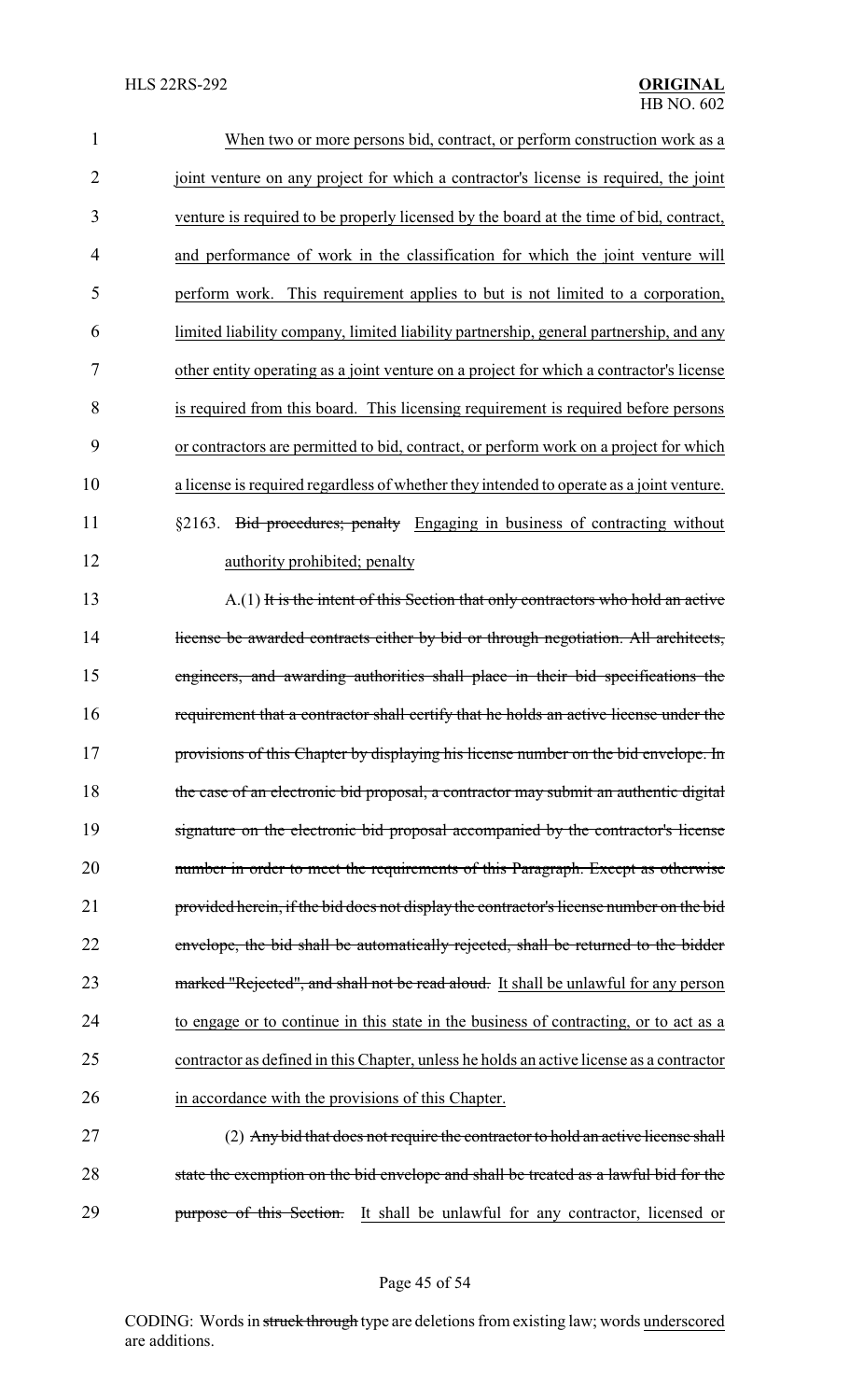| 1              | unlicensed, who advertises in any form or in any news medium, to advertise that he    |
|----------------|---------------------------------------------------------------------------------------|
| $\overline{2}$ | is a licensed contractor without specifying the type of license to which he is        |
| 3              | referring.                                                                            |
| 4              | B. It shall be sufficient for the indictment, affidavit, or complaint to allege       |
| 5              | that the accused unlawfully engaged in business as a contractor without authority     |
| 6              | from the board.                                                                       |
| 7              | $C(1)$ Anyone found to be in violation of this Section shall be guilty of a           |
| 8              | misdemeanor and, upon conviction, shall be fined a sum not to exceed five hundred     |
| 9              | dollars per day of violation, or three months in prison, or both.                     |
| 10             | (2) Notwithstanding any action taken by the board, any person who does not            |
| 11             | possess a license from the board and violates any of the provisions of this Section,  |
| 12             | and causes harm or damage to another in excess of three hundred dollars, upon         |
| 13             | conviction, shall be fined not less than five hundred dollars nor more than five      |
| 14             | thousand dollars, or imprisoned, with or without hard labor, for not less than six    |
| 15             | months nor more than five years, or both.                                             |
| 16             | (3) On any project that has been classified by the architect or engineer, prior       |
| 17             | to the bid, as a plumbing project, bids may only be accepted from those who have as   |
| 18             | a qualifying party a person who has complied with the provisions of Chapter 16 of     |
| 19             | this Title, R.S. 37:1361 et seq. Any fine so assessed and collected shall be remitted |
| 20             | to the contractor's educational trust fund provided for in R.S. 37:2164(I)            |
| 21             | (4) Any contractor who submits a bid for a type of construction for which             |
| 22             | the does not hold an active license to perform shall be acting in violation of this   |
| 23             | Section and shall be subject to all provisions for violations and penalties thereof.  |
| 24             | (5) Any subcontractor who submits a bid or quotes a price to any unlicensed           |
| 25             | or inactive prime contractor shall be subject to all provisions for violations and    |
| 26             | penalties thereof.                                                                    |
| 27             | B. In no event shall proposal forms be issued later than twenty-four hours            |
| 28             | prior to the hour and date set for receiving proposals.                               |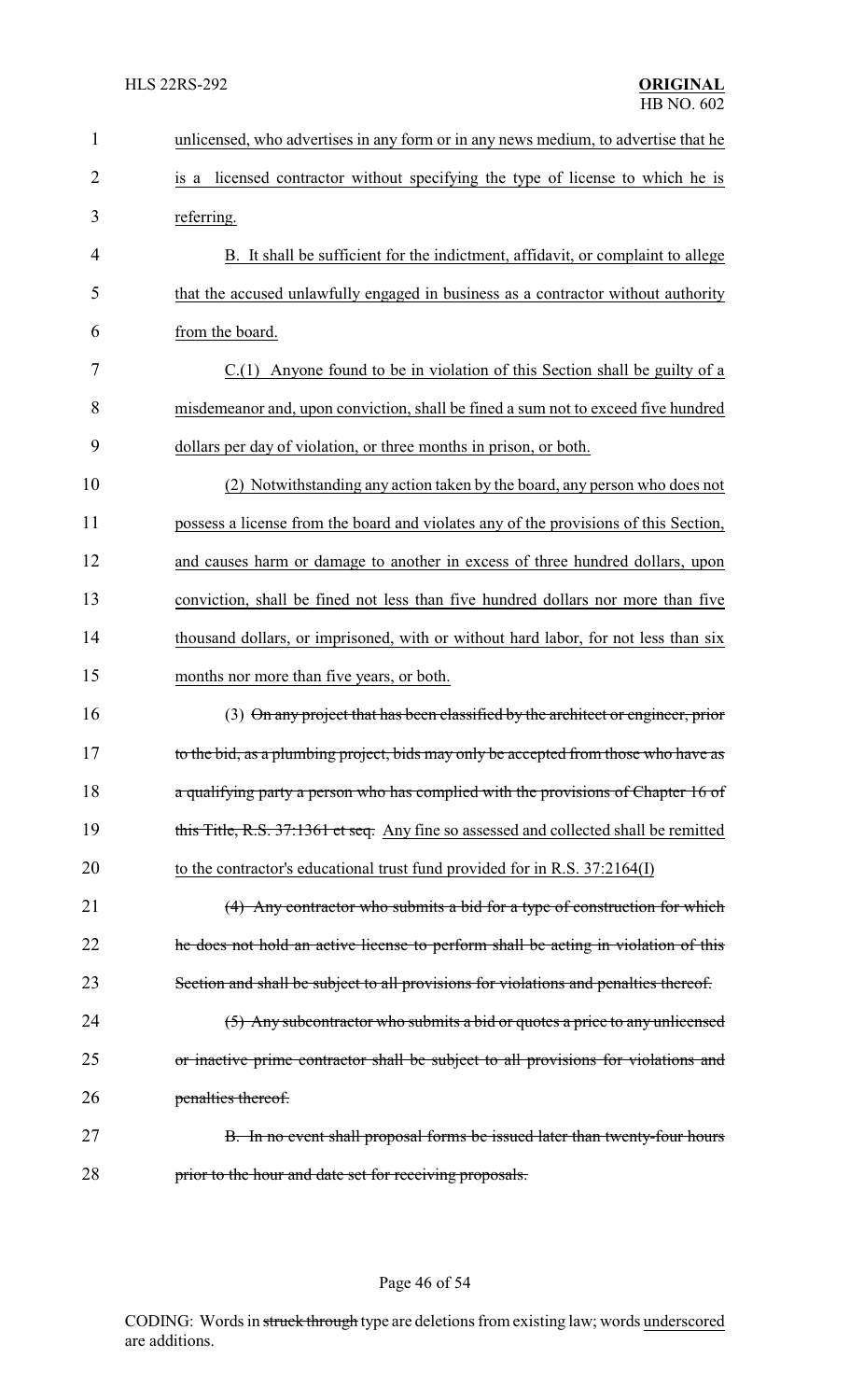| $\mathbf{1}$ | C. The architect, engineer, or awarding authority shall classify public                  |
|--------------|------------------------------------------------------------------------------------------|
| 2            | projects. Once the project is classified, any interested person may object by sending    |
| 3            | a certified letter to both the board and the architect, engineer, or awarding authority  |
| 4            | stating with particularity the reasons for the objection. The objection shall be         |
| 5            | received by the board and by the architect, engineer, or awarding authority at least     |
| 6            | ten working days prior to the date on which bids are to be opened and then submitted     |
| 7            | to a committee for determination. The chairman of the board shall appoint the            |
| 8            | committee which shall consist of board members. The committee may approve the            |
| 9            | project classification or add an additional classification by vote of a majority of the  |
| 10           | members of the committee. The matter shall be resolved and the board shall notify        |
| 11           | the architect, engineer, and awarding authority no less than five days prior to the time |
| 12           | when bids are to be opened, unless all parties agree that a delay will not cause harm    |
| 13           | to others.                                                                               |
| 14           | D.(1) Any awarding authority or its agent who violates the provisions of this            |
| 15           | Section shall be deemed guilty of a misdemeanor and, upon conviction, be punished        |
| 16           | by a fine of not less than one hundred dollars or more than two hundred dollars or       |
| 17           | imprisonment in the parish jail for not less than thirty days nor more than sixty days,  |
| 18           | or both. Any fine and imprisonment are at the discretion of the court.                   |
| 19           | $(2)$ In addition, the board may, after notice and a hearing, impose a fine upon         |
| 20           | any awarding authority or its agent who intentionally violates the provisions of this    |
| 21           | Section. The board may not impose any fine as authorized by this Paragraph on the        |
| 22           | state, its agencies, boards, or commissions, or any political subdivision thereof.       |
| 23           | The district attorney in whose jurisdiction the violation occurs shall have sole         |
| 24           | authority to prosecute criminal actions pursuant to this Section.                        |
| 25           | §2164. Reciprocity Violations; civil penalty; jurisdiction                               |
| 26           | Any applicant holding a license in good standing in a comparable                         |
| 27           | classification in another state recognized by the respective agency as a reciprocity     |
| 28           | state may have the trade portion of the examination waived upon written certification    |
| 29           | from that state in which the applicant is licensed. The business law portion of the      |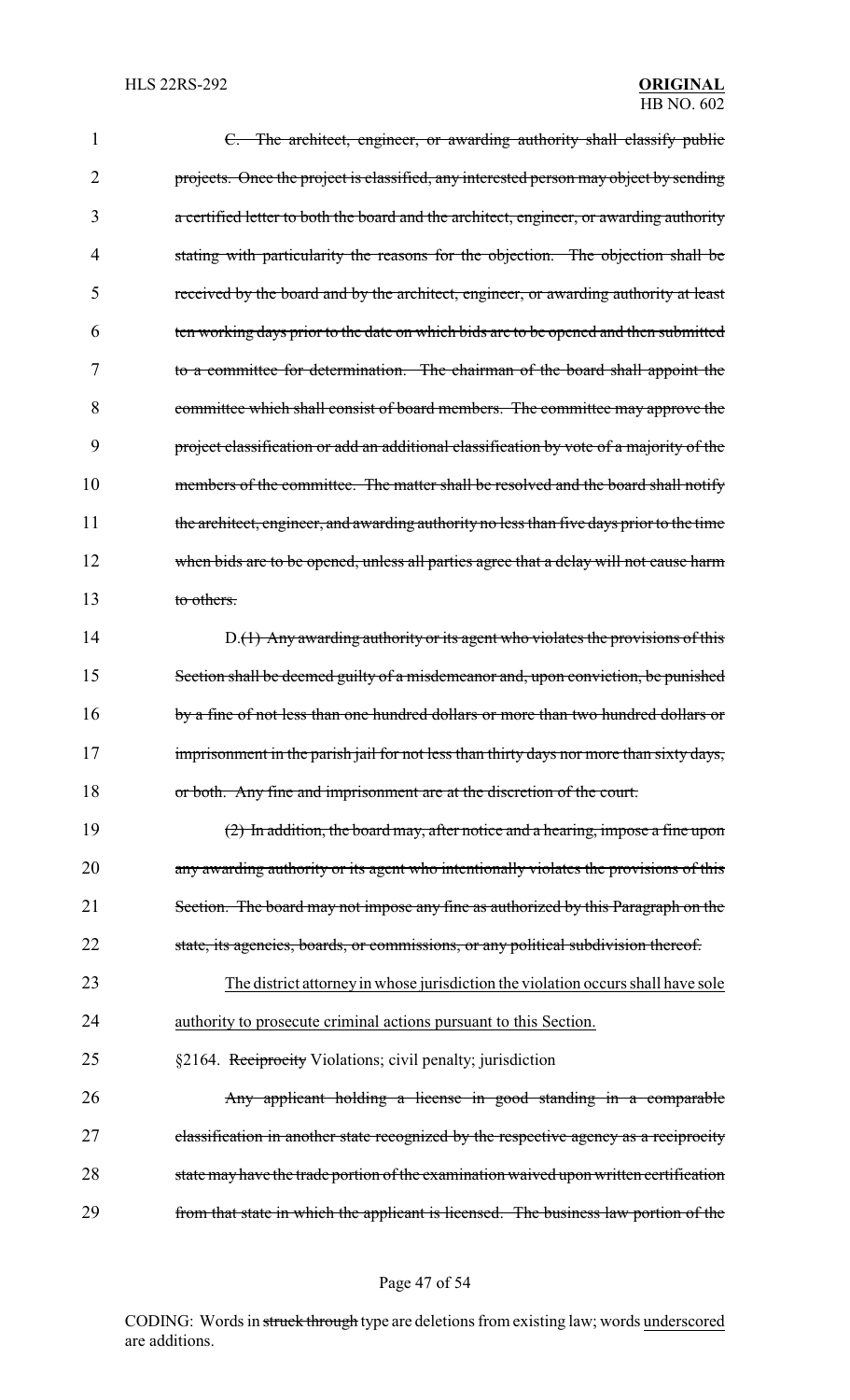| $\mathbf{1}$   | examination and the provisions of R.S. 37:2156.1 shall not be waived. Applicants        |
|----------------|-----------------------------------------------------------------------------------------|
| $\overline{2}$ | shall comply with all other licensing requirements of this state; however, for good     |
| 3              | cause, the board may waive any other licensing requirement.                             |
| 4              | A. Any person who violates any provision of this Chapter shall, after notice            |
| 5              | and a hearing, be liable to the board for a fine of up to ten percent of the total      |
| 6              | contract or the value of the work bid or being performed for which there is a           |
| 7              | violation. In addition to the fine, the board may impose administrative costs and       |
| 8              | attorney fees for each offense. In determining whether to impose an administrative      |
| 9              | penalty, the board or residential subcommittee shall consider the seriousness of the    |
| 10             | violation, cooperation on the part of the contractor, and the history of previous       |
| 11             | violations.                                                                             |
| 12             | B. In addition to or in lieu of the criminal penalties and administrative               |
| 13             | sanctions provided in this Chapter, the board may issue an order to cease and desist    |
| 14             | to any person or firm engaged in any activity, conduct, or practice constituting a      |
| 15             | violation of any provision of this Chapter. The order shall be issued in the name of    |
| 16             | the state of Louisiana under the official seal of the board.                            |
| 17             | If the person or firm to whom the board directs a cease and desist order                |
| 18             | does not cease or desist the proscribed activity, conduct, or practice immediately, the |
| 19             | board may cause to issue in any court of competent jurisdiction and proper venue,       |
| 20             | a writ of injunction enjoining the person or firm from engaging in any activity,        |
| 21             | conduct, or practice prohibited by this Chapter.                                        |
| 22             | D. Upon proper showing by the board that a person or firm has engaged or                |
| 23             | is engaged in any activity, conduct, or practice prohibited by this Chapter, the court  |
| 24             | shall issue a temporary restraining order restraining the person or firm from engaging  |
| 25             | in the unlawful activity, conduct, or practice pending the hearing on a preliminary     |
| 26             | injunction. In due course, a permanent injunction shall be issued after a hearing,      |
| 27             | commanding the cessation of the unlawful activity, conduct, or practice without the     |
| 28             | board having to give bond. A temporary restraining order, preliminary injunction,       |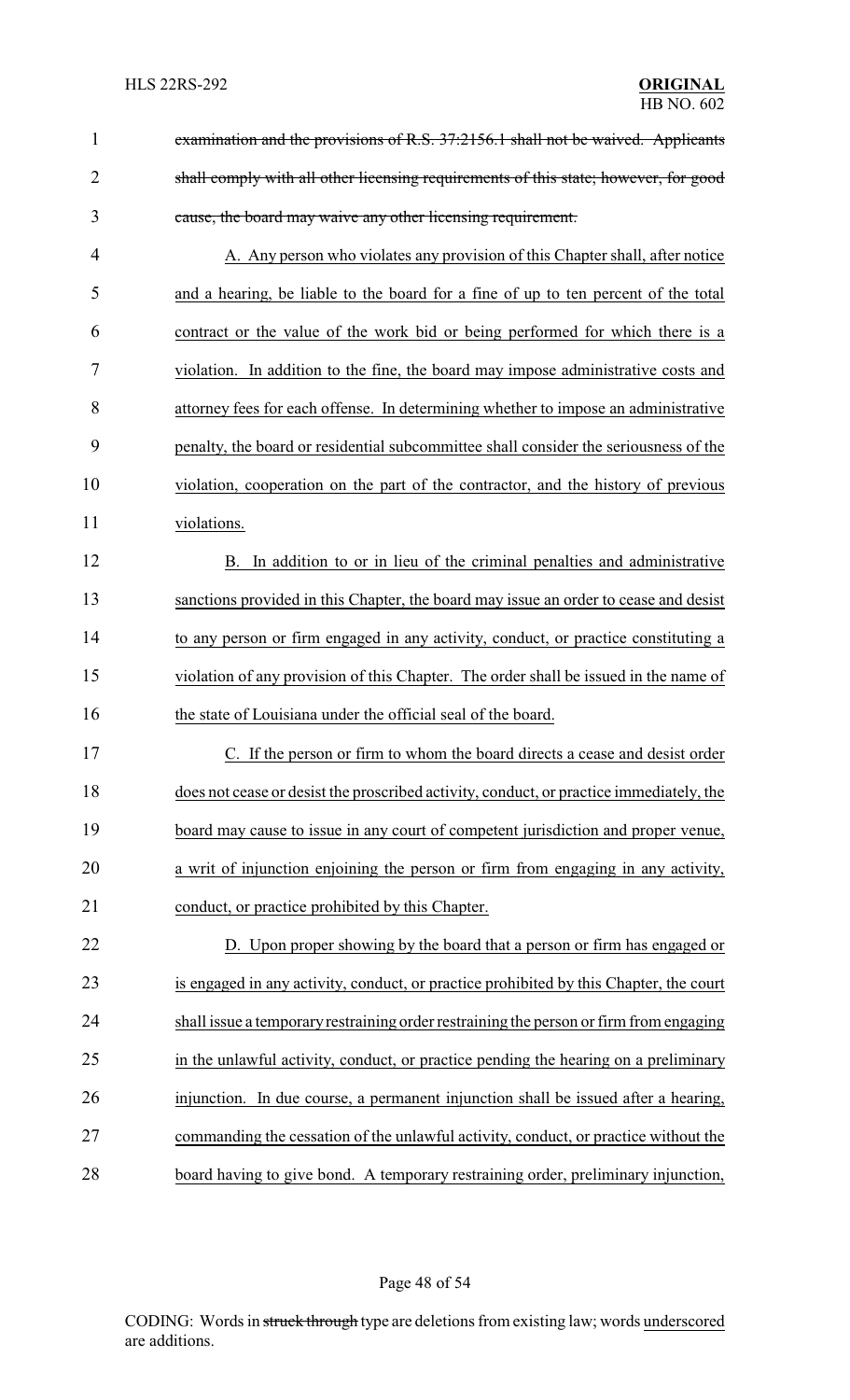| $\mathbf{1}$   | or permanent injunction issued pursuant to the provisions of this Section shall not be    |
|----------------|-------------------------------------------------------------------------------------------|
| $\overline{2}$ | subject to being released upon bond.                                                      |
| 3              | E. In the suit for an injunction, the board may demand of the defendant a                 |
| 4              | penalty as provided in Subsection A of this Section. A judgment for penalty,              |
| 5              | attorney fees, and costs may be rendered in the same judgment in which the                |
| 6              | injunction is made absolute. If the board brings an action against a person pursuant      |
| 7              | to the provisions of this Section and fails to prove its case, then it shall be liable to |
| 8              | the person for the payment of his attorney fees and costs.                                |
| 9              | F. The trial of the proceeding by injunction shall be summary and by the                  |
| 10             | judge without a jury.                                                                     |
| 11             | G. Anyone violating this Chapter who fails to cease work, after proper                    |
| 12             | hearing and notification from the board, shall not be eligible to apply for a             |
| 13             | contractor's license for a period not to exceed one year from the date of official        |
| 14             | notification to cease work.                                                               |
| 15             | H. It shall be within the power of the board to withhold approval, for up to              |
| 16             | one year, of any application from anyone who, prior to the application, has had his       |
| 17             | license revoked by the board or residential subcommittee.                                 |
| 18             | I. All fines or penalties collected by the board pursuant to the provisions of            |
| 19             | this Section for violations of any provision of this Chapter shall, annually, at each     |
| 20             | audit of the board, be transferred to a separate contractor's educational trust fund to   |
| 21             | be used for educational purposes as determined by the trustees of the fund. The           |
| 22             | Construction Education Trust Fund shall make an audited financial report to the           |
| 23             | board annually.                                                                           |
| 24             | J. Upon the expiration of the delays set forth in the Administrative Procedure            |
| 25             | Act for an aggrieved party to appeal any fine or penalty assessed by the board, if an     |
| 26             | appeal has not been so filed, the board may initiate civil proceedings against the        |
| 27             | party seeking to obtain a judgment against that party in an amount equivalent to the      |
| 28             | amount of the fine assessed, together with legal interest and all reasonable attorney     |
| 29             | fees incurred by the board in bringing the action. The proceedings shall be               |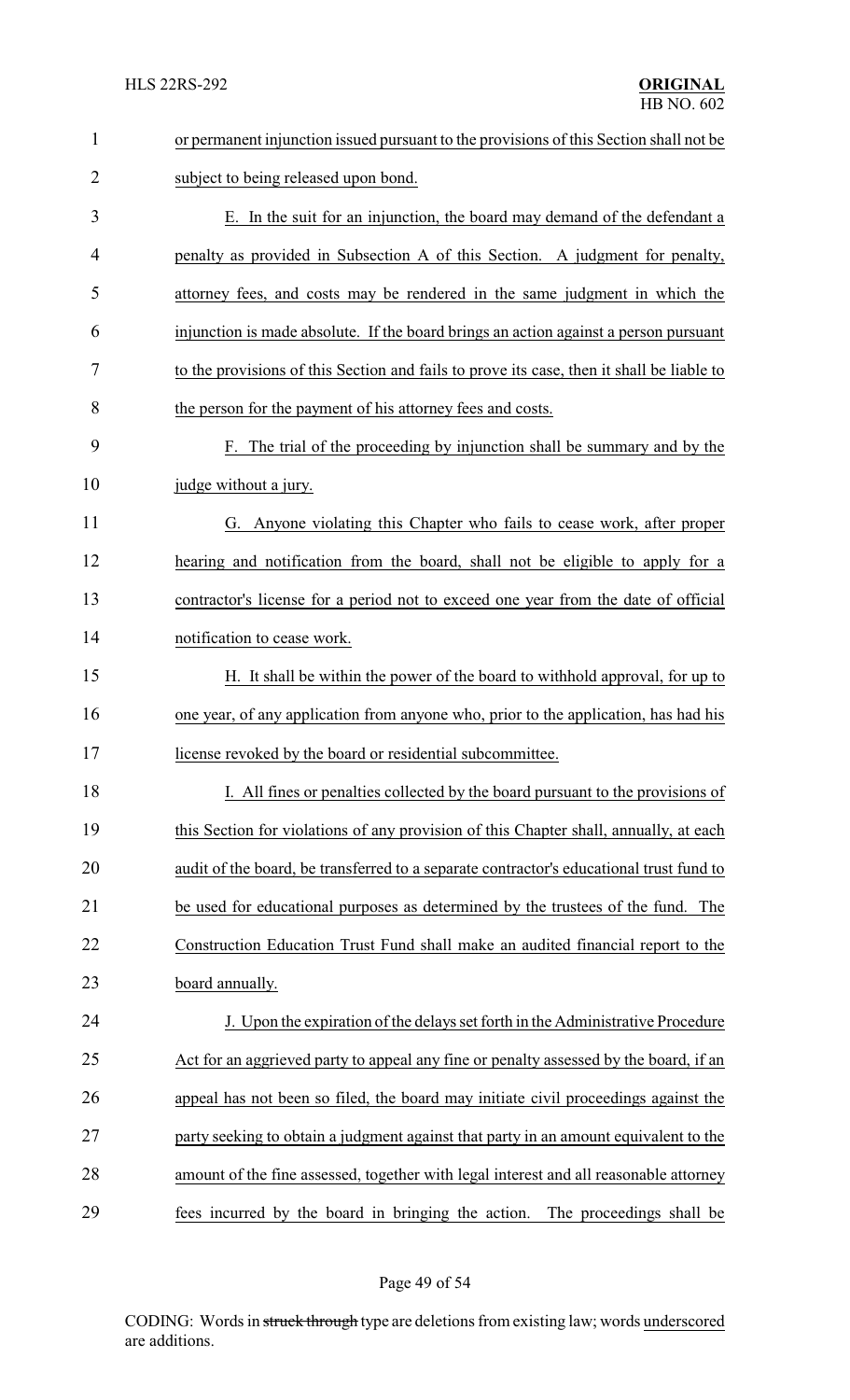| $\mathbf{1}$   | conducted on a summary basis, with the defendant being limited to the defense of          |
|----------------|-------------------------------------------------------------------------------------------|
| $\overline{2}$ | lack of notice as to the meeting of the board during which the fine was assessed. All     |
| 3              | proceedings brought pursuant to the provisions of this Subsection shall lie in any        |
| $\overline{4}$ | court of competent jurisdiction in this state.                                            |
| 5              | K. In addition to all other authority granted to the board by the provisions of           |
| 6              | this Chapter, the board shall have the authority to cause to be issued to any person      |
| 7              | who is alleged to have violated any of the provisions of this Chapter a citation setting  |
| 8              | forth the nature of the alleged violation, which provides to that person the option of    |
| 9              | either pleading no contest to the charge and paying a fine to the board prescribed by     |
| 10             | any provision of this Chapter or appearing at an administrative hearing conducted by      |
| 11             | the board regarding the alleged violation. The citations may be issued by any             |
| 12             | authorized employee of the board, and may be issued either in person, by certified        |
| 13             | mail with a return receipt, or by email with a read receipt from the noticed person.      |
| 14             | This Subsection shall not be applicable to any criminal enforcement action brought        |
| 15             | pursuant to the provisions of this Chapter.                                               |
| 16             | §2165. Residential Building Contractors Subcommittee; membership; terms Bid               |
| 17             | procedures; penalty                                                                       |
| 18             | A.(1) There is hereby established within the State Licensing Board for                    |
| 19             | Contractors the Residential Building Contractors Subcommittee, consisting of five         |
| 20             | members who shall be residents of the state of Louisiana and who have been actively       |
| 21             | engaged in residential contracting for at least five years prior to appointment by the    |
| 22             | governor. Three members of the subcommittee shall be appointed by the governor            |
| 23             | from a list of not less than ten names submitted by the Louisiana Homebuilders            |
| 24             | Association as certified by its president and secretary. One member of the                |
| 25             | subcommittee shall be appointed to represent congressional district one, one member       |
| 26             | to represent congressional districts four and five, one member to represent               |
| 27             | congressional district three, one member to represent congressional district two, and     |
| 28             | one member to represent congressional district six. It is the intent of this Section that |
| 29             | only contractors who hold an appropriate active license be awarded contracts either       |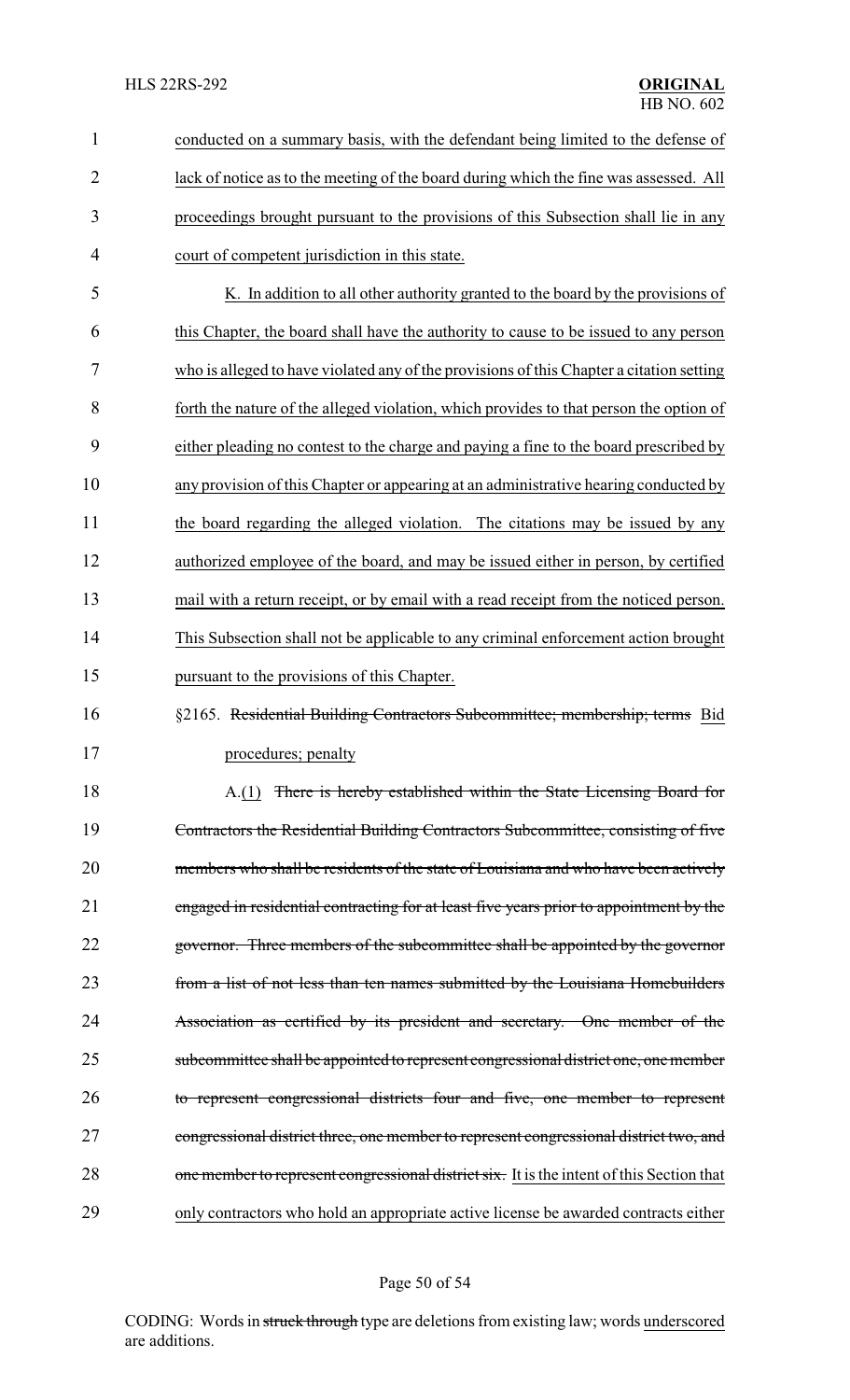| $\mathbf{1}$   | by bid or through negotiation. All architects, engineers, and awarding authorities      |
|----------------|-----------------------------------------------------------------------------------------|
| $\overline{2}$ | shall place in their bid specifications the requirement that a contractor shall certify |
| 3              | that he holds an active license in accordance with the provisions of this Chapter by    |
| 4              | displaying his license number on the bid envelope. In the case of an electronic bid     |
| 5              | proposal, a contractor may submit an authentic digital signature on the electronic bid  |
| 6              | proposal accompanied by the contractor's license number in order to meet the            |
| 7              | requirements of this Paragraph. Except as otherwise provided herein, if the bid does    |
| 8              | not display the contractor's license number on the bid envelope, the bid shall be       |
| 9              | automatically rejected, returned to the bidder marked "Rejected", and not be read       |
| 10             | aloud.                                                                                  |
| 11             | (2) Any bid that does not require the contractor to hold an active license shall        |
| 12             | state the exemption on the bid envelope and shall be treated as a lawful bid for the    |
| 13             | purposes of this Section.                                                               |
| 14             | (3) On any project that has been classified by the architect or engineer, prior         |
| 15             | to the bid, as a plumbing project, bids may only be accepted from those who have as     |
| 16             | a qualifying party a person who has complied with the provisions of Chapter 16 of       |
| 17             | this Title, R.S. 37:1361 et seq.                                                        |
| 18             | (4) Any contractor who submits a bid for a type of construction for which               |
| 19             | he does not hold an active license to perform shall be acting in violation of this      |
| 20             | Section and shall be subject to all provisions for violations and penalties thereof.    |
| 21             | (5) Any subcontractor who submits a bid or quotes a price to any unlicensed             |
| 22             | or inactive prime contractor shall be subject to all provisions for violations and      |
| 23             | penalties thereof.                                                                      |
| 24             | B. The terms of office of the initial members appointed to the subcommittee             |
| 25             | shall be one for a three-year term, one for a two-year term, and one for a one-year     |
| 26             | term, to be determined by the governor. Thereafter, all members shall be appointed      |
| 27             | for three-year terms. All terms shall commence thirty days after the appointment and    |
| 28             | all members shall serve until their successors have been appointed and qualified.       |
| 29             | Vacancies occurring in the membership of the subcommittee for any reason shall be       |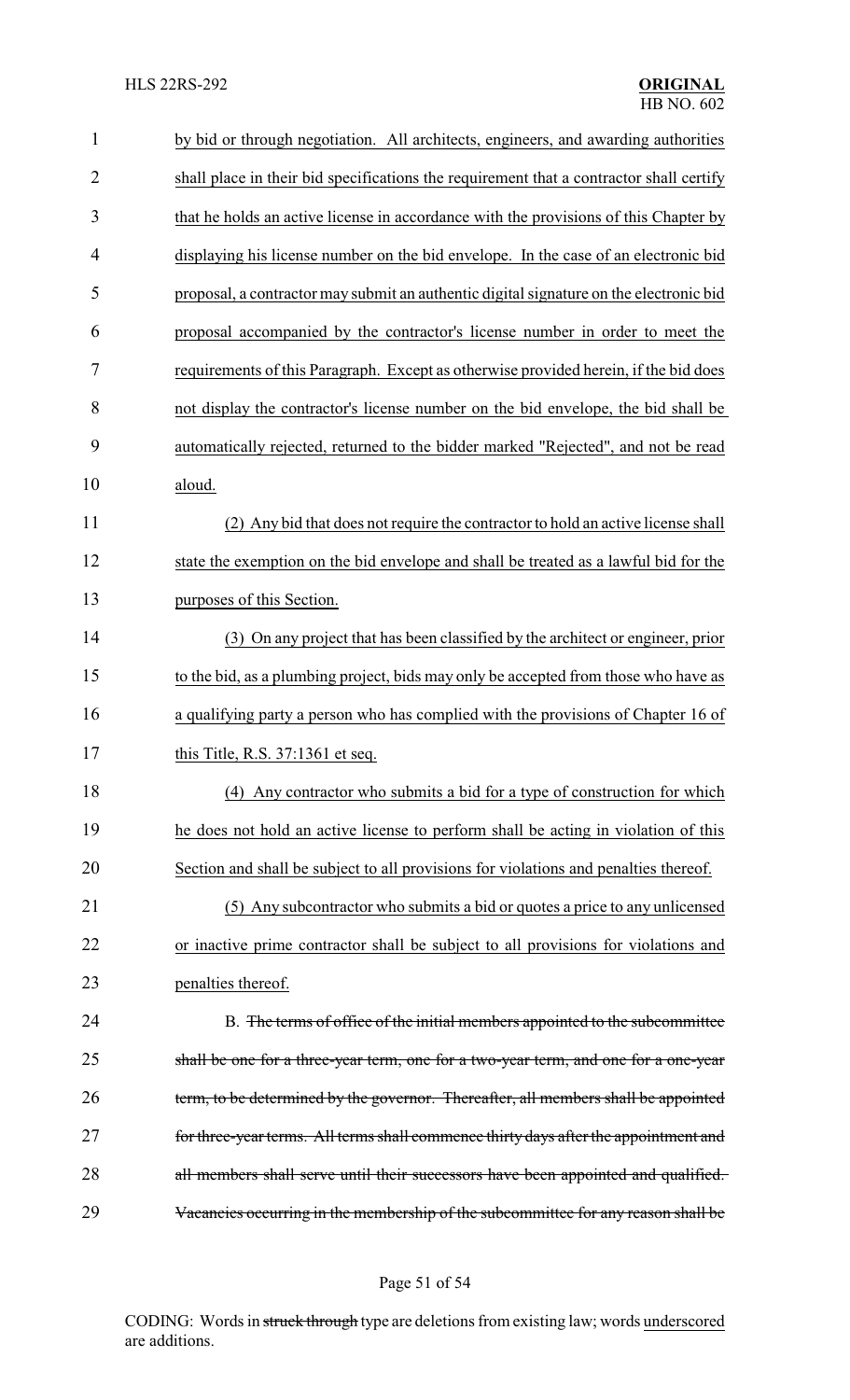filled by appointment by the governor for the unexpired term. No person shall be 2 appointed for more than two consecutive terms. The governor may remove a member for cause. In no event shall proposal forms be issued later than twenty-four hours prior to the hour and date set for receiving proposals.

 C. The executive director of the State Licensing Board for Contractors shall serve as executive director of the subcommittee and shall not have voting privileges. The architect, engineer, or awarding authority shall classify public projects. Once the project is classified, any interested person may object by sending a certified letter to both the board and the architect, engineer, or awarding authority stating with particularity the reasons for the objection. The objection shall be submitted to the 11 board and the architect, engineer, or awarding authority in writing by certified mail at least ten working days prior to the date on which bids are to be opened. Upon receipt of the protest for the project classification, the Licensing Board Compliance and Administrative staff will review the scope of work and offer a recommendation for the proper classification to the architect, engineer, or awarding authority within five working days after receipt of the objection. Any objection to the classification not made in accordance with this Section shall be considered waived.

18 D.(1) An ex officio member of the State Licensing Board for Contractors shall serve on the subcommittee and shall serve as the liaison between the 20 subcommittee and the board. He shall be appointed by the chairman of the State Licensing Board for Contractors and shall serve as the chairman of the 22 subcommittee. His presence at a meeting of the subcommittee may be counted toward establishing a quorum of the subcommittee, and he shall only have voting privileges if either of the following circumstances exists:

 (a) His presence is necessary to establish a quorum of the subcommittee and there is a tie vote between the appointed members of the subcommittee.

 (b) His presence is necessary to establish a quorum of the subcommittee, 28 only one appointed member of the subcommittee is present, and an additional ex-officio member has been appointed pursuant to Paragraph (2) of this Subsection.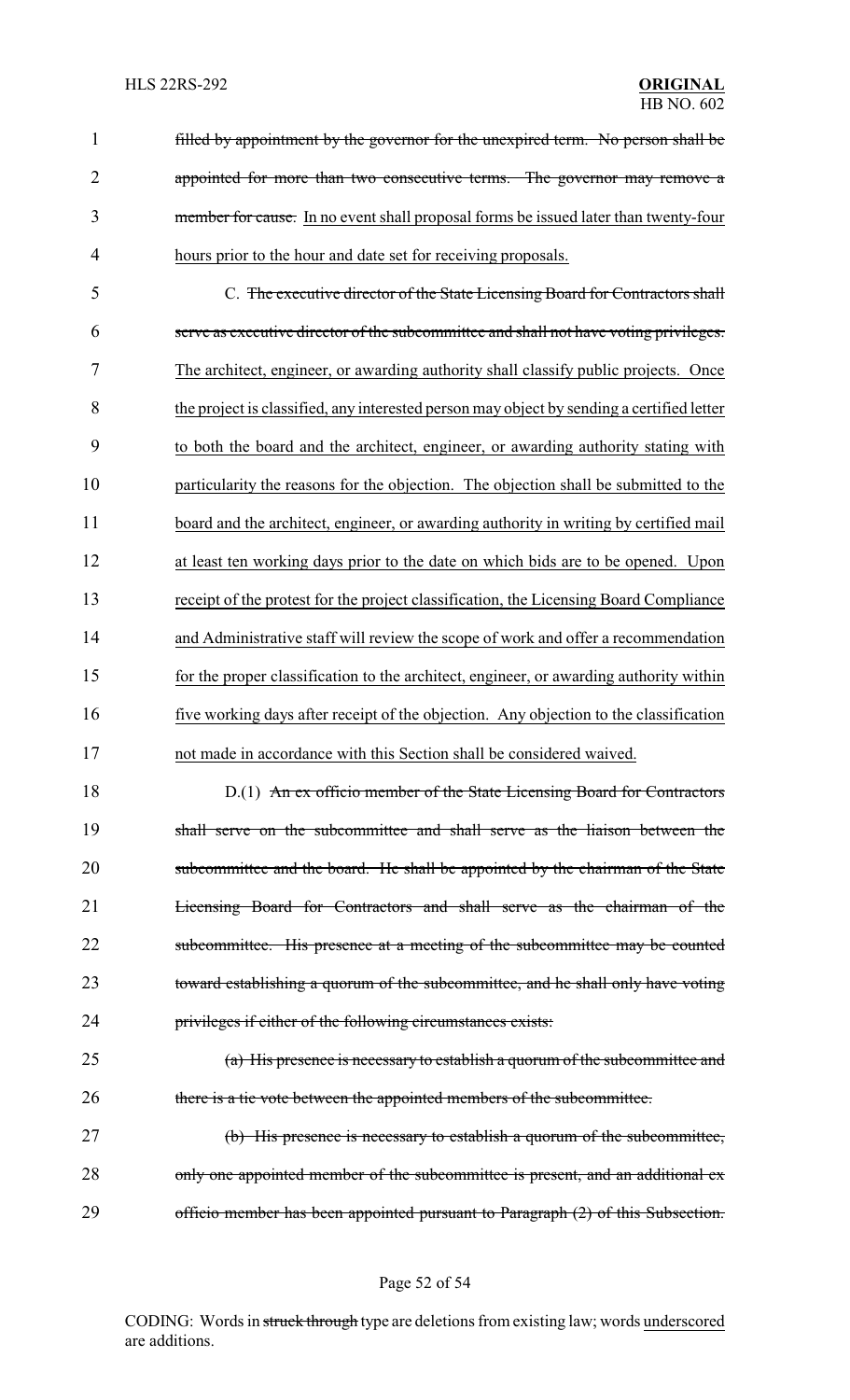| 1              | Any awarding authority or its agent who violates the provisions of this Section shall   |
|----------------|-----------------------------------------------------------------------------------------|
| $\overline{2}$ | be deemed guilty of a misdemeanor and, upon conviction, be punished by a fine of        |
| 3              | not less than one hundred dollars or more than two hundred dollars or imprisonment      |
| $\overline{4}$ | in the parish jail for not less than thirty days nor more than sixty days, or both. Any |
| 5              | fine and imprisonment are at the discretion of the court.                               |
| 6              | An additional ex officio member of the State Licensing Board for                        |

 Contractors shall serve on the subcommittee only if his presence, along with the ex officio member serving pursuant to Paragraph (1) of this Subsection, is required to establish a quorum of the subcommittee. This additional ex officio member shall be 10 appointed by the chairman of the State Licensing Board for Contractors and shall 11 serve as the vice chairman of the subcommittee. He shall only have voting privileges 12 if there is a tie vote between an appointed member of the subcommittee and the ex-13 officio member serving as chairman of the subcommittee. In addition, the board may, after notice and a hearing, impose a fine upon any awarding authority or its agent who intentionally violates the provisions of this Section. The board may not impose any fine as authorized by this Paragraph on the state, its agencies, boards, or commissions, or any political subdivision thereof.

18 (3) The State Licensing Board for Contractors shall pay per diem and travel 19 expenses for ex officio members.

20 E. A quorum of the subcommittee shall consist of a majority of its members 21 and the subcommittee shall meet at least once every other month to conduct its 22 business. The executive director shall give written notice to each member of the 23 time and place of each meeting at least ten days prior to the scheduled date of the 24 meeting.

25 F. Each member of the subcommittee shall be entitled to a per diem 26 allowance of seventy-five dollars for each meeting they attend and be reimbursed for 27 all travel expenses necessarily incurred in attending meetings.

#### Page 53 of 54